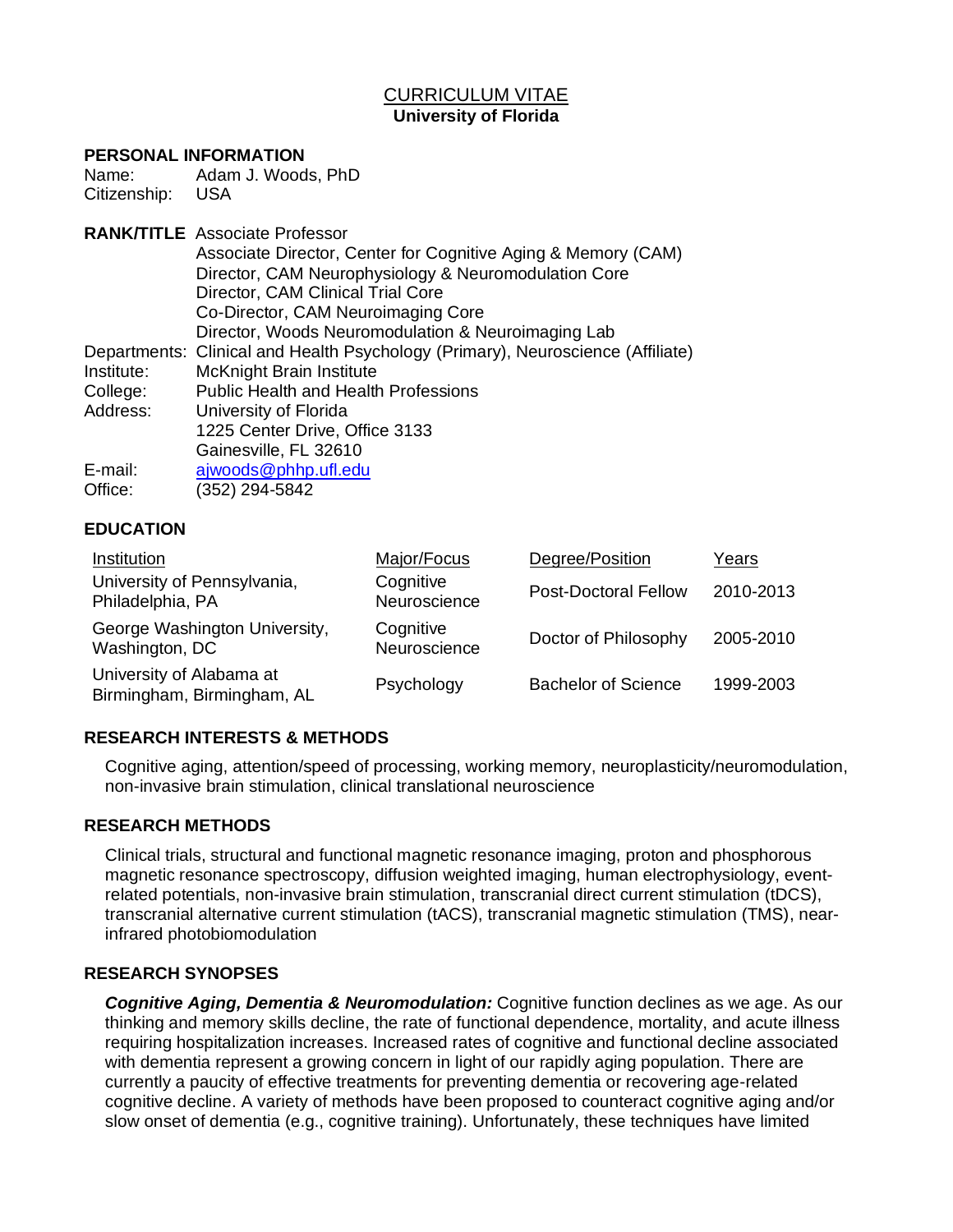degrees of success and transfer to everyday life. My work demonstrates that combining treatments like cognitive training with non-invasive brain stimulation (tDCS, TMS, tACS) facilitates neural plastic response, improves cognitive abilities (specifically working memory, attention, and speed of processing), and leads to long-term improvement. In combination with modern multimodal neuroimaging, artificial intelligence, and electrophysiology recording, this work not only identifies mechanisms underlying improvement, but also provides information important for further optimizing treatment effectiveness. This work has led to funding of the largest and first Phase III randomized clinical trial for tDCS as an adjunctive method with cognitive training to remediate cognitive aging and potentially prevent dementia onset. In addition, my lab is funded to investigate mobility enhancement in older adults, treat chronic knee osteoarthritic pain, and enhance working memory function using a variety of non-invasive electrical brain stimulation methods in Phase II trials. At present, my lab maintains over 10 million dollars in NIH funding to investigate non-invasive brain stimulation-related interventions. In addition, my lab also maintains funding to investigate a variety of non-pharmacological compounds in a Phase II pilot clinical trials to investigate novel methods for improving brain metabolism, neuroplasticity, and cognitive function. This work capitalizes on novel methods for imaging mitochondrial function and cerebral energy metabolism in the brain, as well as state of the art diffusion-weighted and functional imaging methods. Collectively, my work aims to slow or reverse the effects of cognitive aging and slow the onset of dementia using non-invasive and minimally invasive approaches. In addition, the extension of my work to chronic pain and mobility decline in older adults represents an exciting new arm of my intervention work. At present, a major focus in my lab uses machine learning and other artificial intelligence approaches paired with multimodal imaging, behavior and clinical variables/outcomes to identify novel pathways to precision dosing/medicine applications of non-invasive brain stimulation methods in patient populations.

*Neuroplasticity and Neuromodulation:* Over the past decade, my work has focused on identifying and implementing novel methods for alteration of the neuroplastic response of brain tissue. This work started with my early work in basic science approaches to alteration of brain response using peripheral sensory stimulation to alter brain arousal systems to alter attention and treat disorders like spatial neglect. This approach proved transient without lasting impact to beyond 10-20 minutes. Transitioning to more direct approaches of neuromodulation that had potential for lasting impact on the response of brain tissue, I began working with transcranial magnetic stimulation and transcranial direct current stimulation (tDCS) methods. Between these methods, tDCS proved to have the better safety profile and the greatest potential for easy deployment and application in a variety of contexts, both basic science and clinical research oriented. Over the past 8 years, I have carried out a series of complementary studies investigating the potential for alteration of neuroplastic response in brain tissue through tDCS as a means for altering cognitive function in the domains of working memory, speed of processing and decision-making. This basic research provided the impetus for initial investigation of clinical translational applications of tDCS. My work has demonstrated that applying tDCS in the context of an ongoing learning paradigm (e.g., cognitive training, novel learning paradigms, etc.) significantly enhances the overall outcomes for training and transfer of training gains. Based on a series of pilot trials, my lab has demonstrated transfer effect sizes of Cohen's *d* 1.2 pre to post 2-week intervention, with effect sizes of .8 maintained 3 months after intervention. My labs work to investigate the neural mechanisms of change in learning using fMRI provides evidence of not only decreased functional expenditure of oxygenated hemoglobin, but also increased connectivity within task-based networks trained during intervention. Further still, using GABA-MEGAPRESS 1H MRS, our work demonstrates significant augmentation of GABA+ levels in stimulated cortices as a result of adjunctive training+tDCS intervention compared to shamtDCS+training, providing an indirect metric of change in the neuroplastic response of brain tissue targeted during intervention. Collectively, this work has led to NIH funding of several clinical trials using tDCS as both an adjunctive and stand-alone intervention to modulate neuroplasticity to impact cognitive function, chronic pain, and other disease symptoms thought to stem from alterations in the neuroplastic behavior of brain networks. This work in my lab serves as a key example of bench to bedside translation of research.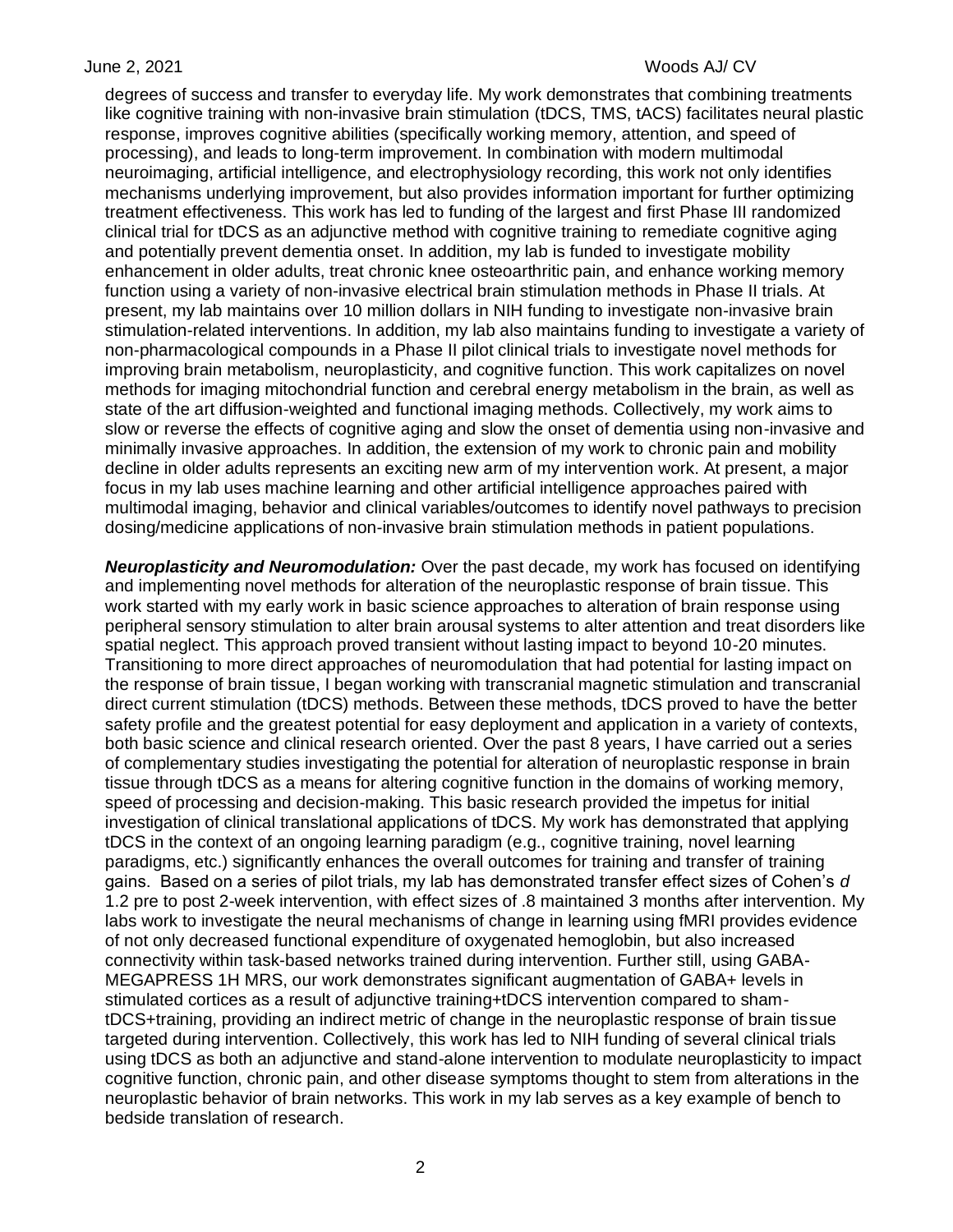# **ONGOING RESEARCH SUPPORT**

# **PRINCIPAL INVESTIGATOR**

NIA RF1AG071469 (Woods/Fang, MPIs) 06/01/21-05/31/25

National Institutes of Health  $$2,925,577$ 

Study Title: Mechanisms, response heterogeneity and dosing from MRI-derived electric field models in tDCS augmented cognitive training: a secondary data analysis of the ACT study

The goal of this study is to leverage state of the art MRI-derived computational modeling of personspecific electric fields generated from tDCS with artificial intelligence/machine learning methods to determine the characteristics of electric current in the brain associated with treatment response to cognitive training and tDCS from the Phase III ACT clinical trial. These methods will be used to generate precision dosing methods for future clinical trials. Role: Contact PI

NIA R01AG064587 (Woods/Bowers/Alexander; MPIs) 08/01/19-04/31/24

National Institutes of Health  $$3,797,247$ 

Title: Revitalizing Cognition in Older Adults at Risk for Alzheimer's Disease with Near-Infrared Photobiomodulation

Description: This five-year R01 multisite Phase II randomized clinical trial will investigate the impact of near-infrared (NIR) photobiomodulation, a form of non-invasive brain stimulation, on cognition and mitochondrial function in older adults at risk for Alzheimer's disease. University of Florida (parent site) and the University of Arizona will perform a six-week intervention using NIR and assess changes in cognition, functional brain response and mitochondrial function (31P magnetic resonance spectroscopy) before, immediately post-intervention, and 3 months post-intervention in a population of 168 older adults.

Role: MPI

NIA R01AG054077 (Woods/Cohen/Marsiske; MPIs) 09/01/16-04/31/22

National Institutes of Health  $$5,778,764$ 

Augmenting Cognitive Training in Older Adults (ACT)

This study is a Phase III definitive multi-site randomized clinical trial with an adaptive design that will establish the benefit of delivering adjunctive transcranial direct current stimulation (tDCS) with cognitive training in older adults to combat cognitive aging. This trial measures both trial success and intervention mechanisms using multimodal neuroimaging and magnetic resonance spectroscopy, as well as comprehensive neurocognitive and functional assessment.

Role: Contact PI; Administrative Coordinating Center PI; UF Site PI (Overlap covered by K01AG050707-A1)

NIA T32AG020499 (Marsiske/Woods/Smith; MPIs) 05/01/20-04/30/25

National Institutes of Health  $$1,788,970$ 

Research Training in Non-Pharmacological Interventions for Cognition in Aging, MCI, and Alzheimer's Disease

This pre-doctoral training grant will provide dedicated research training to PhD students in nonpharmacological intervention methods for remediating age-related cognitive decline, cognitive symptoms of MCI and AD as well as methods for potentially preventing conversion to MCI and AD. The training program is designed around three substantive areas: 1) behavioral interventions, 2) multicomponent compensatory interventions, and 3) non-invasive brain stimulation interventions. The training grant provides training to 6 predoctoral students per year. Role: MPI

NIA R01AG070349 (Edwards; PI) 02/01/2021-01/31/2026 National Institutes of Health  $$2.617,287$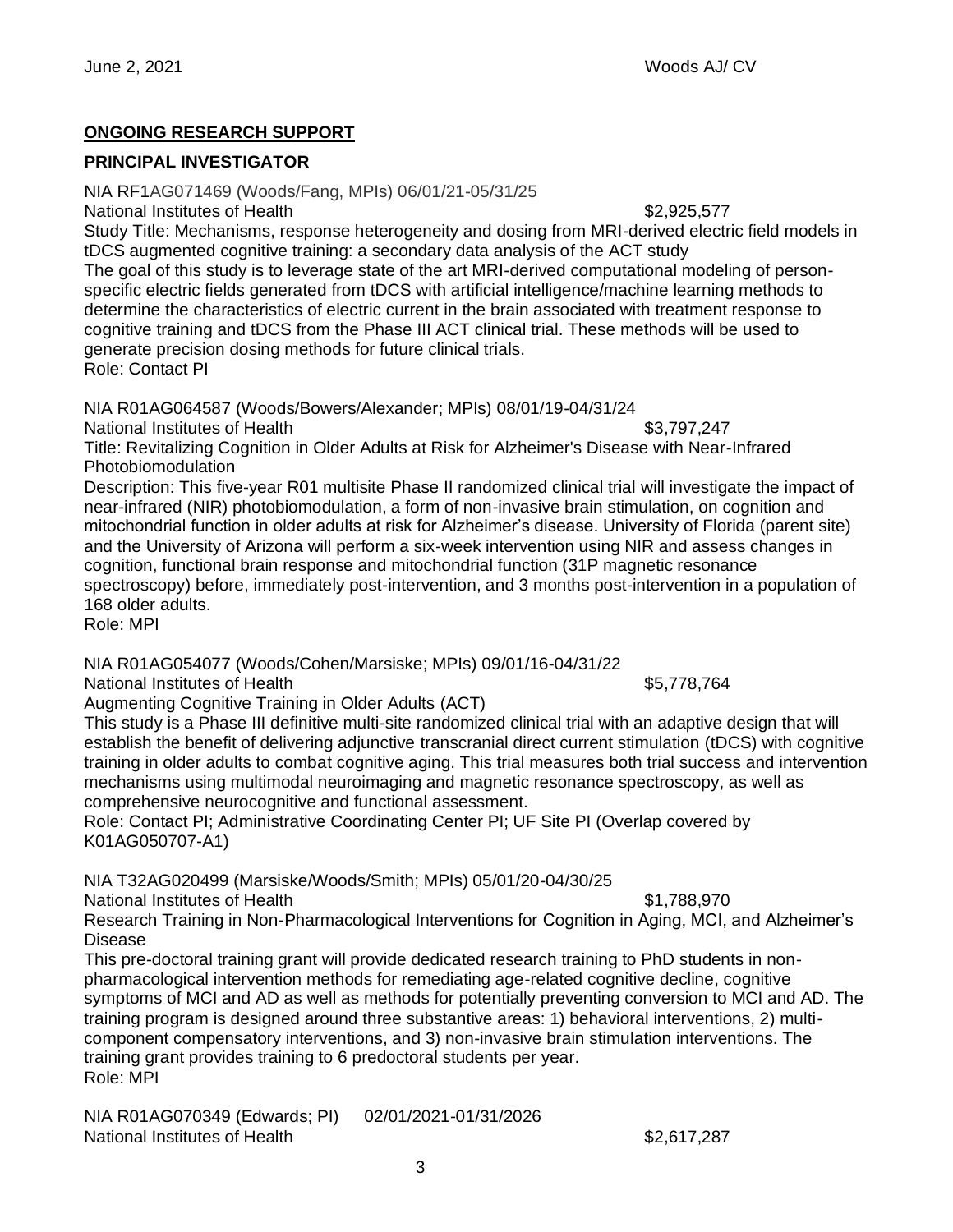Preventing Alzheimer's Disease through Cognitive Training (the PACT trial) This five-year R01 project will investigate the benefits of cognitive training in preventing Alzheimer's

disease in 7600 older adults across the United States. Participants will undergo useful field of view/double decision training with pre- and post-intervention assessment as well as 2 year follow up with MRI and PET imaging. This will be the largest cognitive training trial in history aimed at definitively answering whether cognitive training can reduce dementia risk in healthy older adults. UF will serve as a study site enrolling 550 older adults in the PACT study. Role: Site PI

NIA U01AG062368 (Edwards; PI) 09/30/18-05/31/21 (NCE) \$614,914 National Institutes of Health

Planning an adaptive clinical trial of cognitive training to improve function and delay dementia This two-year U01 project will develop the infrastructure for a large Phase II/III clinical trial investigating the impact of various forms of cognitive training on functional abilities and dementia conversation in patients with mild cognitive impairment. I will lead the UF site on this trial and will also lead the neuroimaging and data management for the pilot trial and in the subsequent full trial submission. This grant involves sites at University of South Florida (parent site), University of California San Francisco and the University of Florida.

Role: Site PI

NIMH R21MH112206 (Woods/Ding, MPIs) 1/15/18-/12/31/21 (NCE)

National Institutes of Health  $$395.034$ 

Stimulating Theta Oscillations to Enhance Working Memory

This project will the impact of transcranial alternating current stimulation (tACS) on working memory network synchrony in the theta band of EEG using electrophysiology and functional magnetic resonance imaging.

Role: MPI

McKnight Brain Research Foundation (Woods/Bowers, MPIs) 05/1/18-04/31/22 McKnight Brain Research Foundation **\$120,000** \$120,000

Near infrared brain stimulation in older adults.

The goal of this funding is to use near infrared brain stimulation to improve cognition, 31P MRS markers of ATP, and functional neuroimaging biomarkers of cognitive and metabolic decline in healthy aging in a 2-site phase II pilot trial. Role: MPI

# **CO-INVESTIGATOR**

Parkinson's Foundation Impact Award (Bowers, PI)

Parkinson's Foundation \$150,000 Revitalizing Cognition and Motor Symptoms in Parkinson Disease: A pilot study with NIR stimulation The goal of this pilot clinical trial is to evaluate the impact of near infrared photobiomodulation in alleviating cognitive and motor symptoms of Parkinson Disease. The study will use a multi-week transcranial and intranasal application of NIR and participants will be randomized to active or sham stimulation with evaluation of 31P MRS, rs-fMRI, cognitive and motor function pre and postintervention.

Role: Co-I

NIA R37AG033906 (Fillingim; PI) 06/01/19-04/31/24 National Institutes of Health  $\sim$  86,144,138 Understanding Pain and Limitations in Osteoarthritic Disease

The goal of this project is to evaluate transcranial direct current stimulation and mindfulness-based stress reduction, alone and in combination, as treatments of chronic osteoarthritic knee pain in a twosite phase II clinical trial.

Role: Co-I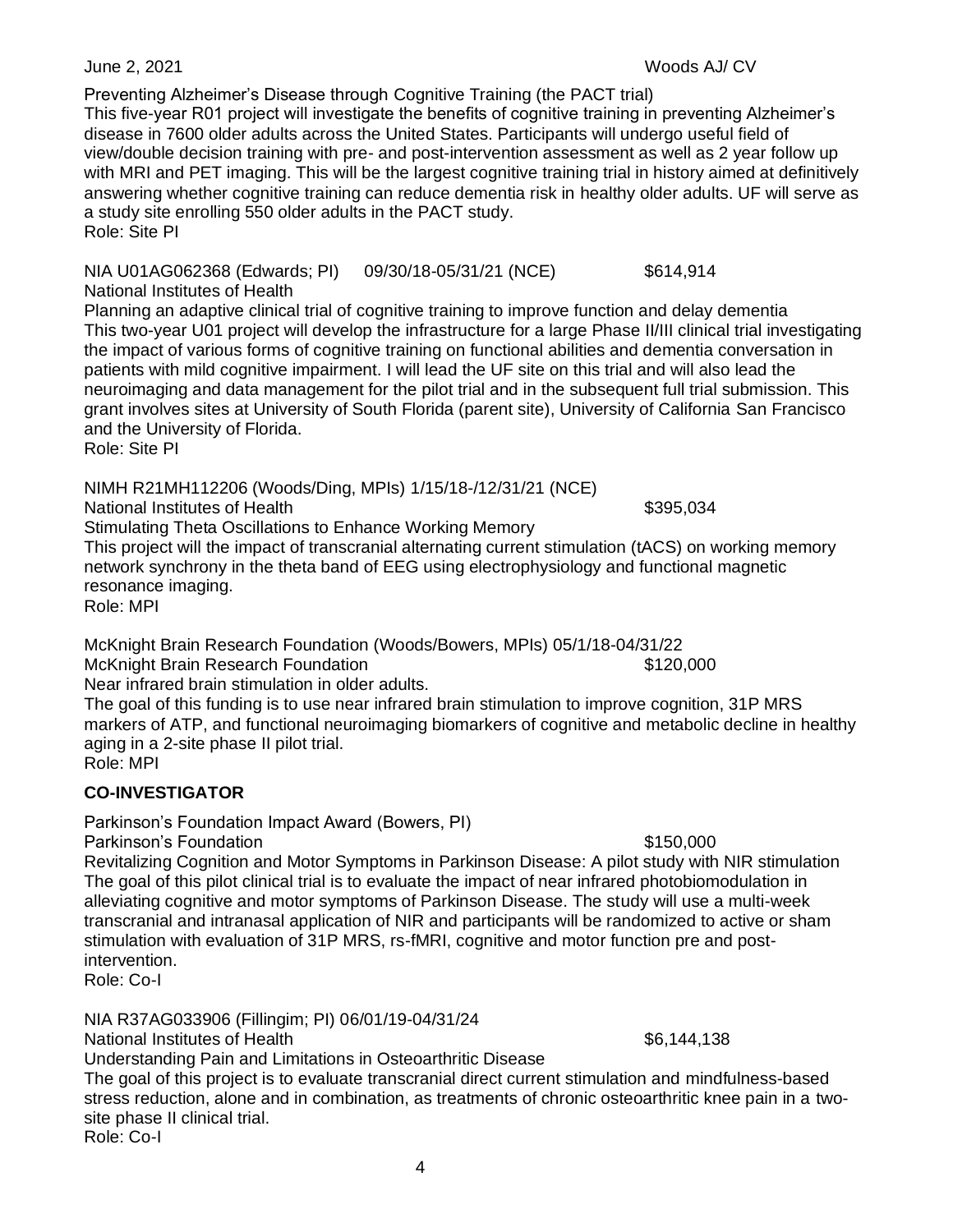5

NIMH RF1MH114290-01 (Sadlier; PI) 07/19/17-07/18/21

National Institutes of Health  $$2,046,092$ 

Mechanism and dosimetry exploration in transcranial electrical stimulation using magnetic resonance current mapping methods

The goal of this project is to pioneer an objective measure of current flow in the brain using state of the art magnetic resonance imaging methods combined with in scanner application of tDCS and tACS. This project will also assess the relationship between activation in working memory related regions from an NBACK fMRI task and correspondence of change following F3-F4 in scanner tDCS. Role: Co-I (overlap covered by K01)

VA Merit Review  $\frac{1}{2}$ 

VA Rehabilitation Research and Development Service

Title: Cerebral networks of locomotor learning and retention in older adults Description: This four-year Merit application extends the ongoing collaborative work in R21AG053736 to investigate the impact of tDCS paired with complex walking as an intervention for mobility decline in older adults to a larger Phase II trial with increased mechanistic insight through multimodal neuroimaging. I will lead all aspects of tDCS clinical trial implementation in the trial. Role: Co-I

NIA R01AG061065 (Barve/Cohen, MPIs) 09/01/18-05/31/21 0.00 cal months National Institutes of Health  $$779.748$ 

Role of Gut Microbial Dysbiosis and Aging on HIV-associated neurocognitive and brain dysfunction The goal of this project is to investigate the relationship between gut microbiota and neurocognitive function in older adults with HIV. The project uses multimodal imaging with 31P phosphorous MRS, functional MRI, and structural MRI to investigate brain-based mechanisms. Role: Co-I

McKnight Brain Research Foundation (Williamson, PI) 08/1/19-07/31/21

McKnight Brain Research Foundation **\$120,000** \$120,000

Transcutaneous Vagal Nerve Stimulation and Cognitive Training to Enhance Cognitive Performance in Healthy Older Adults

The goal of this funding is to use transcutaneous auricular vagal nerve stimulation with cognitive training to improve cognition and functional neuroimaging biomarkers in healthy aging in a two site Phase I/II clinical trial.

Role: Co-I

# **MENTORSHIP-BASED FUNDING**

NIH/NIA R01AG064587-02S1 (Woods/Bowers/Alexander; MPIs) 08/01/19-04/31/24 National Institutes of Health

Title: Revitalizing Cognition in Older Adults at Risk for Alzheimer's Disease with Near-Infrared Photobiomodulation: Diversity Supplement

Description: This two-year diversity supplement to the parent R01 multisite Phase II randomized clinical trial will provide concentrated training for post-doctoral fellow Dr. Stacey Alvarez-Alvarado in neuroimaging and cognitive assessment in older adults at risk for older adults Role: Primary Mentor

NIH/NIA F31AG071264 (Lopez, PD/PI) 07/11/2020-06/30/2023

National Institutes of Health

Title: Cognitive correlates of mitochondrial function in older adults

Description: The trainee will learn how to assess mitochondrial function in the brain using 31P phosphorus magnetic resonance spectroscopy in a group of older adults undergoing multimodal neuroimaging and cognitive assessment in the parent REVITALIZE R01. Role: Mentor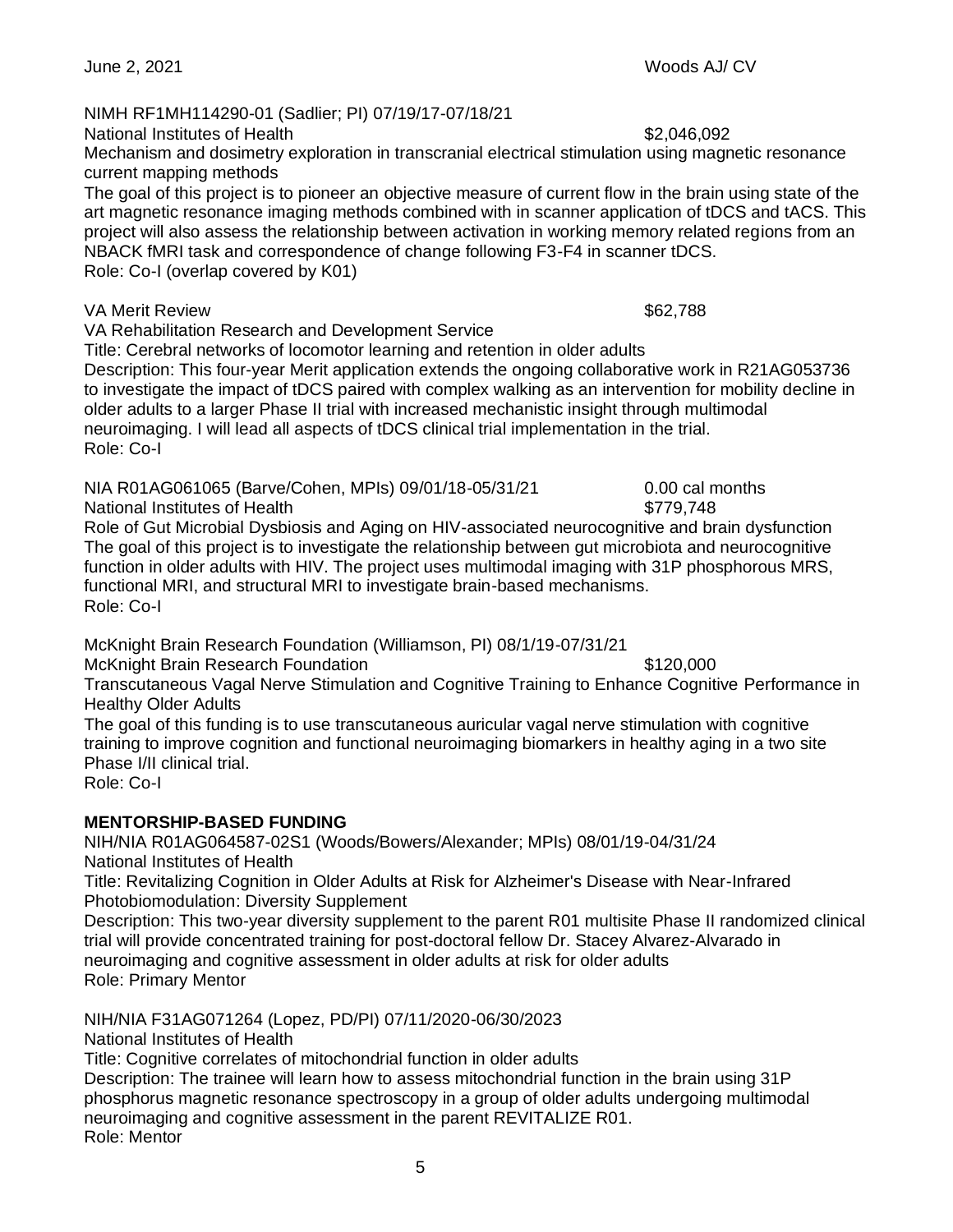# **CONSULTANT**

NIH R01AG058724, 09/01/18 to 08/31/24, Treating mild cognitive impairment using high-definition transcranial direct current stimulation. Dr. Woods serves as an expert consultant for the tDCS and neuroimaging aims of the aforementioned R01 awarded to Dr. Benjamin Hampstead at University of Michigan.

Supplement to NIH R01MH111896, 06/01/18 to 08/31/19, A toolbox to control and enhance tDCS spatial precision. Dr. Woods serves as an expert consultant for the aging, tDCS, and neuroimaging aims of the awarded one-year supplement to the aforementioned R01 awarded to Dr. Marom Bikson at City College of New York.

YB-STPS1801, A pilot study of home-delivered non-invasive neurostimulation to evaluate improvement in mood and symptom distress in the elderly. Dr. Woods serves as an expert consultant for the aging and tDCS aims of this project awarded to Dr. Helena Knotkova at the Metropolitan Jewish Health System Institute for Innovations in Palliative Care in New York.

# **PENDING RESEARCH SUPPORT**

NIA R01 (Edwards; PI) 09/30/21-08/31/26 \$4,475,368 National Institutes of Health

Planning an adaptive clinical trial of cognitive training to improve function and delay dementia This five-year R01 project will continue the clinical trial designed and implemented in U01AG062368 in a Phase II format. The study will investigate impact of various forms of cognitive training on functional abilities and dementia conversation in patients with mild cognitive impairment. Dr. Woods will lead the UF site on this trial and will also lead the neuroimaging and data management for the trial. This grant involves sites at University of South Florida (parent site), University of California San Francisco, Clemson University, and the University of Florida. Role: Site PI

NIA R01 (Clark; PI) 12/1/21-11/20/26

National Institutes of Health

Upregulating frontal cerebral circuits to enhance executive and mobility function: UPfront-2 Declines in cognitive function and walking function are highly related in older adults. A therapeutic approach that combines complex (cognitively engaging) aerobic walking exercise with non-invasive electrical brain stimulation may be effective at restoring lost function. This study tests whether electrical stimulation of prefrontal brain regions is more beneficial than stimulation to motor regions or sham stimulation.

Role: Co-I

# **COMPLETED RESEARCH SUPPORT**

K01AG050707-A1 (Woods; PI) 09/30/16-05/31/21 National Institutes of Health  $\frac{1}{10}$  and  $\frac{1}{10}$  and  $\frac{1}{10}$  and  $\frac{1}{10}$  and  $\frac{1}{10}$  and  $\frac{1}{10}$  and  $\frac{1}{10}$  and  $\frac{1}{10}$  and  $\frac{1}{10}$  and  $\frac{1}{10}$  and  $\frac{1}{10}$  and  $\frac{1}{10}$  and  $\frac{1}{10}$  a

Neuromodulation of Cognition in Older Adults

The goal of this study will be to investigate the ability of transcranial direct current stimulation to enhance the effectiveness of cognitive training targeting attention, speed of processing, and working memory function in older adults. Training will focus on cognitive aging interventions and advanced magnetic resonance imaging and spectroscopy methods. Role: PI

NIA R21AG053736-01A1 (Clark; PI) 07/01/17-06/31/19 National Institutes of Health  $$189.233$ Combining tDCS and neurorehabilitation to treat age-related deficits of mobility and cognition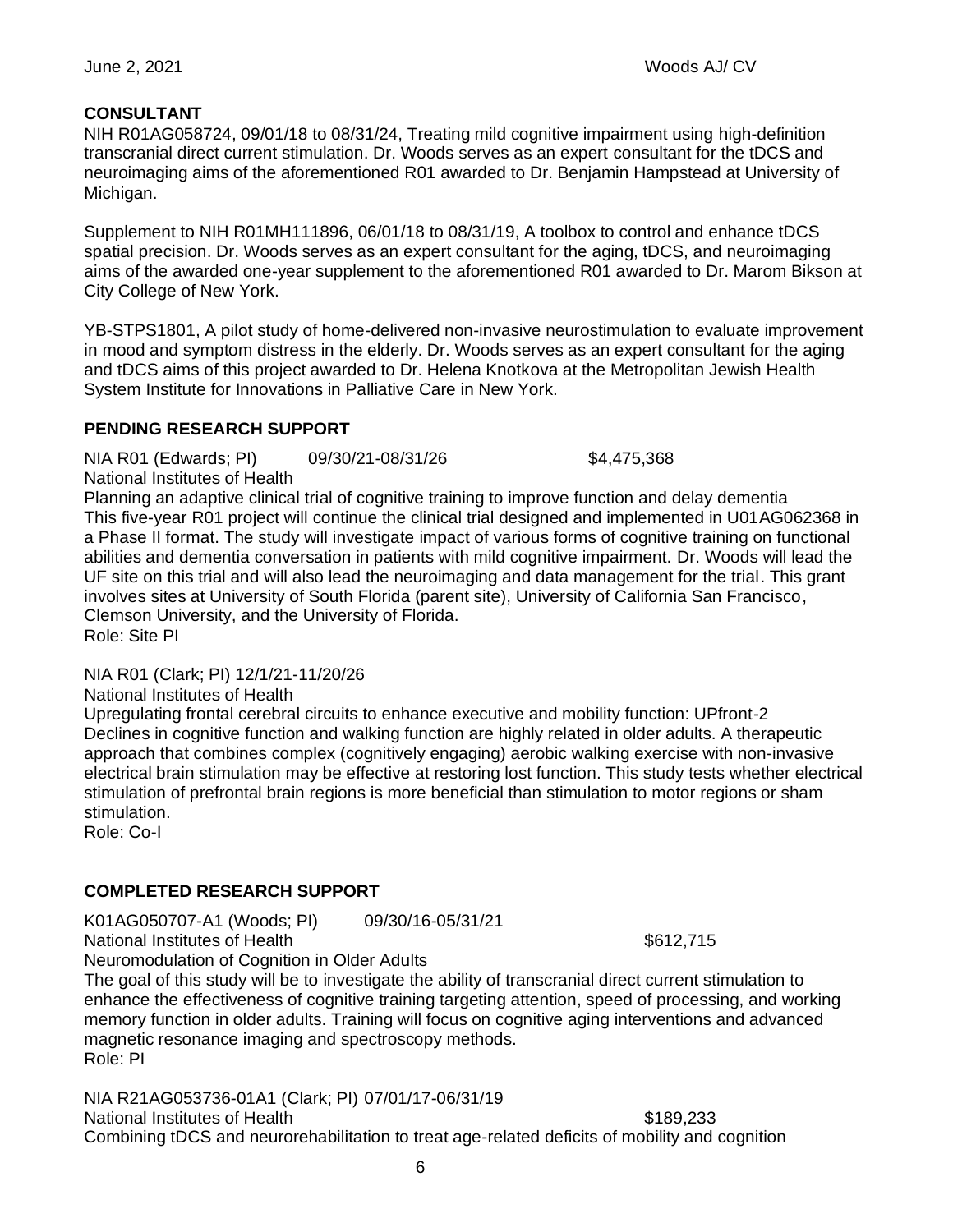The goal of this study is to obtain pilot data for a full-scale clinical trial combining transcranial direct current stimulation (tDCS) and complex walking intervention to enhance mobility in older adults. Role: Co-I

UF Pain and Aging Pilot Initiative (Woods/Cruz-Almeida, Co-PIs) University of Florida **\$30,000** and the state of the state of the state of the state of the state of the state of the state of the state of the state of the state of the state of the state of the state of the state of the Treating generalized pain in older adults with transcranial direct current stimulation (tDCS) This study will use two weeks of tDCS to treat generalized pain disorder in older adults and investigate neural correlates of tDCS related analgesic effects. Role: Co-PI

McKnight Brain Research Foundation (Woods, PI) 09/1/19-08/31/21 Center for Cognitive Aging and Memory Pilot **\$100,000** \$100,000

Enhancing Cognition in Older Adults with Intermittent Hypoxia and Cognitive Training (EXCITE) The goal of this funding is to use intermittent hypoxia paired with cognitive training to improve cognition, 31P MRS markers of ATP, and functional neuroimaging biomarkers of cognitive and metabolic decline in healthy aging.

Role: PI

L30 AG051178 (Woods; PI) 07/01/15-08/30/20 NIH Loan Repayment Program; National Institute on Aging (NIA) Study Title: Neuromodulation of Cognition in Older adults Two-year loan repayment support for research on the use of transcranial direct current stimulation paired with cognitive training to enhance cognitive function in older adults. Role: PI

Francis Marion College Internal Grant (Sargent; PI) 01/30/18-12/31/20 Francis Marion College

Enhancing Undergraduate Student Exposure to Research

The goal of this project is to increase research exposure to students at Marion College and enhance the Marion College PIs lab with equipment and expertise in modern neuroscience methods (EEG) by mentorship from an established PI at a top-tier university. Dr. Woods serves as mentor to Dr. Sargent on this project, providing training in EEG. Dr. Sargent and 8 undergraduates from Marion College visit Dr. Woods' lab once per year to gain exposure and experience with research in a state-of-the-art academic medical research environment. This internal project is intended to prepare the faculty mentee for submission of an NIH R15 grant.

Role: Faculty Mentor

McKnight Brain Research Foundation (Woods; PI) 07/1/15-07/1/19

McKnight Brain Research Foundation **\$114,164** \$114,164

Neuromodulation of cognition in older adults: The stimulated brain study The goal of this funding is to use transcranial direct current stimulation to improve functional neuroimaging biomarkers of cognitive and metabolic decline in healthy aging. Role: PI

Industry Sponsored Trial (Woods; PI) 06/15/16-06/15/18

Osato Research Institute **\$268,360 \$268,360** 

Impact of Fermented Papaya Product on brain energetics, neuroplasticity, and cognition The goal of this study is to perform a pilot clinical trial investigating the influence of Fermented Papaya Product on brain energetics, neuroplasticity, and cognition in older adults with elevated systemic inflammation using multimodal neuroimaging (fMRI, DWI) and spectroscopy (31P, 1H-MRS), as well as assessment of systemic inflammation and cognition. Role: PI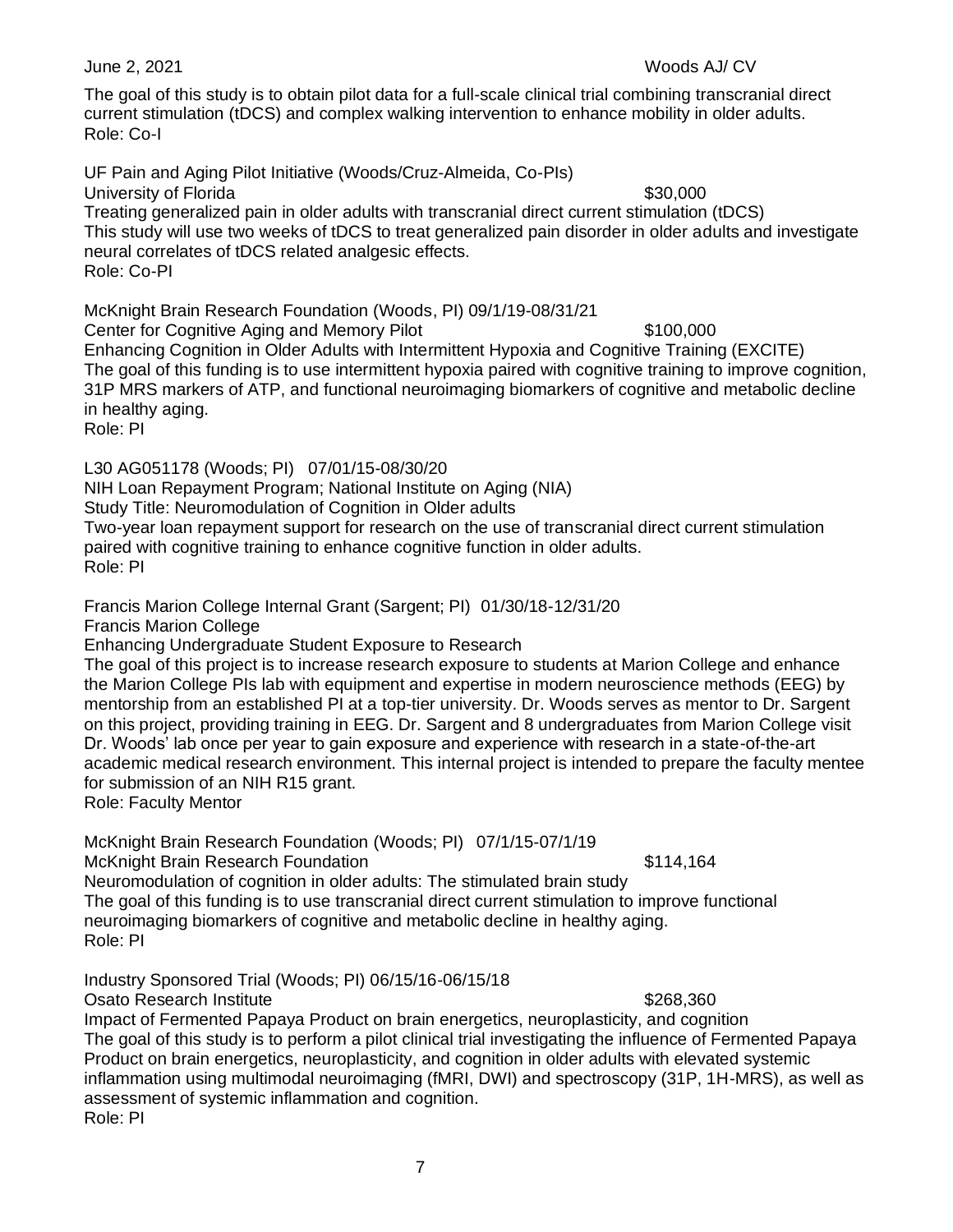June 2, 2021 Woods AJ/ CV NIA T32 (McLaren: Student PI) 04/01/17-03/30/19 National Institutes of Health  $$80,000$ Dissociating anhedonia and apathy in older adults: an fMRI study The goal of this project is for the student to obtain training in functional magnetic resonance imaging on a project that enrolls older adults with symptoms of anhedonia and apathy and undergoing an fMRI EEFRT task, in addition to testing for cognitive function and depression. Role: Mentor UF Cancer and Aging Initiative (Lyon/Cohen, Co-PIs) University of Florida **by Executive Contract Contract Contract Contract Contract Contract Contract Contract Contract Contract Contract Contract Contract Contract Contract Contract Contract Contract Contract Contract Contra** Neuroinflammation and Cognitive Dysfunction in Older Women with Breast Cancer This pilot study will investigate the influence of chemotherapy on cognitive and brain function, focusing on the role of neuroinflammation in chemotherapy-associated cognitive decline. Role: Co-I TL1 (Nissim; Student PI) 08/01/16-07/30/18 National Institutes of Health/UF CTSI **\$80,000** \$80,000 Enhancing working memory through neuromodulation and cognitive training The goal of this project is for the student to obtain training in clinical translational science on a project using tDCS and cognitive training to enhance cognitive and functional brain response in older adults. Role: Mentor NIA R01AG044424 (Clark; PI) 09/1/14-08/31/18 National Institutes of Health  $$1,376,867$ Neural mechanisms of dynapenia: The UNCODE study This translational physiology study seeks to determine the neurological mechanisms (or contributors) to muscle weakness (i.e., Dynapenia) classically observed in older adults. Role: Co-I NIDDK R01DK099334 (Cohen; PI) 06/25/14-05/31/19 National Institutes of Health  $$1,826,328$ Obesity and type-2 diabetes: Bariatric surgery effects of brain function This prospective longitudinal study will examine whether cerebral metabolic and vascular dysfunction, including glucose/insulin disturbances (co-morbid diabetes) underlie obesity-associated cognitive dysfunction, and whether significant weight loss and diabetes remission following bariatric surgery reduces these disturbances. Role: Co-I NHLBI R56HL127175(Williamson; PI) 09/08/15-08/31/18 National Institutes of Health  $$478.898$ Brain and cognition effects of cardio resynchronization therapy in heart failure The goal of this study is to evaluate cognitive and brain consequences of cardiac resynchronization therapy in heart failure patients using functional neuroimaging, magnetic resonance spectroscopy, & arterial spin labeling. Role: Co-I NIBIB U54EB020403 (Thompson; PI) 09/29/14-09/30/18 National Institutes of Health  $$180,000$ ENIGMA Center for Worldwide Medicine, Imaging, and Genomics The goal of this study is to utilize a worldwide research consortium to facilitate big data computing of medical, neuroimaging, and genome data to further our understanding of disease states in the human brain. NIAAA F31AA024060 (Bryant; Student PI) 05/01/15-04/30/18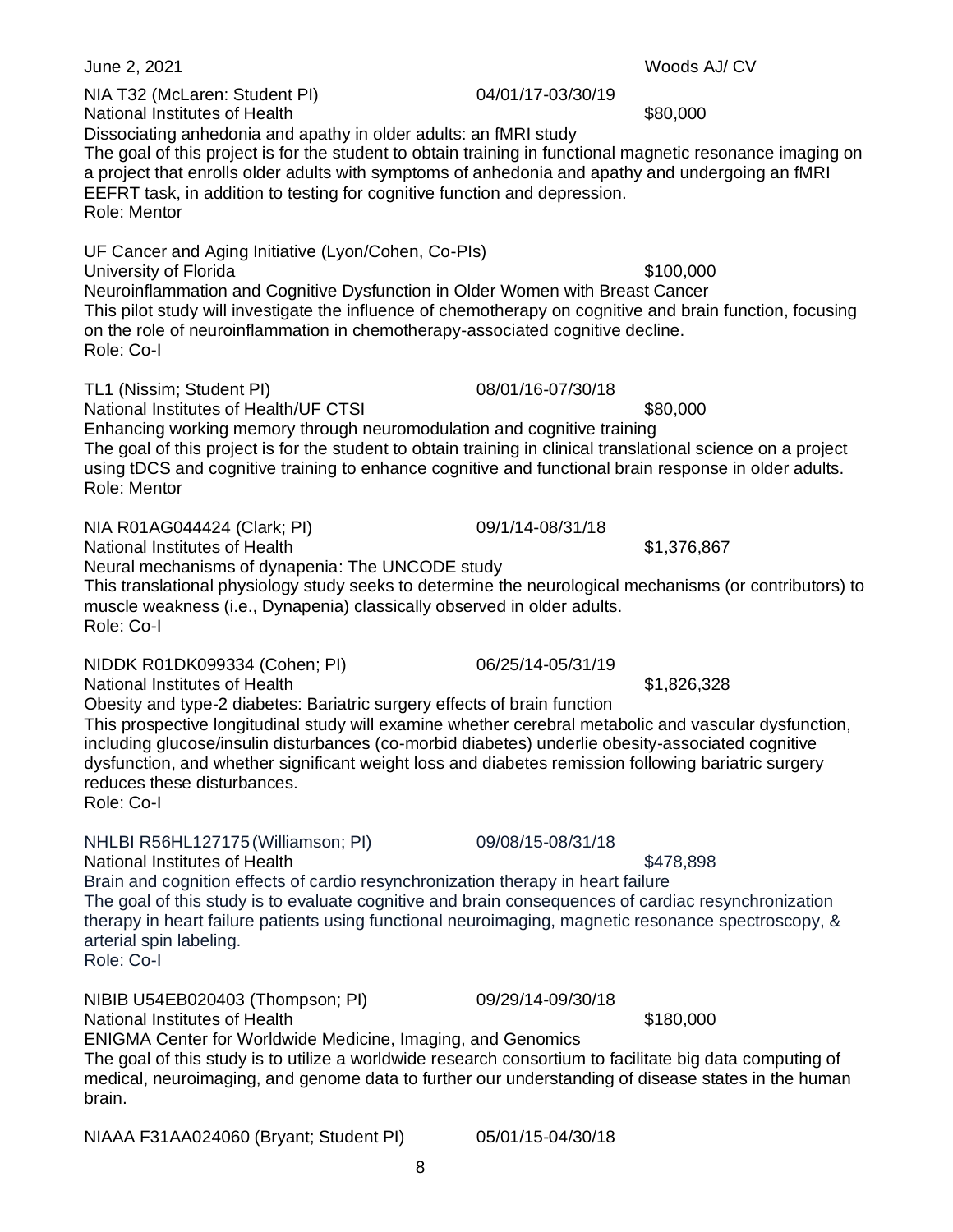2 P30 AG028740-06 (Pahor; PI) 04/15/12-03/31/16 National Institutes of Health  $$63,150$ Claude D. Pepper Older Americans Independence Center (OAIC) Pilot Project: A pilot study to evaluate the role of brain integrity on post-hospital sarcopenia (Pilot PI: Manini) The goal of this funding is to provide pilot data on the role of brain white matter integrity in post-hospital Role: Co-PI 2 P30 AG028740-06 (Pahor; PI) 04/15/12-03/31/16 National Institutes of Health  $$47.532$ 2 P30 AG028740-06 (Pahor; PI) 04/15/12-03/31/17 NIA K99AG048762 (Fazeli; PI) 09/15/14-05/31/16 National Institutes of Health  $$1,712,409$ Fund to Cure Stroke (Mennemeier; PI) 05/15/14-05/15/16

# National Institutes of Health  $$109.474$

Working memory: a critical factor underlying alcohol reduction intervention response The goal of this project is to evaluate the role of working memory function in response to an effective alcohol reduction intervention (Motivational Interviewing) in HIV and non-HIV older adults. The student will receive training in functional and structural magnetic resonance imaging methods. Role: Co-Mentor

Ethel Moore Fund (Bowers, PI) 02/01/16-08/31/16

State of Florida  $\sim$  899,000 Pilot Intervention in Mild Cognitive Impairment: A proof of concept study with Transcranial Near Infrared Stimulation The goal of this study is to obtain pilot data for effectiveness of TNIS in treatment of cognitive

impairment in MCI, with acquisition of mechanistic phosphorous magnetic resonance spectroscopy (31P MRS) data investigating change in brain ATP metabolism.

Role: Co-I (Neuroimaging expertise/analyses)

physical decline.

Claude D. Pepper Older Americans Independence Center (OAIC) RC1 Development Project: Development of Clinical Methods to Evaluate Neural Function in Aging (Project PI: Buford) The goal of this development project is to provide support for the enhancement of the methodological skills of Pepper Center investigators to include modern methods of diffusion tensor imaging analysis. Role: Co-I

National Institutes of Health  $$98,494$ UF Claude D. Pepper Older Americans Independence Center (OAIC) KL2 Award: A study of cross-cultural differences in analgesic effects of transcranial direct current stimulation (tDCS) in white and Asian older adults with chronic pain: KL2 awardee (Ahn). Role: Co-Mentor

A novel neurorehabilitation approach for cognitive aging with HIV The goal of this study is to investigate the efficacy of cognitive training paired with tDCS on remediation of cognitive deficits in HIV positive older adults. Dr. Fazeli will receive training in aging and tDCS research methods. Role: Co-mentor

Fund to Cure Stroke  $\sim$  835,593 Jump-starting motor function after stroke using tDCS The goal of this study will be to determine the efficacy of tDCS at facilitating motor recovery after stroke using transcranial direct current stimulation paired with GaitRite motor training. Role: Consultant

June 2, 2021 Woods AJ/ CV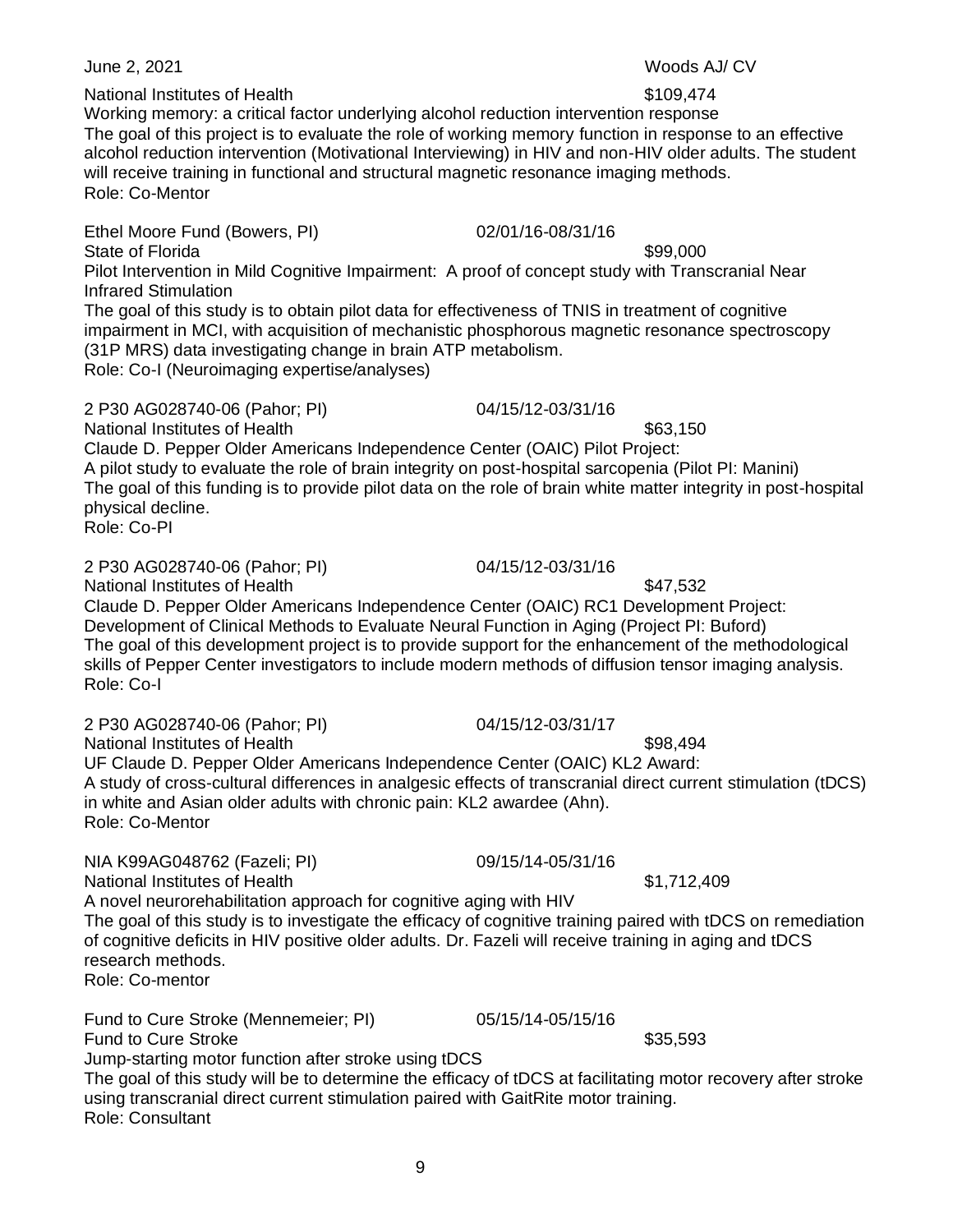CTSI KL2TR001429-01 (Woods; PI) 03/15/14-03/15/16 NIH & Clinical Translational Science Institute KL2 Career Award \$200,234 Neuromodulation of working memory function in older adults.

The goal of this funding is to provide investigators with further training in clinical translational science. The funded project will involve a randomized clinical trial pairing transcranial direct current stimulation with cognitive training to enhance working memory function in older adults. Role: PI

McKnight Brain Institute (Woods; PI) 11/19/13 \$80,000 Acquisition of a whole brain 31P-1H magnetic resonance spectroscopy coil in the University of Florida AMRIS 3T MRI Scanner.

This fund provided for the acquisition of new equipment in the McKnight Brain Institute. Role: PI

T32NS007413 (Robinson; PI) 09/01/08-08/31/13 \$123,867 Training Grant in Intellectual and Neurodevelopmental Disabilities The goal of this study is to provide support for neuroscience research training in neurodevelopmental disorders. Role: Post-Doctoral Trainee

NSF GRFP (Woods; PI) 09/01/06-09/01/09 \$120,000 National Science Foundation Graduate Research Fellowship: to develop an independent line of research investigating brain arousal systems in human behavior. Role: PI

RC1NS068910 (Mark; PI) 10/01/09-10/01/2011 \$90,587

Validating the NIH Toolbox in the Neurorehabilitation Setting The goal of this study was to provide validation of the NIH Toolbox screening in rehabilitation inpatients. Role: Statistical Consultant

# **PATENTS & COPYRIGHTS**

Patent application. System and method for precision dosing for electrical stimulation of the brain. U.S. Application No. 63/057,447

Copyright application. Case No. 1-8902131281. tDCSLAB software.

# **ACADEMIC AWARDS & HONORS**

| 2020      | Excellence in Research Mentorship Award, Dept. of Clinical and Health Psychology,<br>University of Florida                  |
|-----------|-----------------------------------------------------------------------------------------------------------------------------|
| 2019      | Tenure, University of Florida                                                                                               |
| 2018-2020 | University Preeminence Term Professorship, University of Florida, College of Public<br><b>Health and Health Professions</b> |
| 2017-2019 | NIH Loan Repayment Program Recipient, Funding Agency: National Institute on<br>Aging                                        |
| 2016-2021 | NIA K01 Career Development Award Recipient                                                                                  |
| 2015-2017 | NIH Loan Repayment Program Recipient, Funding Agency: National Institute on<br>Aging                                        |
| 2015      | Young Investigator Award, NYC Neuromodulation 2015, New York, NY, USA                                                       |
| 2014      | Clinical Translational Science Institute KL2 Research Fellow, University of Florida                                         |
| 2014      | Elected as Junior Fellow to the World Academy of Art and Science                                                            |
| 2010-2013 | National Institute of Health (NIH) T32 Post-doctoral Fellowship, Intellectual and                                           |
|           | Developmental Disabilities Research Center, Children's Hospital of Philadelphia,<br>University of Pennsylvania              |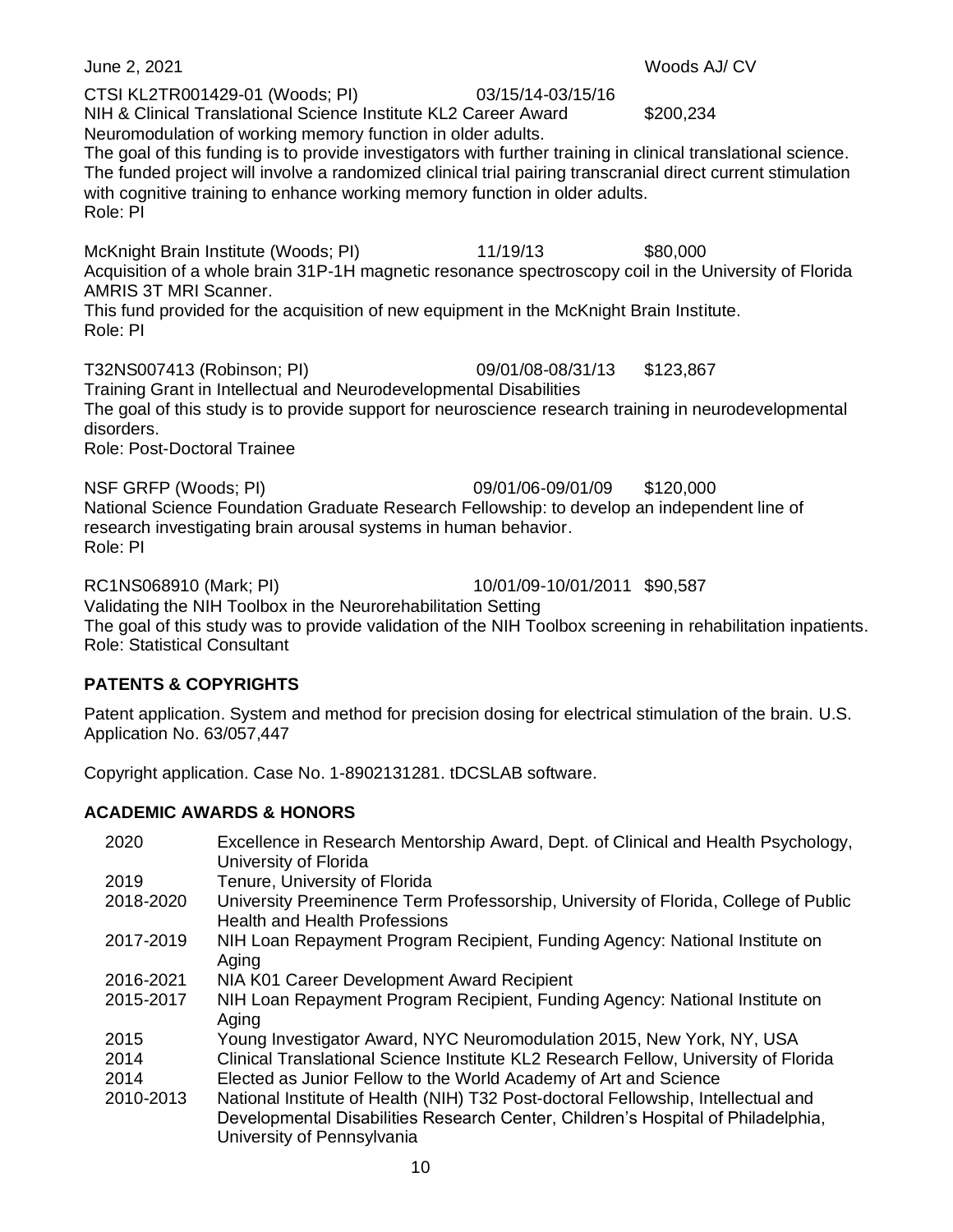| June 2, 2021                   | Woods AJ/CV                                                                                                                                                                                 |
|--------------------------------|---------------------------------------------------------------------------------------------------------------------------------------------------------------------------------------------|
| 2009-2010<br>2009-2010<br>2008 | Thelma Hunt Research Fellowship, George Washington University<br>Graduate Research Fellowship, The George Washington University<br>Research Enhancement Grant, George Washington University |
| 2006-2009                      | National Science Foundation (NSF) Graduate Research Fellowship (Cognitive                                                                                                                   |
|                                | Neuroscience Division)                                                                                                                                                                      |
| 2005                           | Academic Fellowship, Columbian College of Arts and Sciences, George Washington<br>University                                                                                                |
| 2003                           | Graduated Honors in Psychology, University of Alabama at Birmingham                                                                                                                         |
| 2003                           | Graduated Cum Laude, University of Alabama at Birmingham                                                                                                                                    |
| 2003                           | 1 <sup>st</sup> Place John P. Ost Undergraduate Psychology Research Competition                                                                                                             |
| 2003                           | <b>Golden Key National Honor Society</b>                                                                                                                                                    |
| 2003                           | Phi Kappa Phi National Honor Society                                                                                                                                                        |
| 2003                           | Gamma Sigma Alpha Honor Society                                                                                                                                                             |
| 2003                           | Dean's List, University of Alabama at Birmingham                                                                                                                                            |
| 2002-2003                      | <b>National Dean's List</b>                                                                                                                                                                 |
| 2001                           | Psi Chi Honor Society                                                                                                                                                                       |
| 2000                           | Presidential Honors, University of Alabama at Birmingham                                                                                                                                    |
| 2000                           | Alpha Lambda Delta Honor Society                                                                                                                                                            |
| 2000                           | National Society of Collegiate Scholars                                                                                                                                                     |
| 1999                           | Dean's List, University of Alabama at Birmingham                                                                                                                                            |

# **PROFESSIONAL SOCIETIES**

Society for Neuroscience

World Academy of Art and Science

Association for Psychological Science

American Psychological Association

APA Division 20: Adult Development and Aging

North American Neuromodulation Society

International Neuropsychological Society

International Neuromodulation Society

# **EDITORIAL BOARD**

Frontiers in Psychology: Psychology for Clinical Settings (Review Editor) Frontiers in Perception Science (Review Editor) Frontiers in Aging Neuroscience (Special Edition Editor) Frontiers in Aging Neuroscience (Associate Editor) Contemporary Clinical Trials (Editorial Board)

# **AD HOC REVIEWER**

*Cognitive and Clinical Neuroscience*  Brain Stimulation NeuroImage Journal of Cognitive Neuroscience Journal of Neuroscience Methods Journal of Clinical and Experimental Neuropsychology Neurocase PLoS ONE Neuropsychologia Frontiers in Cellular Neuroscience Neural Plasticity International Journal of Psychophysiology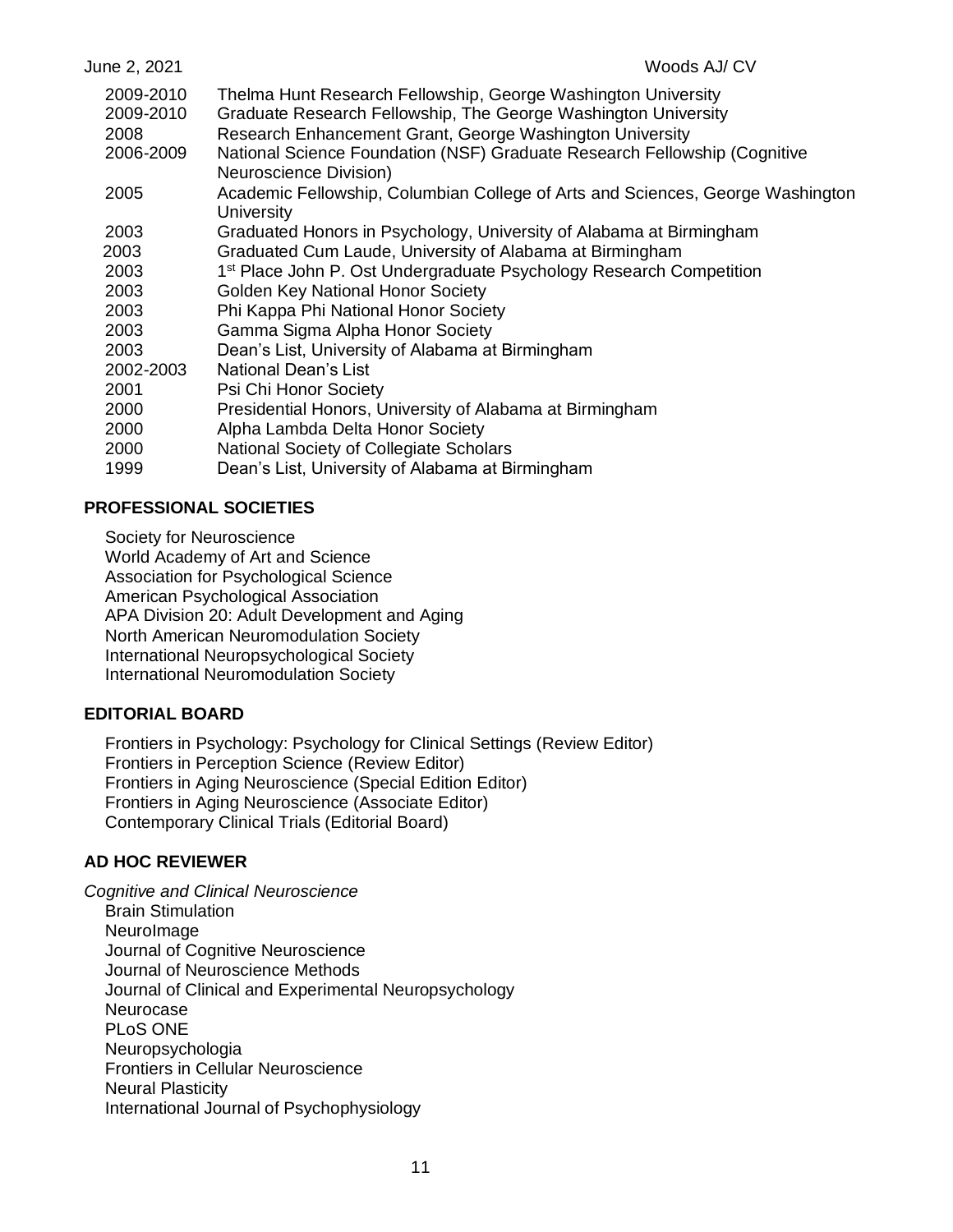# *Aging*

Neurobiology of Aging Experimental Gerontology Journal of Gerontology: Medical Sciences Alzheimer's Research & Therapy Frontiers in Aging Neuroscience

# *Psychology*

Psychonomic Bulletin & Review Journal of Experimental Psychology: Human Perception & Performance Journal of Experimental Psychology: Learning, Memory, & Cognition Frontiers in Psychology: Perception Science Journal of Experimental Child Psychology Rehabilitation Psychology Behavioral Research Methods

*Medicine* 

Yale Journal of Biology and Medicine PM&R International Journal of Clinical Practice

# **GRANT REVIEW ACTIVITY**

NIH CSR Human Complex Mental Function (HCMF, formerly Cognition and Perception) Study Section – standing member – 06/26/20-06/25/24

University of Florida Research Opportunity Seed Fund Translational Biomedical Science Review Committee – 03/20 to present

VA Rehabilitation Research & Development Service Review Group – SPIRE Special Emphasis Panel – 01/16

VA Rehabilitation Research & Development Service Review Group – SPIRE Special Emphasis Panel – 05/16

NIH RFA-MH-16-810, BRAIN Initiative: Non-Invasive Neuromodulation - New Tools and Techniques for Spatiotemporal Precision – Review Panel – 06/15/16

NIH RFA-MH-17-240, BRAIN Initiative: Non-Invasive Neuromodulation - New Tools and Techniques for Spatiotemporal Precision – Review Panel – 03/22/17

NIH Cognitive and Perception Study Section – ad hoc member – 06/26/17-06/27/17

NIH RFA-MH-16-240, BRAIN Initiative: Non-Invasive Neuromodulation - New Tools and Techniques for Spatiotemporal Precision – Review Panel – 03/16/18

# **DATA SAFETY AND MONITORING BOARD MEMBERSHIP**

DSMB Board Member. The Papaya Study (Anton, PI). University of Florida Industry Trial. January 1, 2016 - September 1, 2016.

DSMB Chair. Study of the effects of transcranial magnetic stimulation and constraint induced language therapy for the treatment of chronic aphasia (Coslett, PI). NIDCD R01 DC016800. March 1, 2019 – March 1, 2024.

# **CONFERENCE ORGANIZING COMMITTEE ACTIVITY**

NYC Neuromodulation 2020 Conference Online, April 20-23, 2020, Role: Conference Scientific Program Committee

NYC Neuromodulation Conference & NANS Summer Series, New York, NY, USA, August 24-26, 2018, Role: Conference Scientific Program Committee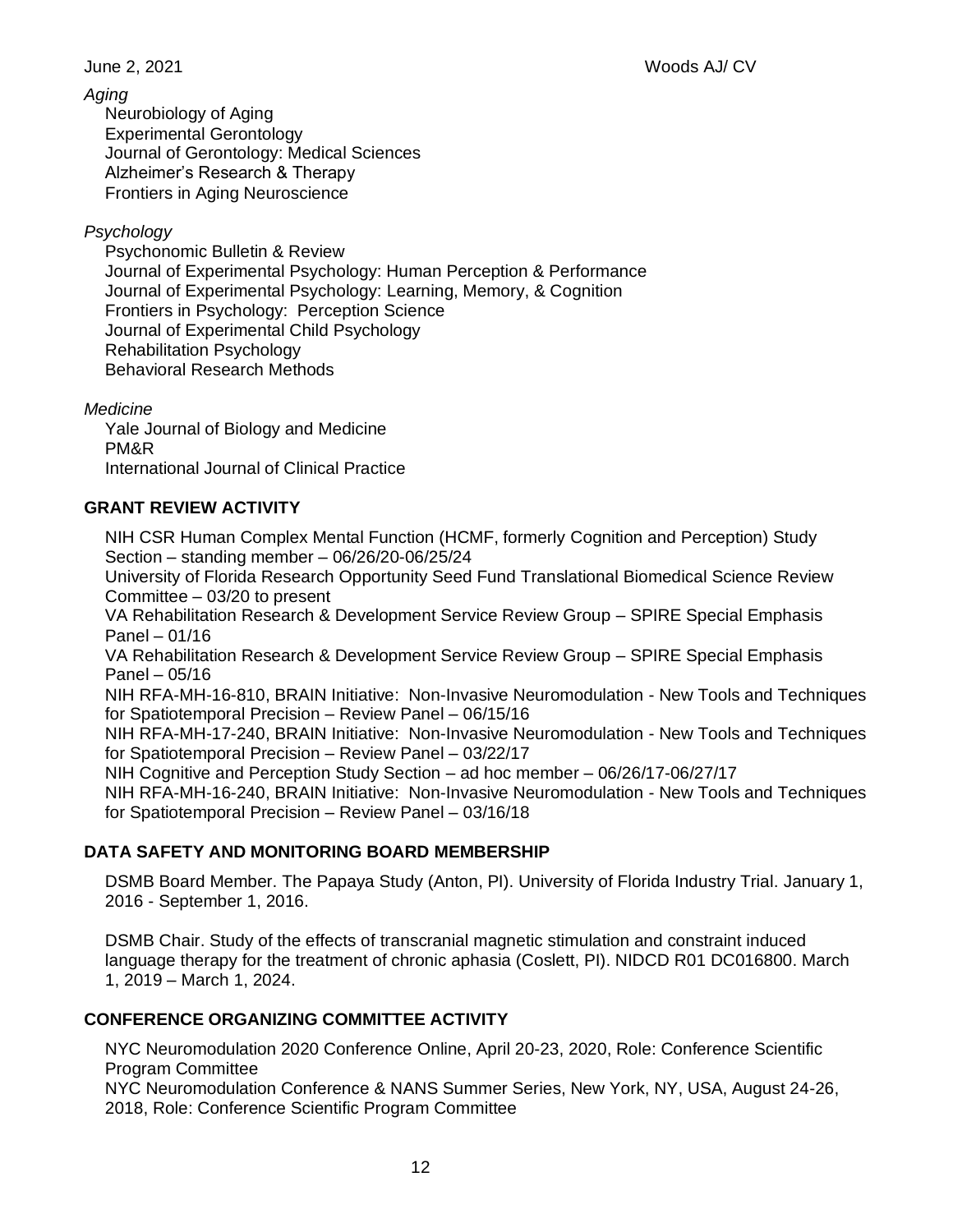NYC Neuromodulation 2017, New York, NY, USA, January 13-16, 2016, Role: Conference Co-Organizer, Conference Co-Chair

6<sup>th</sup> International Conference on Transcranial Brain Stimulation, September 9, 2016, Göttingen, Germany, Role: Abstract Reviewer

3<sup>rd</sup> International GABA MRS Symposium, Orlando, FL, USA, October 14-15, 2015, Role: Co-**Organizer** 

1<sup>st</sup> NYC Neuromodulation 2013, New York, NY, USA, November 22-23, 2013, Role: Co-Organizer

# **CONFERENCE SESSION OR SYMPOSIUM CHAIR ACTIVITY**

Symposium Chair, Invited: Neuromodulation of Cognition in Older Adults: From behavior to imaging and machine learning, NYC Neuromodulation 2020 Online, April 21<sup>st</sup> 2020.

Symposium Chair, Invited: Variability in Neuromodulation, NYC Neuromodulation 2017, New York, NY, USA, January 15, 2017.

Symposium Chair, Invited: Modeling in Neuromodulation, NYC Neuromodulation 2017, New York, NY, USA, January 15, 2017.

Symposium Chair, Invited: New Frontiers in tDCS Mechanisms, NYC Neuromodulation 2017, New York, NY, USA, January 14, 2017.

Symposium Chair, Invited: Using Neuroimaging and EEG to Individualize Neuromodulation, NYC Neuromodulation 2017, New York, NY, USA, January 14, 2017.

Symposium Chair, Invited: Neuromodulation at Home, NYC Neuromodulation 2017, New York, NY, USA, January 14, 2017.

Symposium Chair, Invited: Therapy Psychiatry, 6<sup>th</sup> International Conference on Transcranial Brain Stimulation, Göttingen, Germany, September 9, 2016.

Symposium Chair, Invited: GABA Measures in Neurocognitive and Functional Research – Networks and Stimulation, 3<sup>rd</sup> International Symposium on GABA, Orlando, Florida, USA, October 15, 2015.

# **INTERNATIONAL COMMITTEES**

United Nations and World Academy of Art and Science Welfare and Wellbeing Working Group, February 2020-present

International Network for tES-fMRI (INTF) Steering Committee, January 2020-present

# **NATIONAL COMMITTEES**

McKnight Brain Research Foundation (MBRF) Cognitive Aging and Memory Intervention Core, Founding Co-Director, 2018-2020 MBRF McKnight Brain Aging Registry Scientific Advisory Committee, Member, 2018-present

# **OTHER SKILLS AND QUALIFICATIONS**

Functional and Structural Magnetic Resonance Imaging Proton and Phosphorous Magnetic Resonance Spectroscopy Diffusion Weighted Imaging Diffusion Weighted Imaging-based Freewater analyses Fluid Attenuated Inversion Recovery Imaging Electroencephalography (EEG) and event-related potential (ERP) methods Transcranial Magnetic Stimulation (TMS) techniques Transcranial Direct Current Stimulation (tDCS) techniques Transcranial Alternating Current Stimulation (tACS) techniques Near-infrared Photobiomodulation High-definition MRI-derived computational modeling of tDCS current density Statistical expertise: Multivariate, univariate, and multivariable data analysis, non-parametric statistical techniques, basic & advanced statistical modeling using SAS and SPSS Programming

# **PUBLICATIONS**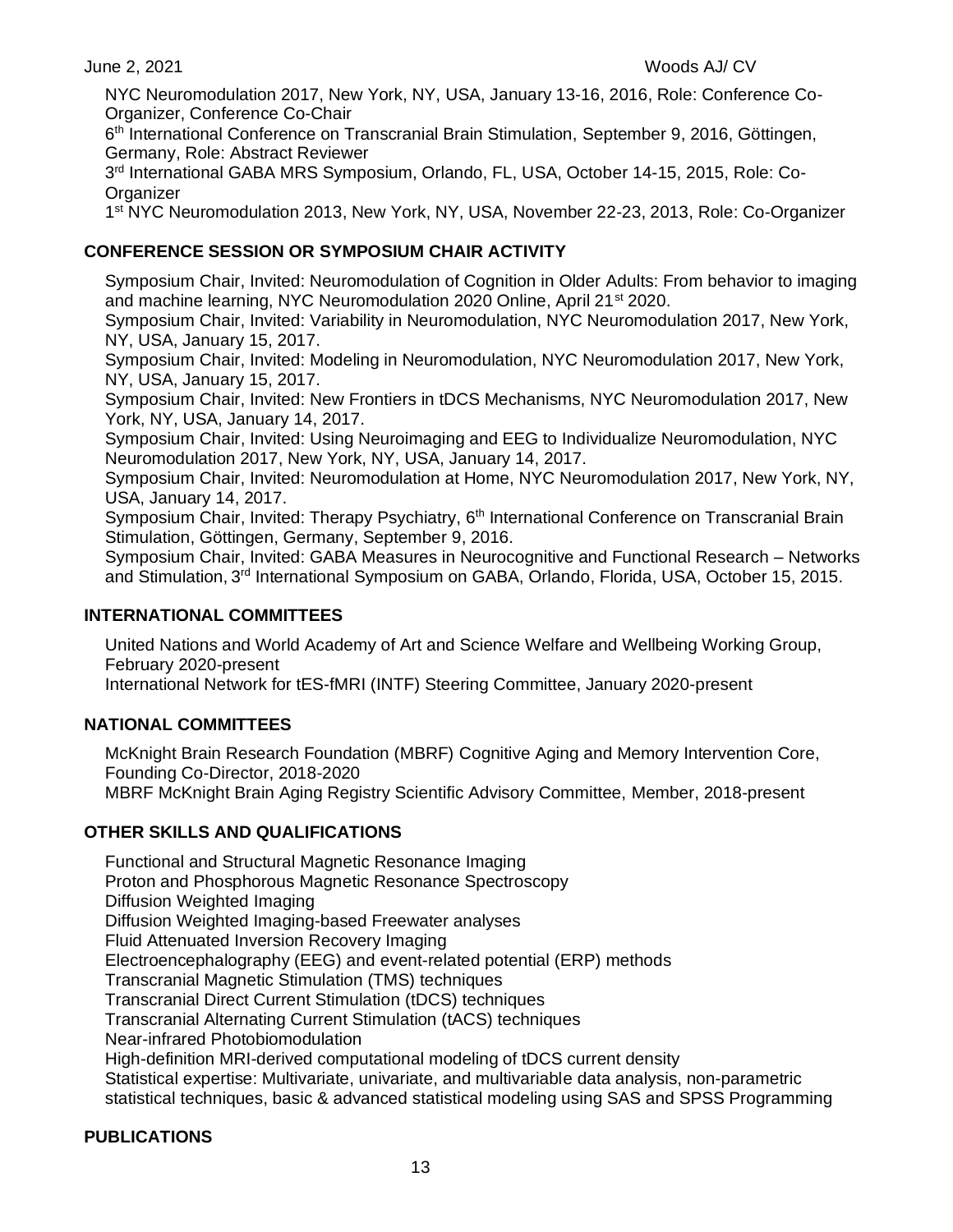**Peer-reviewed papers** (122 papers, 41 first/last author, Avg. journal impact: 3.74, 4530 citations, hindex: 32, i10 index: 72)

Indahlastari, A., Albizu, A., Kraft, J.N., O'Shea, A. Nissim, N.R., Dunn, A., Carballo, D., Gordon, M., Taank, S., Kahn, A.T., Hernandez, C., Zucker, W.M., **Woods, A.J.** Individualized tDCS Modeling Predicts Functional Connectivity Changes within the Working Memory Network in Older Adults. *Brain Stimulation.* Accepted August 2021. *Impact Factor: 8.995*

Hui, S., Mikkelsen, M., Zöllner, H. Vishwadeep, A., Alcauter, S., Baltusis, L., Barany, D., Barlow, L., Becker, R., Berman, J., Berrington, A., Bhattacharyya, Palla., Blicher, J., Bogner, W., Brown, M.S., Calhoun, V., Castillo, R., Cecil, K.M., Choi, Y., Chu, W., Clarke, W.T., Craven, A.R., Cuypers, K., Dacko, M., de la Fuente-Sandoval, C., Desmond, P., Domagalik, A., Dumont, J., Duncan, N.W., Dydak, U., Dyke, K., Edmondson, D.A., Ende, G., Ersland, L., Evans, J., Fermin, A., Ferretti, A., Fillmer, A., Gong, T., Greenhouse, I., Grist, J.T., Gu, M., Harris, A.D., Hat, K., Heba, S., Heckova, E., Hegarty II, J.P., Heise, K., Jacobsen, A., Jansen, J., Jenkins, C., Johnston, S.J., Juchem, C., Kangarlu, A., Kerr, A.B., Landheer, K., Lange, T., Lee, P., Leyendoyszky, S., Limperopoulos, C., Liu, F., Lloyd, W., Lythgoe, D.J., Machizawa, M.G., MacMillan, E.L., Maddock, R.J., Manzhurtsev, A.V., Martinez-Gudino, M.L., Miller, J.J., Mirzakhanian, H., Moreno-Ortega, M., Mullins, P.G., Near, J., Noeske, R., Nordhøy, W., Oelzchener, G., Osorio-Duran, R., Otaduy, M., Pasaye, E., Peeters, R., Peltier, S.J., Pilatus, U., Polomac, N., Porges, E., Pradan, S., Prisciandaro, J.J., Puts, N., Rae, C.D., Reyes-Madrigal, F., Roberts, T., Robertson, C.E., Rosenberg, J.T., Rotaru, D., Saleh, M.G., Sandberg, K., Sangill, R., Schembri, K., Schrantee, A., Semenova, N.A., Singel, D., Sitnikov, R., Smith, J., Song, Y., Stark, C., Stoffers, D., Swinnen, S.P., Tain, R., Tanase, C., Tapper, S., Tegenthoff, M., Thiel, T., Thioux, M., Truong, P., Tuura, R., van Dijk, P., Vella, N., Vidyasagar, R., Voyk, A., Wang, G., Westlye, L.T., Wilbur, T.K., Willoughby, W.R., Wilson, M., Wittsack, H**., Woods, A.J.**, Wu, Y., Xu, J., Yanez Lopez, M., Yeung, D., Zhao, Q., Zhou, X., Zupan, G., Edden, R. Frequency Drift in MR Spectroscopy at 3T. *NeuroImage*. Accepted August 2021. *Impact Factor: 6.556*

Cruz-Almeida, Y., Forbes, M., Cohen, R., **Woods, A.J.**, Fillingim, R.B., Riley J.L., Porges, E. Brain GABA, but not Glx levels are lower in older adults with chronic musculoskeletal pain: considerations by sex and brain location. *Pain Reports.* Accepted July 2021. *Impact Factor: 3.455*

Langer, K.(g), Cohen, R., Porges, E.C., **Woods, A.J.** Circulating Cytokines Predict 1H-Proton MRS Cerebral Metabolites in Healthy Older Adults. *Frontiers in Aging Neuroscience.* Accepted July 2021. *Impact Factor: 5.750*

Seider, T.R., Porges, E.C., **Woods, A.J.**, Cohen, R. Dedifferentiation of Functional Brain Activation Associated with Greater Visual Discrimination Accuracy in Middle-Aged and Older Adults. *Frontiers in Aging Neuroscience.* Accepted July 2021. *Impact Factor: 5.750*

Boutzoukas, E. M.(g), O'Shea, A., Albizu, A.(g), Evangelista, N. D.(g), Hausman, H. K.(g), Kraft, J. N.(g), Van Etten, E. J., Bharadwaj, P. K., Smith, S. G., Song, H., Porges, E., Hishaw, G. A., DeKosky, S., Wu, S., Marsiske, M., Alexander, G. E., Cohen, R., & **Woods, A. J.** Frontal white matter hyperintensities and executive functioning performance in older adults. *Frontiers in Aging Neuroscience.* Accepted May 2021. *Impact Factor: 5.750*

Indahlastari, A.(p), Hardcastle, C(g)., Albizu, A(g)., Alvarez-Alvarado, S.(p), Boutzoukas, E. M.(g), Evangelista, N. D.(g), Hausman, H. K.(g), Kraft, J.(g), Langer, K.(g), & **Woods, A. J.** (2021). A Systematic Review and Meta-Analysis of Transcranial Direct Current Stimulation to Remediate Age-Related Cognitive Decline in Healthy Older Adults. *Neuropsychiatric disease and treatment*, *17*, 971–990.<https://doi.org/10.2147/NDT.S259499> *Impact Factor: 2.570*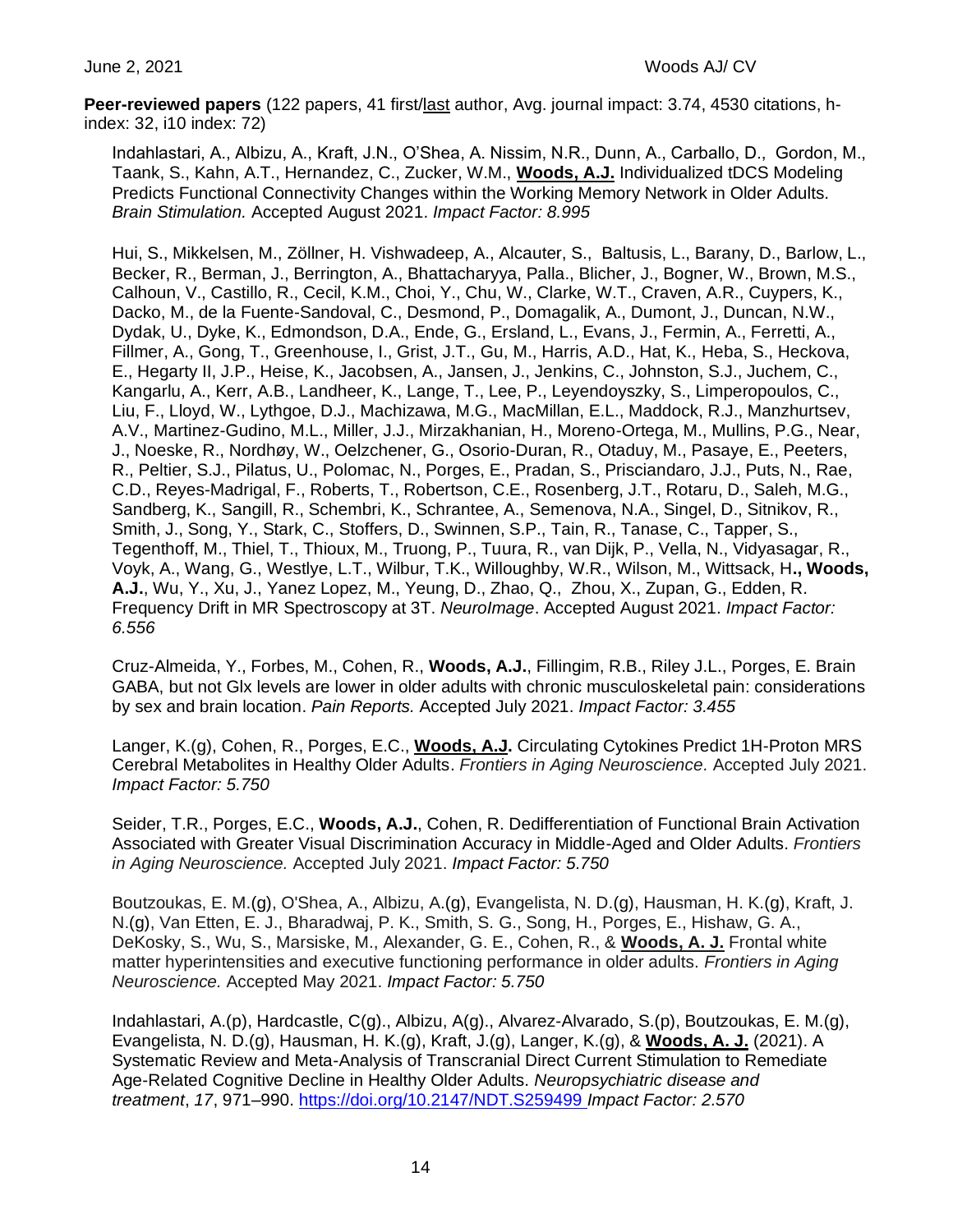Pratscher S, Mickle A, Marks J, Rocha H, Bartsch F, Schmidt J, Tejera L, Garcia S, Custodero C, Jean F, Garvan C, Johnson A, Pop R, Greene A, **Woods AJ**, Staud R, Fillinigm R, Keil A, Sibille KT. Optimizing Chronic Pain Treatment with Enhanced Neuroplastic Responsiveness: A Pilot Randomized Controlled Trial. *Nutrients*. *Accepted April 2021. Impact Factor: 5.717*

Pilloni, G., **Woods, A. J.**, & Charvet, L. (2021). No risk of skin lesion or burn with transcranial direct current stimulation (tDCS) using standardized protocols. *Brain stimulation*, *14*(3), 511–512. Advance online publication.<https://doi.org/10.1016/j.brs.2021.03.006> *Impact Factor: 8.955*

Cardoso, J., Apagueno, B., Lysne, P., Hoyos, L., Porges, E., Riley, J. L., Fillingim, R. B., **Woods, A. J.**, Cohen, R., & Cruz-Almeida, Y. (2021). Pain and the Montreal Cognitive Assessment (MoCA) in Aging. *Pain medicine (Malden, Mass.)*, pnab003. Advance online publication. <https://doi.org/10.1093/pm/pnab003> *Impact Factor: 2.513*

Bryant, V. E., Britton, M. K., Gullett, J. M., Porges, E. C., **Woods, A. J.**, Cook, R. L., Williamson, J., Ennis, N., Bryant, K. J., Bradley, C., & Cohen, R. A. (2021). Reduced Working Memory is Associated with Heavier Alcohol Consumption History, Role Impairment and Executive Function Difficulties. *AIDS and behavior*, 10.1007/s10461-021-03170-7. Advance online publication. <https://doi.org/10.1007/s10461-021-03170-7> *Impact Factor: 3.895*

Nir T.M., Fouche J.P., Ananworanich J, Ances B.M., Boban J, Brew B.J., Chaganti J.R., Chang L, Ching C.R.K, Cysique L.A., Ernst T, Faskowitz J, Gupta V, Harezlak J, Heaps-Woodruff J.M., Hinkin C.H., Hoare J, Joska J.A., Kallianpur K.J., Kuhn T, Lam H.Y., Law M, Lebrun-Frénay C, Levine A.J., Mondot L, Nakamoto B.K., Navia B.A., Pennec X, Porges E.C., Salminen L.E., Shikuma C.M., Surento W, Thames A.D., Valcour V, Vassallo M, **Woods A.J.**, Thompson P.M., Cohen R.A., Paul R, Stein D.J., Jahanshad N (2021). Association of Immunosuppression and Viral Load With Subcortical Brain Volume in an International Sample of People Living With HIV. *JAMA network open*, *4*(1), e2031190. <https://doi.org/10.1001/jamanetworkopen.2020.31190> *Impact Factor: 5.710*

Williamson, J. B., Lamb, D. G., Porges, E. C., Bottari, S., **Woods, A. J.,** Datta, S., Langer, K.(g), & Cohen, R. A. (2021). Cerebral Metabolite Concentrations Are Associated With Cortical and Subcortical Volumes and Cognition in Older Adults. *Frontiers in aging neuroscience*, *12*, 587104. <https://doi.org/10.3389/fnagi.2020.587104> *Impact Factor: 5.750*

Caulfield, K. A., Indahlastari, A.(p), Nissim, N. R., Lopez, J. W., Fleischmann, H. H., **Woods, A. J.**, & George, M. S. (2020). Electric Field Strength From Prefrontal Transcranial Direct Current Stimulation Determines Degree of Working Memory Response: A Potential Application of Reverse-Calculation Modeling?. *Neuromodulation : journal of the International Neuromodulation Society*, 10.1111/ner.13342. Advance online publication.<https://doi.org/10.1111/ner.13342> *Impact Factor: 4.029*

Moskowitz, S., Russ, D. W., Clark, L. A., Wages, N. P., Grooms, D. R., **Woods, A. J**., Suhr, J., Simon, J. E., O'Shea, A., Criss, C. R., Fadda, P., & Clark, B. C. (2020). Is impaired dopaminergic function associated with mobility capacity in older adults?. *GeroScience*, 10.1007/s11357-020- 00303-z. Advance online publication.<https://doi.org/10.1007/s11357-020-00303-z> *Impact Factor: 7.713*

Indahlastari, A.(p), Albizu, A.(g), Boutzoukas, E. M.(g), O'Shea, A., & **Woods, A. J.** (2021). White matter hyperintensities affect transcranial electrical stimulation in the aging brain. *Brain stimulation*, *14*(1), 69–73.<https://doi.org/10.1016/j.brs.2020.11.009> *Impact Factor: 8.955*

Ashcroft, J., Patel, R., **Woods, A. J.**, Darzi, A., Singh, H., & Leff, D. R. (2020). Prefrontal transcranial direct-current stimulation improves early technical skills in surgery. *Brain stimulation*, *13*(6), 1834–1841.<https://doi.org/10.1016/j.brs.2020.10.013> *Impact Factor: 8.955*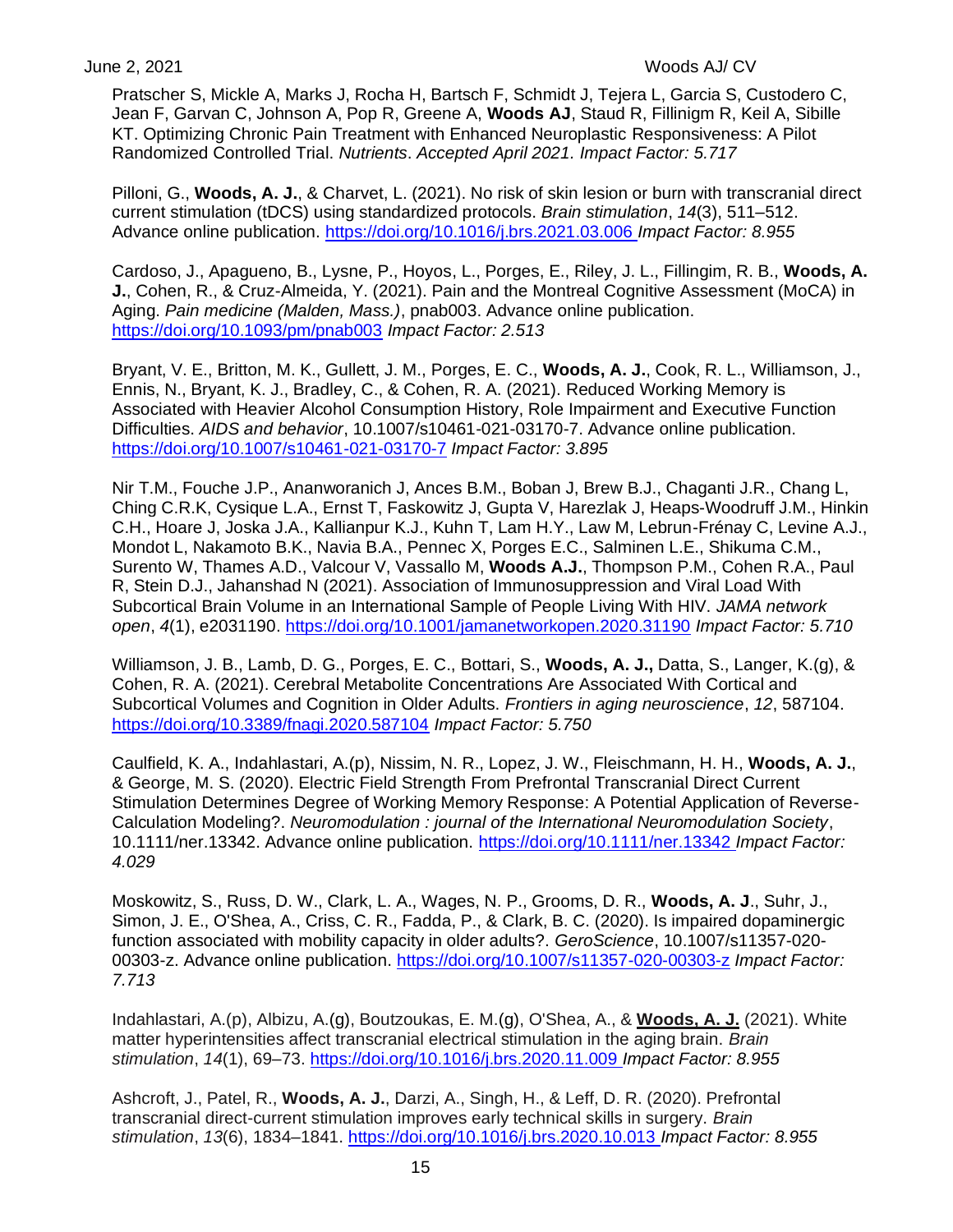White, T. L., Gonsalves, M. A., Cohen, R. A., Harris, A. D., Monnig, M. A., Walsh, E. G., Nitenson, A. Z., Porges, E. C., Lamb, D. G., **Woods, A. J.**, & Borja, C. B. (2021). The neurobiology of wellness: <sup>1</sup>H-MRS correlates of agency, flexibility and neuroaffective reserves in healthy young adults. *NeuroImage*, *225*, 117509.<https://doi.org/10.1016/j.neuroimage.2020.117509>*Impact Factor: 6.556*

Floyd, J. T., Lairamore, C., Garrision, M. K., **Woods, A. J.**, Rainey, J. L., Kiser, T., Padala, P. R., & Mennemeier, M. (2020). Transcranial Direct Current Stimulation (tDCS) Can Alter Cortical Excitability of the Lower Extremity in Healthy Participants: A Review and Methodological Study. *Frontiers in neurology and neuroscience research*, *1*, 100002. *Impact Factor: 0.41*

Evangelista, N. D.(g), O'Shea, A., Kraft, J. N.(g), Hausman, H. K.(g), Boutzoukas, E. M.(g), Nissim, N. R.(g), Albizu, A.(g), Hardcastle, C.(g), Van Etten, E. J., Bharadwaj, P. K., Smith, S. G., Song, H., Hishaw, G. A., DeKosky, S., Wu, S., Porges, E., Alexander, G. E., Marsiske, M., Cohen, R., & **Woods, A. J.** (2021). Independent Contributions of Dorsolateral Prefrontal Structure and Function to Working Memory in Healthy Older Adults. *Cerebral cortex (New York, N.Y. : 1991)*, *31*(3), 1732– 1743.<https://doi.org/10.1093/cercor/bhaa322> *Impact Factor: 5.357*

Albizu, A.(g), Fang, R., Indahlastari, A.(p), O'Shea, A., Stolte, S. E., See, K. B., Boutzoukas, E. M.(g), Kraft, J. N.(g), Nissim, N. R.(g), & **Woods, A. J.** (2020). Machine learning and individual variability in electric field characteristics predict tDCS treatment response. *Brain stimulation*, *13*(6), 1753–1764.<https://doi.org/10.1016/j.brs.2020.10.001> *Impact Factor: 8.955*

Hardcastle, C.(g), O'Shea, A., Kraft, J. N.(g), Albizu, A.(g), Evangelista, N. D.(g), Hausman, H. K. (g), Boutzoukas, E. M.(g), Van Etten, E. J., Bharadwaj, P. K., Song, H., Smith, S. G., Porges, E. C., Dekosky, S., Hishaw, G. A., Wu, S. S., Marsiske, M., Cohen, R., Alexander, G. E., & **Woods, A. J.** (2020). Contributions of Hippocampal Volume to Cognition in Healthy Older Adults. *Frontiers in aging neuroscience*, *12*, 593833.<https://doi.org/10.3389/fnagi.2020.593833>*Impact Factor: 5.750*

Fillingim, R. B., **Woods, A. J.**, Ahn, H., Wu, S. S., Redden, D. T., Lai, S., Deshpande, H., Deutsch, G., Sibille, K. T., Staud, R., Zeidan, F., & Goodin, B. R. (2020). Pain relief for osteoarthritis through combined treatment (PROACT): Protocol for a randomized controlled trial of mindfulness meditation combined with transcranial direct current stimulation in non-Hispanic black and white adults with knee osteoarthritis. *Contemporary clinical trials*, *98*, 106159. <https://doi.org/10.1016/j.cct.2020.106159> *Impact Factor: 2.226*

Kraft, J. N.(g), O'Shea, A., Albizu, A., Evangelista, N. D(g)., Hausman, H. K. (g), Boutzoukas, E.(g), Nissim, N. R.(g), Van Etten, E. J., Bharadwaj, P. K., Song, H., Smith, S. G., Porges, E., DeKosky, S., Hishaw, G. A., Wu, S., Marsiske, M., Cohen, R., Alexander, G. E., & **Woods, A. J.** (2020). Structural Neural Correlates of Double Decision Performance in Older Adults. *Frontiers in aging neuroscience*, *12*, 278.<https://doi.org/10.3389/fnagi.2020.00278> *Impact Factor: 5.750*

Montesino-Goicolea, S., Valdes-Hernandez, P. A., Hoyos, L., **Woods, A. J.**, Cohen, R., Huo, Z., Riley, J. L., 3rd, Porges, E. C., Fillingim, R. B., & Cruz-Almeida, Y. (2020). Cortical Thickness Mediates the Association Between Self-Reported Pain and Sleep Quality in Community-Dwelling Older Adults. *Journal of pain research*, *13*, 2389–2400.<https://doi.org/10.2147/JPR.S260611> *Impact Factor: 3.133*

Rocha, H. A., Marks, J., **Woods, A. J.**, Staud, R., Sibille, K., & Keil, A. (2020). Re-test reliability and internal consistency of EEG alpha-band oscillations in older adults with chronic knee pain. *Clinical neurophysiology : official journal of the International Federation of Clinical Neurophysiology*, *131*(11), 2630–2640.<https://doi.org/10.1016/j.clinph.2020.07.022> *Impact Factor:*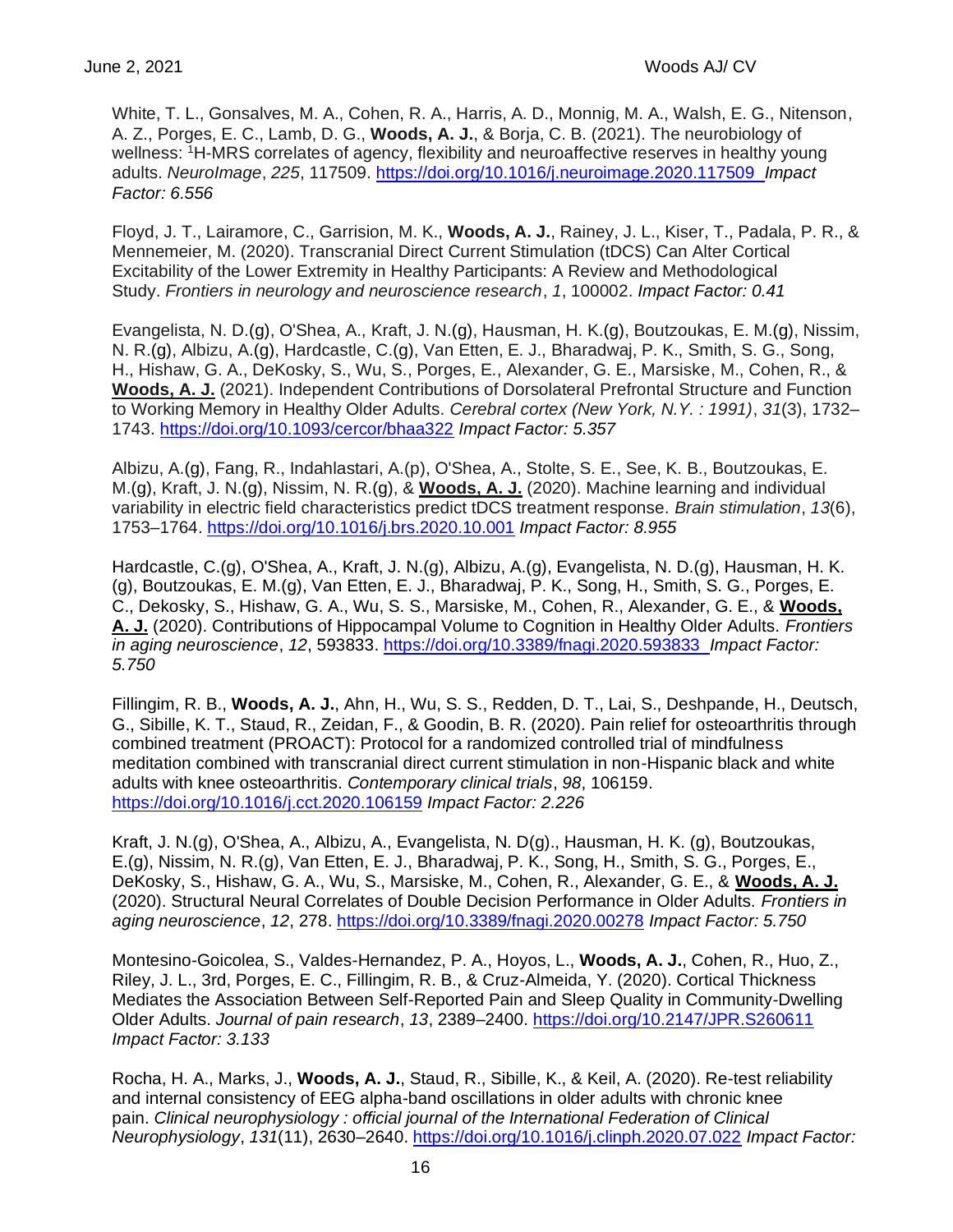*3.708*

Gullett, J. M., Chen, Z., O'Shea, A., Akbar, M., Bian, J., Rani, A., Porges, E. C., Foster, T. C., **Woods, A. J**., Modave, F., & Cohen, R. A. (2020). MicroRNA predicts cognitive performance in healthy older adults. *Neurobiology of aging*, *95*, 186–194. <https://doi.org/10.1016/j.neurobiolaging.2020.07.023> *Impact Factor: 4.673*

Clark, D. J., Chatterjee, S. A., Skinner, J. W., Lysne, P. E., Sumonthee, C., Wu, S. S., Cohen, R. A., Rose, D. K., & **Woods, A. J.** (2020). Combining Frontal Transcranial Direct Current Stimulation With Walking Rehabilitation to Enhance Mobility and Executive Function: A Pilot Clinical Trial. *Neuromodulation : journal of the International Neuromodulation Society*, 10.1111/ner.13250. Advance online publication.<https://doi.org/10.1111/ner.13250> *Impact Factor: 4.029*

Chatterjee, S. A., Seidler, R. D., Skinner, J. W., Lysne, P. E., Sumonthee, C., Wu, S. S., Cohen, R. A., Rose, D. K., **Woods, A. J**., & Clark, D. J. (2020). Obstacle Negotiation in Older Adults: Prefrontal Activation Interpreted Through Conceptual Models of Brain Aging. *Innovation in aging*, *4*(4), igaa034.<https://doi.org/10.1093/geroni/igaa034> *Impact Factor: pending*

Gullett, J. M., O'Shea, A., Lamb, D. G., Porges, E. C., O'Shea(g), D. M., Pasternak, O., Cohen, R. A., & **Woods, A. J.** (2020). The association of white matter free water with cognition in older adults. *NeuroImage*, *219*, 117040.<https://doi.org/10.1016/j.neuroimage.2020.117040> *Impact Factor: 6.556*

Hausman, H. K(g)., O'Shea, A., Kraft, J. N.(g), Boutzoukas, E. M.(g), Evangelista, N. D.(g), Van Etten, E. J., Bharadwaj, P. K., Smith, S. G., Porges, E., Hishaw, G. A., Wu, S., DeKosky, S., Alexander, G. E., Marsiske, M., Cohen, R., & **Woods, A. J.** (2020). The Role of Resting-State Network Functional Connectivity in Cognitive Aging. *Frontiers in aging neuroscience*, *12*, 177. <https://doi.org/10.3389/fnagi.2020.00177> *Impact Factor: 5.750*

Bikson, M., Hanlon, C. A., **Woods, A. J.,** Gillick, B. T., Charvet, L., Lamm, C., Madeo, G., Holczer, A., Almeida, J., Antal, A., Ay, M. R., Baeken, C., Blumberger, D. M., Campanella, S., Camprodon, J. A., Christiansen, L., Loo, C., Crinion, J. T., Fitzgerald, P., Gallimberti, L., … Ekhtiari, H. (2020). Guidelines for TMS/tES clinical services and research through the COVID-19 pandemic. *Brain stimulation*, *13*(4), 1124–1149.<https://doi.org/10.1016/j.brs.2020.05.010> *Impact Factor: 8.955*

Seider, T. R.(g), Porges, E. C., **Woods, A. J.**, & Cohen, R. A. (2021). An fMRI study of ageassociated changes in basic visual discrimination. *Brain imaging and behavior*, *15*(2), 917–929. <https://doi.org/10.1007/s11682-020-00301-x> *Impact Factor: 3.978*

Charvet, L. E., Shaw, M. T., Bikson, M., **Woods, A. J**., & Knotkova, H. (2020). Supervised transcranial direct current stimulation (tDCS) at home: A guide for clinical research and practice. *Brain stimulation*, *13*(3), 686–693.<https://doi.org/10.1016/j.brs.2020.02.011> *Impact Factor: 8.955*

Bryant, V. E., Britton, M. K., Gullett, J. M., Porges, E. C., **Woods, A. J.**, Cook, R. L., Williamson, J., Ennis, N., Bryant, K. J., Bradley, C., & Cohen, R. A. (2021). Reduced Working Memory is Associated with Heavier Alcohol Consumption History, Role Impairment and Executive Function Difficulties. *AIDS and behavior*, 10.1007/s10461-021-03170-7. Advance online publication. <https://doi.org/10.1007/s10461-021-03170-7> *Impact Factor: 3.895*

Indahlastari, A., Albizu, A., O'Shea, A., Forbes, M. A., Nissim, N. R., Kraft, J. N., Evangelista, N. D., Hausman, H. K., & **Woods, A. J.** Alzheimer's Disease Neuroimaging Initiative (2020). Modeling transcranial electrical stimulation in the aging brain. *Brain stimulation*, *13*(3), 664–674. <https://doi.org/10.1016/j.brs.2020.02.007>*Impact Factor: 8.955*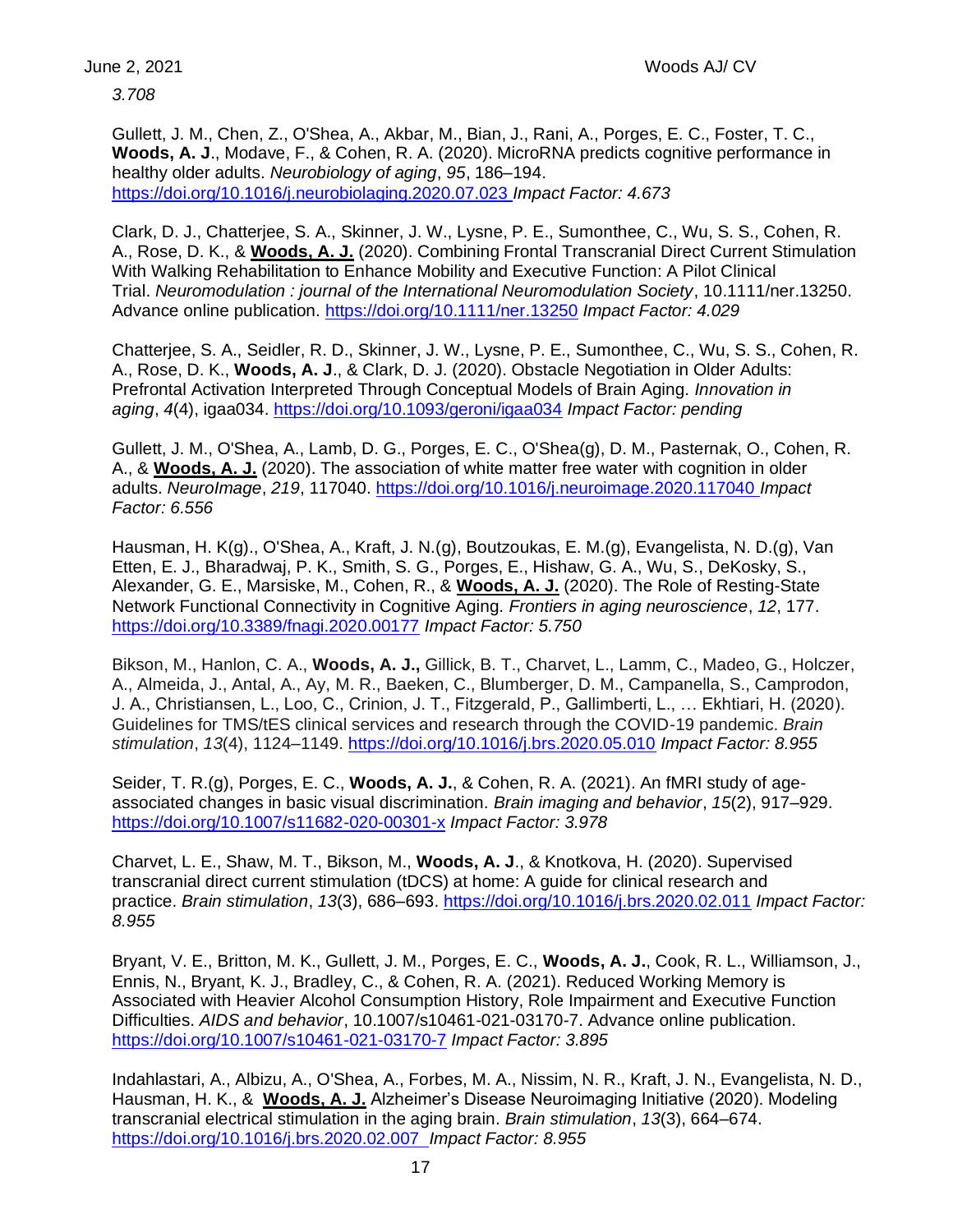Sergiou, C. S., **Woods, A. J.**, Franken, I., & van Dongen, J. (2020). Transcranial direct current stimulation (tDCS) as an intervention to improve empathic abilities and reduce violent behavior in forensic offenders: study protocol for a randomized controlled trial. *Trials*, *21*(1), 263. <https://doi.org/10.1186/s13063-020-4074-0> *Impact Factor: 1.975.*

Esmaeilpour, Z., Shereen, A. D., Ghobadi-Azbari, P., Datta, A., **Woods, A. J**., Ironside, M., O'Shea, J., Kirk, U., Bikson, M., & Ekhtiari, H. (2020). Methodology for tDCS integration with fMRI. *Human brain mapping*, *41*(7), 1950–1967.<https://doi.org/10.1002/hbm.24908> *Impact Factor: 5.038*

Považan M., Mikkelsen M., Berrington A., Bhattacharyya P.K., Brix M.K., Buur P.F., Cecil K.M., Chan K.L., Chen D.Y.T., Craven A.R., Cuypers K., Dacko M., Duncan N.W., Dydak U., Edmondson D.A., Ende G., Ersland L., Forbes M.A., Gao F., Greenhouse I., Harris A.D., He N., Heba S., Hoggard N., Hsu T.W., Jansen J.F.A., Kangarlu A., Lange T., Lebel R.M., Li Y., Lin C.E., Liou J.K., Lirng J.F., Liu F., Long J.R., Ma R., Maes C., Moreno-Ortega M., Murray S.O., Noah S., Noeske R., Noseworthy M.D., Oeltzschner G., Porges E.C., Prisciandaro J.J., Puts N.A.J., Roberts T.P.L., Sack M., Sailasuta N., Saleh M.G., Schallmo M.P., Simard N., Stoffers D., Swinnen S.P., Tegenthoff M., Truong P., Wang G., Wilkinson I.D., Wittsack H.J., **Woods A.J.**, Xu H., Yan F., Zhang C., Zipunnikov V., Zöllner H.J., Edden R.A.E., Barker P.B. (2020). Comparison of Multivendor Single-Voxel MR Spectroscopy Data Acquired in Healthy Brain at 26 Sites. *Radiology*, *295*(1), 171–180. <https://doi.org/10.1148/radiol.2020191037>*Impact Factor: 11.105*

Borges, H., Dufau, A., Paneri, B., **Woods, A. J.**, Knotkova, H., & Bikson, M. (2020). Updated Technique for Reliable, Easy, and Tolerated Transcranial Electrical Stimulation Including Transcranial Direct Current Stimulation. *Journal of visualized experiments : JoVE*, (155), 10.3791/59204.<https://doi.org/10.3791/59204>*Impact Factor: 1.2*

Nissim, N. R.(g), O'Shea, A., Indahlastari, A.(p), Kraft, J. N.(g), von Mering, O., Aksu, S., Porges, E., Cohen, R., & **Woods, A. J.** (2019). Effects of Transcranial Direct Current Stimulation Paired With Cognitive Training on Functional Connectivity of the Working Memory Network in Older Adults. *Frontiers in aging neuroscience*, *11*, 340.<https://doi.org/10.3389/fnagi.2019.00340> *Impact Factor: 5.750*

Patel, R., Ashcroft, J., Patel, A., Ashrafian, H., **Woods, A. J**., Singh, H., Darzi, A., & Leff, D. R. (2019). The Impact of Transcranial Direct Current Stimulation on Upper-Limb Motor Performance in Healthy Adults: A Systematic Review and Meta-Analysis. *Frontiers in neuroscience*, *13*, 1213. <https://doi.org/10.3389/fnins.2019.01213> *Impact Factor: 4.677*

Bikson, M., Esmaeilpour, Z., Adair, D., Kronberg, G., Tyler, W. J., Antal, A., Datta, A., Sabel, B. A., Nitsche, M. A., Loo, C., Edwards, D., Ekhtiari, H., Knotkova, H., **Woods, A. J.**, Hampstead, B. M., Badran, B. W., & Peterchev, A. V. (2019). Transcranial electrical stimulation nomenclature. *Brain stimulation*, *12*(6), 1349–1366.<https://doi.org/10.1016/j.brs.2019.07.010> *Impact Factor: 8.955*

Clark, B. C., **Woods, A. J.**, Clark, L. A., Criss, C. R., Shadmehr, R., & Grooms, D. R. (2019). The Aging Brain & the Dorsal Basal Ganglia: Implications for Age-Related Limitations of Mobility. *Advances in geriatric medicine and research*, *1*, e190008. <https://doi.org/10.20900/agmr20190008> *Impact Factor: pending*

Monnig, M. A., **Woods, A. J.**, Walsh, E., Martone, C. M., Blumenthal, J., Monti, P. M., & Cohen, R. A. (2019). Cerebral Metabolites on the Descending Limb of Acute Alcohol: A Preliminary 1H MRS Study. *Alcohol and alcoholism (Oxford, Oxfordshire)*, *54*(5), 487–496. <https://doi.org/10.1093/alcalc/agz062> *Impact Factor: 2.826*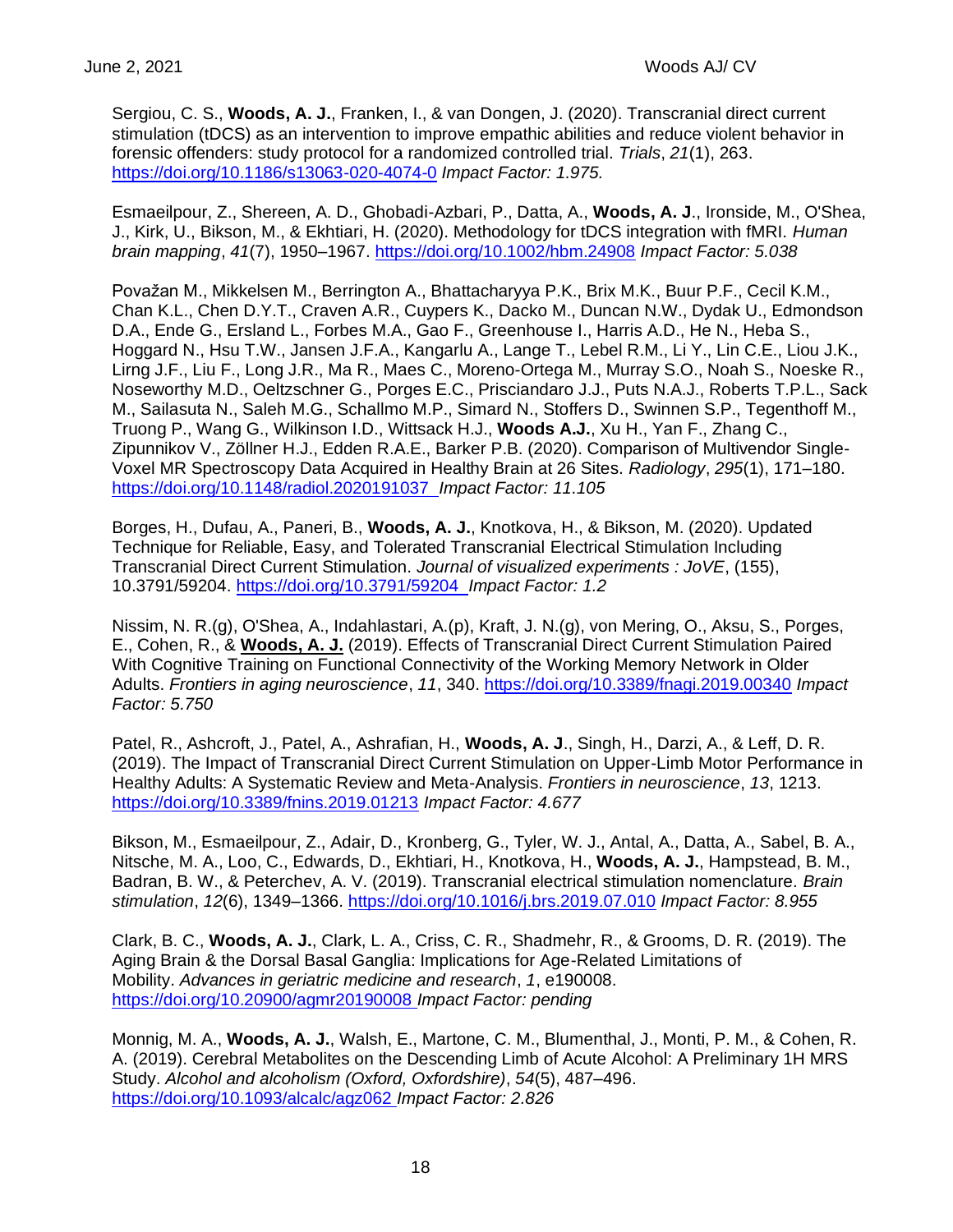Cohen, R. A., Gullett, J. M., **Woods, A. J**., Porges, E. C., Starkweather, A., Jackson-Cook, C. K., Lynch-Kelly, D. L., & Lyon, D. E. (2019). Cytokine-associated fatigue prior to, during, and postchemotherapy for breast cancer. *Journal of neuroimmunology*, *334*, 577001. <https://doi.org/10.1016/j.jneuroim.2019.577001> *Impact Factor: 3.478*

Im, J. J., Jeong, H., Bikson, M., **Woods, A. J.**, Unal, G., Oh, J. K., Na, S., Park, J. S., Knotkova, H., Song, I. U., & Chung, Y. A. (2019). Effects of 6-month at-home transcranial direct current stimulation on cognition and cerebral glucose metabolism in Alzheimer's disease. *Brain stimulation*, *12*(5), 1222–1228.<https://doi.org/10.1016/j.brs.2019.06.003> *Impact Factor: 8.955*

Fernando, H. J., Cohen, R. A., Gullett, J. M.(p), Friedman, J., Ayzengart, A., Porges, E., **Woods, A. J.**, Gunstad, J., Ochoa, C. M., Cusi, K., Gonzalez-Louis, R., & Donahoo, W. T. (2019). Neurocognitive Deficits in a Cohort With Class 2 and Class 3 Obesity: Contributions of Type 2 Diabetes and Other Comorbidities. *Obesity (Silver Spring, Md.)*, *27*(7), 1099–1106. <https://doi.org/10.1002/oby.22508> *Impact Factor: 3.614*

Nissim, N. R., O'Shea, A., Indahlastari, A., Telles, R., Richards, L., Porges, E., Cohen, R., & **Woods, A. J.** (2019). Effects of in-Scanner Bilateral Frontal tDCS on Functional Connectivity of the Working Memory Network in Older Adults. *Frontiers in aging neuroscience*, *11*, 51. <https://doi.org/10.3389/fnagi.2019.00051> *Impact Factor: 5.750*

Mikkelsen M., Rimbault D.L., Barker P.B., Bhattacharyya P.K., Brix M.K., Buur P.F., Cecil K.M., Chan K.L., Chen D.Y., Craven A.R., Cuypers K., Dacko M., Duncan N.W., Dydak U., Edmondson D.A., Ende G., Ersland L., Forbes M.A., Gao F., Greenhouse I., Harris A.D., He N., Heba S., Hoggard N., Hsu T.W., Jansen J.F.A., Kangarlu A., Lange T., Lebel R.M., Li Y., Lin C.E., Liou J.K., Lirng J.F., Liu F., Long J.R., Ma R., Maes C., Moreno-Ortega M., Murray S.O., Noah S., Noeske R., Noseworthy M.D., Oeltzschner G., Porges E.C., Prisciandaro J.J., Puts N.A.J., Roberts T.P.L., Sack M., Sailasuta N., Saleh M.G., Schallmo M.P., Simard N., Stoffers D., Swinnen S.P., Tegenthoff M., Truong P., Wang G., Wilkinson I.D., Wittsack H.J., **Woods A.J.**, Xu H., Yan F., Zhang C., Zipunnikov V., Zöllner H.J., Edden R.A.E. (2019). Big GABA II: Water-referenced edited MR spectroscopy at 25 research sites. *NeuroImage*, *191*, 537–548. <https://doi.org/10.1016/j.neuroimage.2019.02.059>*Impact Factor: 6.556*

Kranjec, A., Lehet, M., **Woods, A. J.**, & Chatterjee, A. (2019). Time Is Not More Abstract Than Space in Sound. *Frontiers in psychology*, *10*, 48. <https://doi.org/10.3389/fpsyg.2019.00048> *Impact Factor: 2.990*

Cruz-Almeida, Y., Fillingim, R. B., Riley, J. L., 3rd, **Woods, A. J.**, Porges, E., Cohen, R., & Cole, J. (2019). Chronic pain is associated with a brain aging biomarker in community-dwelling older adults. *Pain*, *160*(5), 1119–1130. <https://doi.org/10.1097/j.pain.0000000000001491> *Impact Factor: 6.029*

Indahlastari, A., Albizu, A., Nissim, N. R., Traeger, K. R., O'Shea, A., & **Woods, A. J.** (2019). Methods to monitor accurate and consistent electrode placements in conventional transcranial electrical stimulation. *Brain stimulation*, *12*(2), 267–274.<https://doi.org/10.1016/j.brs.2018.10.016> *Impact Factor: 8.955*

Cohen, R. A., Gullett, J. M., Porges, E. C., **Woods, A. J.**, Lamb, D. G., Bryant, V. E., McAdams, M., Tashima, K., Cook, R., Bryant, K., Monnig, M., Kahler, C. W., & Monti, P. M. (2019). Heavy Alcohol Use and Age Effects on HIV-Associated Neurocognitive Function. *Alcoholism, clinical and experimental research*, *43*(1), 147–157.<https://doi.org/10.1111/acer.13915> *Impact Factor: 3.455*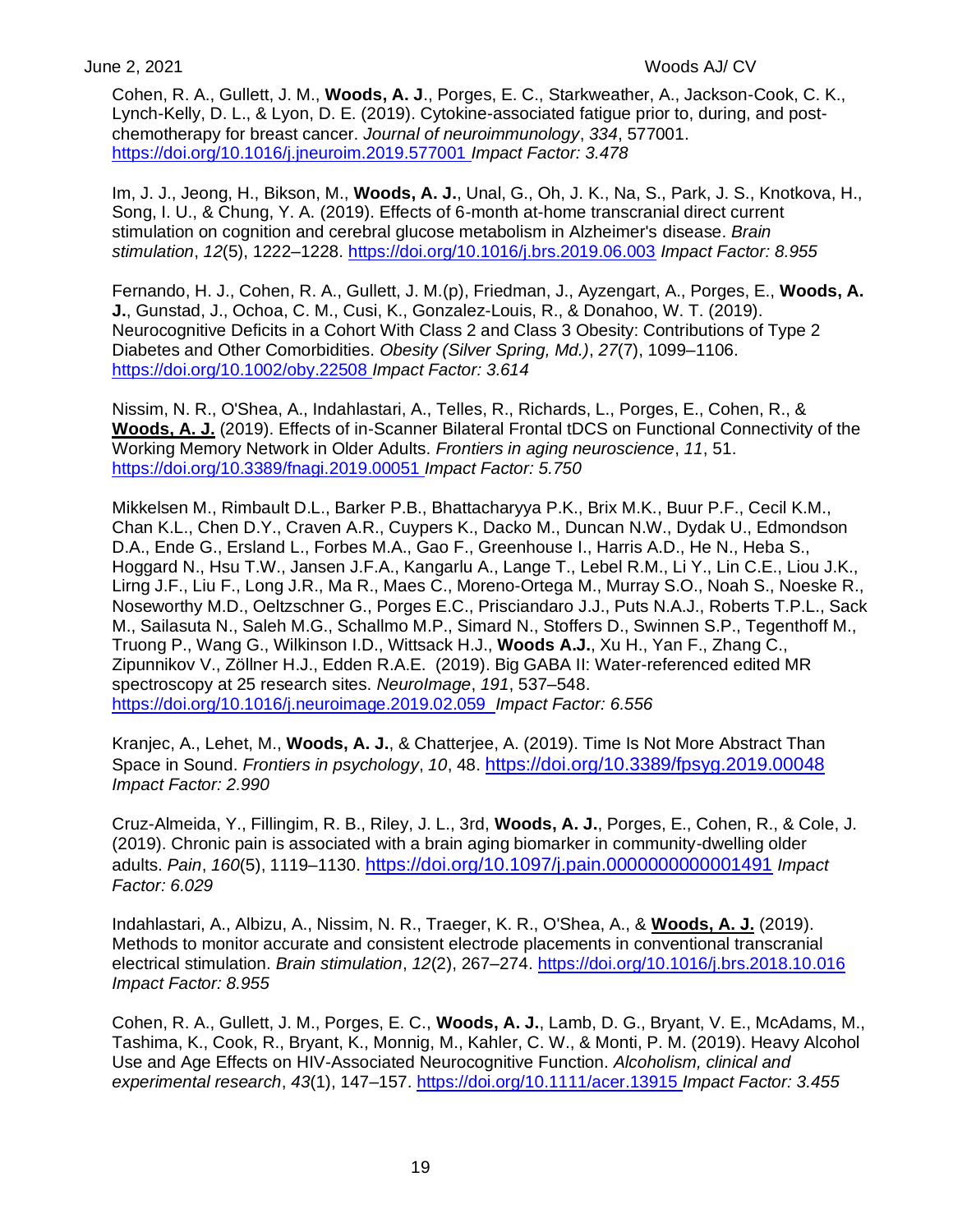Soyata, A. Z., Aksu, S., **Woods, A. J.**, İşçen, P., Saçar, K. T., & Karamürsel, S. (2019). Effect of transcranial direct current stimulation on decision making and cognitive flexibility in gambling disorder. *European archives of psychiatry and clinical neuroscience*, *269*(3), 275–284. <https://doi.org/10.1007/s00406-018-0948-5> *Impact Factor: 5.270*

Gebodh, N., Esmaeilpour, Z., Adair, D., Chelette, K., Dmochowski, J., **Woods, A. J**., Kappenman, E. S., Parra, L. C., & Bikson, M. (2019). Inherent physiological artifacts in EEG during tDCS. *NeuroImage*, *185*, 408–424.<https://doi.org/10.1016/j.neuroimage.2018.10.025> *Impact Factor: 6.556*

Szymkowicz, S. M., **Woods, A. J.**, Dotson, V. M., Porges, E. C., Nissim, N. R., O'Shea, A., Cohen, R. A., & Ebner, N. C. (2019). Associations between subclinical depressive symptoms and reduced brain volume in middle-aged to older adults. *Aging & mental health*, *23*(7), 819–830. <https://doi.org/10.1080/13607863.2018.1432030> *Impact Factor: 2.956*

O'Shea, D. M., Langer, K., **Woods, A. J.**, Porges, E. C., Williamson, J. B., O'Shea, A., & Cohen, R. A. (2018). Educational Attainment Moderates the Association Between Hippocampal Volumes and Memory Performances in Healthy Older Adults. *Frontiers in aging neuroscience*, *10*, 361. <https://doi.org/10.3389/fnagi.2018.00361> *Impact Factor: 5.750*

Wanigatunga, A. A., Gill, T. M., Marsh, A. P., Hsu, F. C., Yaghjyan, L., **Woods, A. J.**, Glynn, N. W., King, A. C., Newton, R. L., Jr, Fielding, R. A., Pahor, M., Manini, T. M., & Lifestyles Intervention and Independence for Elders Study Investigators (2019). Effect of Hospitalizations on Physical Activity Patterns in Mobility-Limited Older Adults. *Journal of the American Geriatrics Society*, *67*(2), 261– 268.<https://doi.org/10.1111/jgs.15631> *Impact Factor: 5.562*

Ahn, H., Suchting, R., **Woods, A. J.**, Miao, H., Green, C., Cho, R. Y., Choi, E., & Fillingim, R. B. (2018). Bayesian analysis of the effect of transcranial direct current stimulation on experimental pain sensitivity in older adults with knee osteoarthritis: randomized sham-controlled pilot clinical study. *Journal of pain research*, *11*, 2071–2082.<https://doi.org/10.2147/JPR.S173080> *Impact Factor: 3.133*

Pope, C. N., Stavrinos, D., Vance, D. E., **Woods, A. J.**, Bell, T. R., Ball, K. K., & Fazeli, P. L. (2018). A pilot investigation on the effects of combination transcranial direct current stimulation and speed of processing cognitive remediation therapy on simulated driving behavior in older adults with HIV. *Transportation research. Part F, Traffic psychology and behaviour*, *58*, 1061–1073. <https://doi.org/10.1016/j.trf.2018.08.002> *Impact Factor: 3.261*

Gomes-Osman, J., Indahlastari, A., Fried, P. J., Cabral, D., Rice, J., Nissim, N. R., Aksu, S., McLaren, M. E., & **Woods, A. J.** (2018). Non-invasive Brain Stimulation: Probing Intracortical Circuits and Improving Cognition in the Aging Brain. *Frontiers in aging neuroscience*, *10*, 177. <https://doi.org/10.3389/fnagi.2018.00177> *Impact Factor:5.750*

Gullett, J. M., Lamb, D. G., Porges, E., **Woods, A. J.**, Rieke, J., Thompson, P., Jahanshad, N., Nir, T. M., Tashima, K., & Cohen, R. A. (2018). The Impact of Alcohol Use on Frontal White Matter in HIV. *Alcoholism, clinical and experimental research*, *42*(9), 1640–1649. <https://doi.org/10.1111/acer.13823> *Impact Factor: 3.455*

Thomas, C., Datta, A., & **Woods, A. J**. (2018). Effect of Aging on Cortical Current Flow Due to Transcranial Direct Current Stimulation: Considerations for Safety. *Annual International Conference of the IEEE Engineering in Medicine and Biology Society. IEEE Engineering in Medicine and Biology Society. Annual International Conference*, *2018*, 3084–3087. <https://doi.org/10.1109/EMBC.2018.8513014> *Impact Factor: 0.50*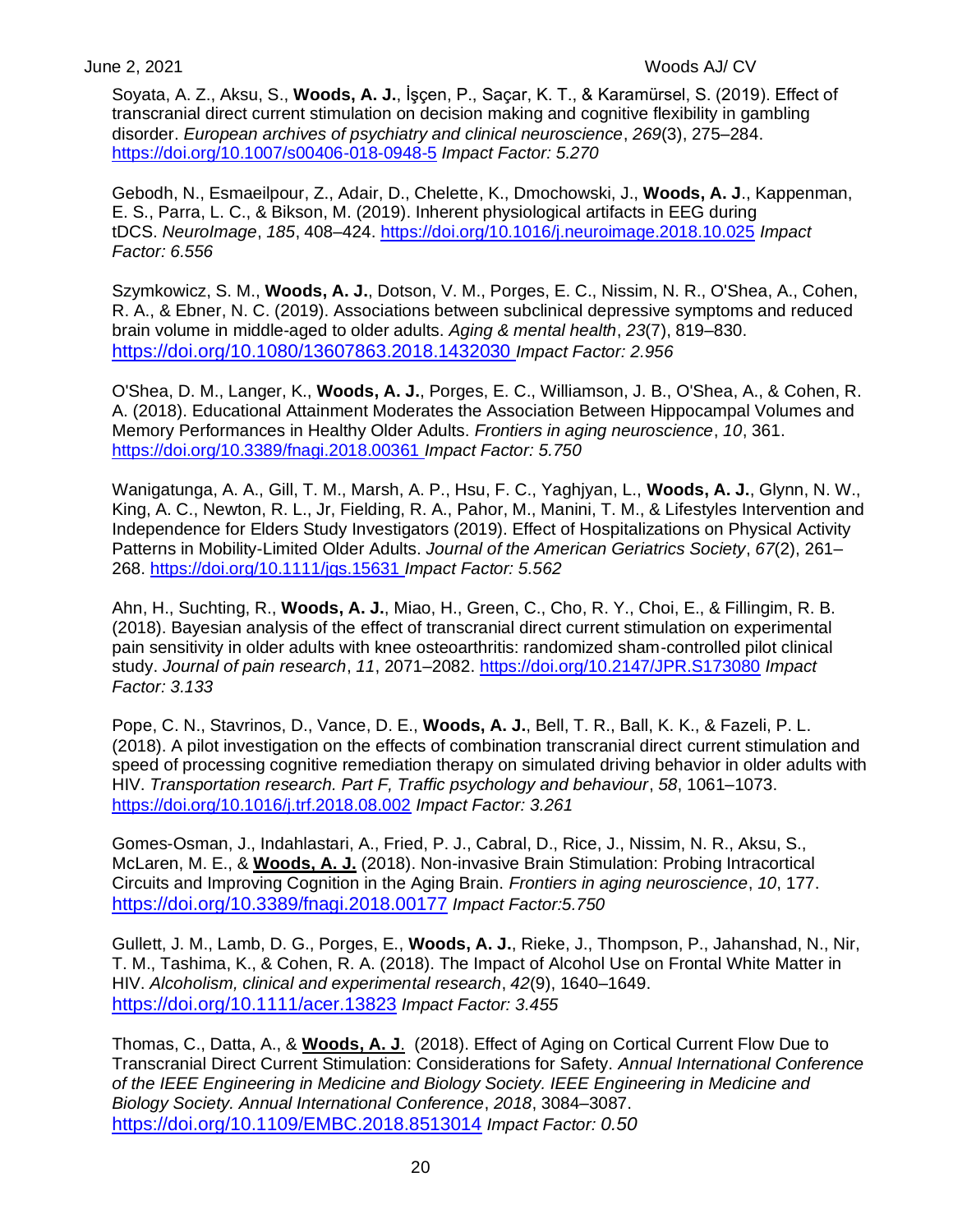O'Shea, D. M., Fieo, R., **Woods, A.**, Williamson, J., Porges, E., & Cohen, R. (2018). Discrepancies between crystallized and fluid ability are associated with frequency of social and physical engagement in community dwelling older adults. *Journal of clinical and experimental neuropsychology*, *40*(10), 963–970. <https://doi.org/10.1080/13803395.2018.1452195> *Impact Factor: 1.958*

White, T. L., Monnig, M. A., Walsh, E. G., Nitenson, A. Z., Harris, A. D., Cohen, R. A., Porges, E. C., **Woods, A. J.**, Lamb, D. G., Boyd, C. A., & Fekir, S. (2018). Psychostimulant drug effects on glutamate, Glx, and creatine in the anterior cingulate cortex and subjective response in healthy humans. *Neuropsychopharmacology : official publication of the American College of Neuropsychopharmacology*, *43*(7), 1498–1509. <https://doi.org/10.1038/s41386-018-0027-7> *Impact Factor: 7.853*

O'Shea, D. M., Dotson, V. M., **Woods, A. J.**, Porges, E. C., Williamson, J. B., O'Shea, A., & Cohen, R. (2018). Depressive Symptom Dimensions and Their Association with Hippocampal and Entorhinal Cortex Volumes in Community Dwelling Older Adults. *Frontiers in aging neuroscience*, *10*, 40. <https://doi.org/10.3389/fnagi.2018.00040> *Impact Factor: 5.750*

Bikson M., Brunoni A.R., Charvet L.E., Clark V.P., Cohen L.G., Deng Z.D., Dmochowski J., Edwards D.J., Frohlich F., Kappenman E.S., Lim K.O., Loo C., Mantovani A., McMullen D.P., Parra L.C., Pearson M., Richardson J.D., Rumsey J.M., Sehatpour P., Sommers D., Unal G., Wassermann E.M., **Woods A.J.**, Lisanby S.H. (2018). Rigor and reproducibility in research with transcranial electrical stimulation: An NIMH-sponsored workshop. *Brain stimulation*, *11*(3), 465– 480. <https://doi.org/10.1016/j.brs.2017.12.008> *Impact Factor: 8.955*

Cohen, R. A., Siegel, S., Gullett, J. M., Porges, E., **Woods, A. J.**, Huang, H., Zhu, Y., Tashima, K., & Ding, M. Z. (2018). Neural response to working memory demand predicts neurocognitive deficits in HIV. *Journal of neurovirology*, *24*(3), 291–304.<https://doi.org/10.1007/s13365-017-0607-z> *Impact Factor: 2.643*

**Woods, A. J**., Cohen, R., Marsiske, M., Alexander, G. E., Czaja, S. J., & Wu, S. (2018). Augmenting cognitive training in older adults (The ACT Study): Design and Methods of a Phase III tDCS and cognitive training trial. *Contemporary clinical trials*, *65*, 19–32. <https://doi.org/10.1016/j.cct.2017.11.017> *Impact Factor: 2.226*

Bikson, M., Paneri, B., Mourdoukoutas, A., Esmaeilpour, Z., Badran, B. W., Azzam, R., Adair, D., Datta, A., Fang, X. H., Wingeier, B., Chao, D., Alonso-Alonso, M., Lee, K., Knotkova, H., **Woods, A. J.**, Hagedorn, D., Jeffery, D., Giordano, J., & Tyler, W. J. (2018). Limited output transcranial electrical stimulation (LOTES-2017): Engineering principles, regulatory statutes, and industry standards for wellness, over-the-counter, or prescription devices with low risk. *Brain stimulation*, *11*(1), 134–157. <https://doi.org/10.1016/j.brs.2017.10.012> *Impact Factor: 8.955*

McLaren, M. E., Nissim, N. R., & **Woods, A. J.** (2018). The effects of medication use in transcranial direct current stimulation: A brief review. *Brain stimulation*, *11*(1), 52–58. <https://doi.org/10.1016/j.brs.2017.10.006> *Impact Factor: 8.955*

Rani, A., O'Shea, A., Ianov, L., Cohen, R. A., **Woods, A. J.**, & Foster, T. C. (2017). miRNA in Circulating Microvesicles as Biomarkers for Age-Related Cognitive Decline. *Frontiers in aging neuroscience*, *9*, 323. <https://doi.org/10.3389/fnagi.2017.00323> *Impact Factor: 5.750*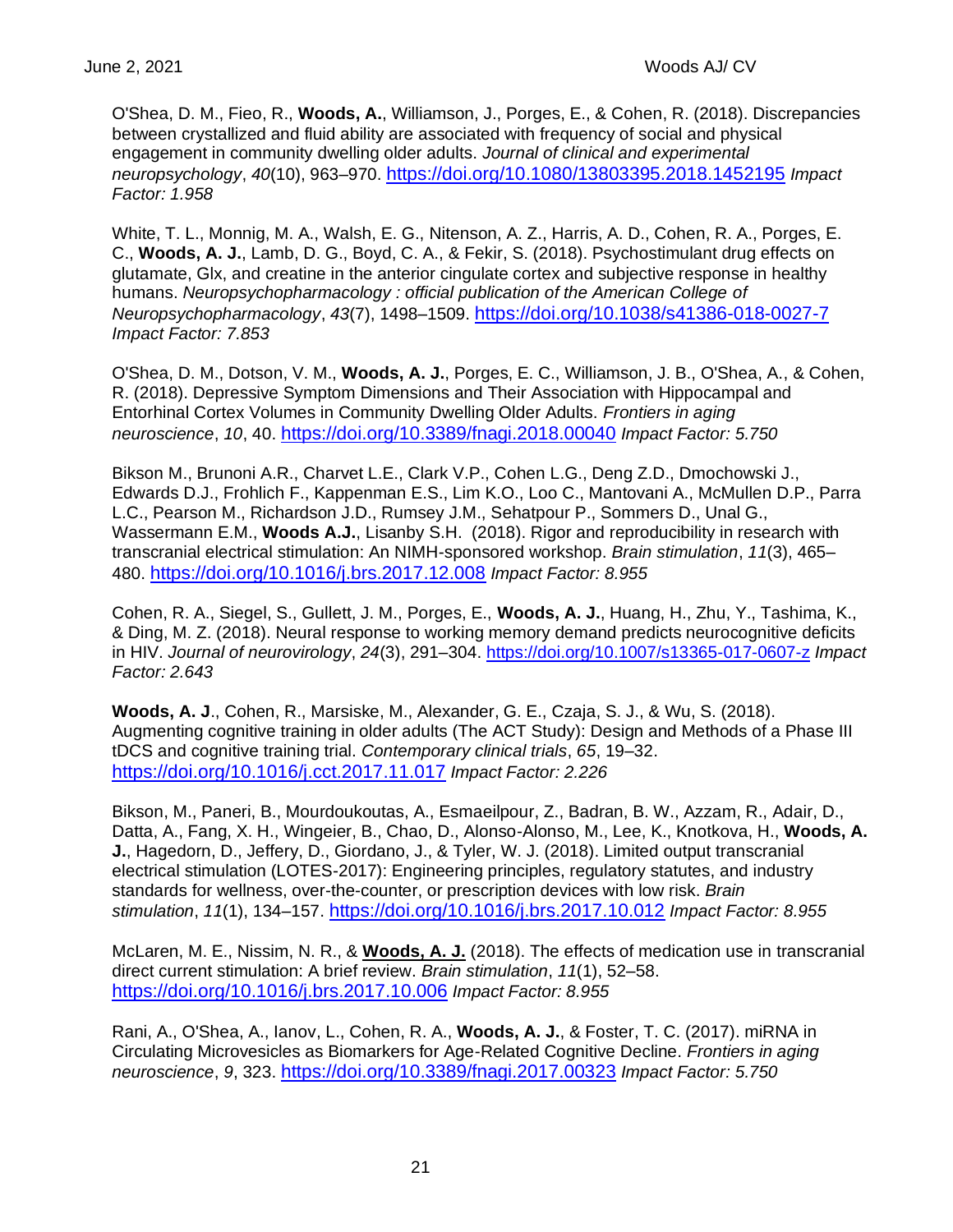Porges, E. C., **Woods, A. J.**, Lamb, D. G., Williamson, J. B., Cohen, R. A., Edden, R., & Harris, A. D. (2017). Impact of tissue correction strategy on GABA-edited MRS findings. *NeuroImage*, *162*, 249–256. <https://doi.org/10.1016/j.neuroimage.2017.08.073> *Impact Factor: 6.556*

Szymkowicz, S. M., Dotson, V. M., McLaren, M. E., De Wit, L., O'Shea, D. M., Talty, F. T., O'Shea, A., Porges, E. C., Cohen, R. A., & **Woods, A. J.** (2017). Precuneus abnormalities in middle-aged to older adults with depressive symptoms: An analysis of BDI-II symptom dimensions. *Psychiatry research. Neuroimaging*, *268*, 9–14. <https://doi.org/10.1016/j.pscychresns.2017.08.002> *Impact Factor: 2.376*

Mankowski, R. T., Leeuwenburgh, C., Manini, T. M., **Woods, A. J.**, & Anton, S. D. (2018). Effects of Fermented Papaya Preparation (FPP) on Safety Outcomes in Older Adults - A Short Report of a Placebo-Controlled Clinical Trial. *The Journal of frailty & aging*, *7*(2), 142–146. <https://doi.org/10.14283/jfa.2018.6> *Impact Factor: 2.74*

Bikson, M., Grossman, P., Zannou, A. L., Kronberg, G., Truong, D., Boggio, P., Brunoni, A. R., Charvet, L., Fregni, F., Fritsch, B., Gillick, B., Hamilton, R. H., Hampstead, B. M., Kirton, A., Knotkova, H., Liebetanz, D., Liu, A., Loo, C., Nitsche, M. A., Reis, J., … **Woods, A. J.** (2017). Response to letter to the editor: Safety of transcranial direct current stimulation: Evidence based update 2016. *Brain stimulation*, *10*(5), 986–987. <https://doi.org/10.1016/j.brs.2017.06.007> *Impact Factor: 8.955*

Fazeli, P. L., **Woods, A. J.**, Pope, C. N., Vance, D. E., & Ball, K. K. (2019). Effect of transcranial direct current stimulation combined with cognitive training on cognitive functioning in older adults with HIV: A pilot study. *Applied neuropsychology. Adult*, *26*(1), 36–47. <https://doi.org/10.1080/23279095.2017.1357037> *Impact Factor: 1.488*

Ahn, H., **Woods, A. J.**, Kunik, M. E., Bhattacharjee, A., Chen, Z., Choi, E., & Fillingim, R. B. (2017). Efficacy of transcranial direct current stimulation over primary motor cortex (anode) and contralateral supraorbital area (cathode) on clinical pain severity and mobility performance in persons with knee osteoarthritis: An experimenter- and participant-blinded, randomized, shamcontrolled pilot clinical study. *Brain stimulation*, *10*(5), 902–909. <https://doi.org/10.1016/j.brs.2017.05.007> *Impact Factor: 8.955*

Porges, E. C., **Woods, A. J.**, Edden, R. A., Puts, N. A., Harris, A. D., Chen, H., Garcia, A. M., Seider, T. R., Lamb, D. G., Williamson, J. B., & Cohen, R. A. (2017). Frontal Gamma-Aminobutyric Acid Concentrations Are Associated With Cognitive Performance in Older Adults. *Biological psychiatry. Cognitive neuroscience and neuroimaging*, *2*(1), 38–44. <https://doi.org/10.1016/j.bpsc.2016.06.004> *Impact Factor: 6.204*

Nissim, N. R., O'Shea, A. M., Bryant, V., Porges, E. C., Cohen, R., & **Woods, A. J.** (2017). Frontal Structural Neural Correlates of Working Memory Performance in Older Adults. *Frontiers in aging neuroscience*, *8*, 328.<https://doi.org/10.3389/fnagi.2016.00328> *Impact Factor: 5.750*

McLaren, M. E., Szymkowicz, S. M., O'Shea, A., **Woods, A. J.**, Anton, S. D., & Dotson, V. M. (2017). Vertex-wise examination of depressive symptom dimensions and brain volumes in older adults. *Psychiatry research. Neuroimaging*, *260*, 70–75. <https://doi.org/10.1016/j.pscychresns.2016.12.008> *Impact Factor: 2.376*

Szymkowicz, S. M., McLaren, M. E., O'Shea, A., **Woods, A. J.**, Anton, S. D., & Dotson, V. M. (2017). Depressive symptoms modify age effects on hippocampal subfields in older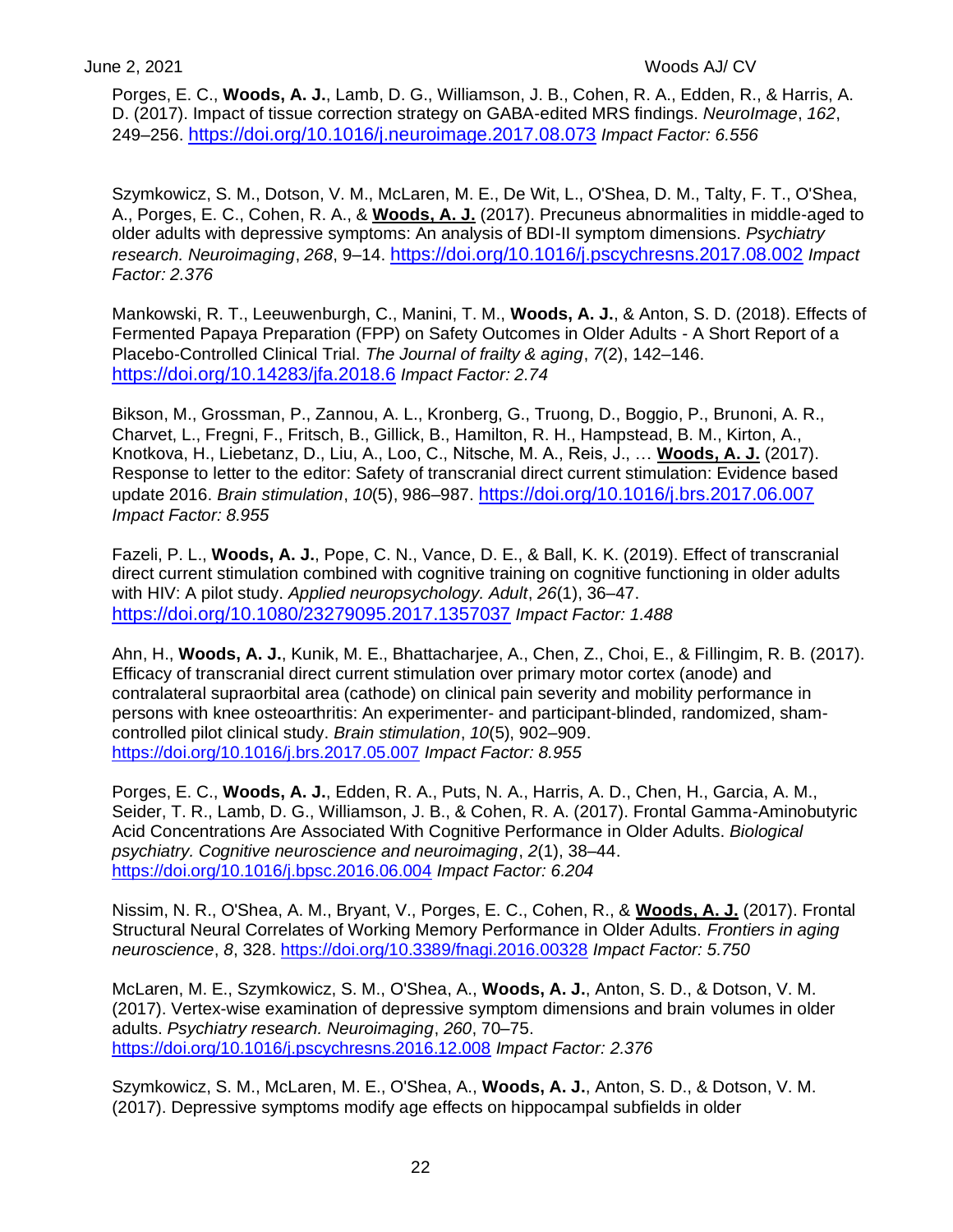adults. *Geriatrics & gerontology international*, *17*(10), 1494–1500.<https://doi.org/10.1111/ggi.12901> *Impact Factor: 2.730*

O'Shea, A., Cohen, R. A., Porges, E. C., Nissim, N. R., & **Woods, A. J.** (2016). Cognitive Aging and the Hippocampus in Older Adults. *Frontiers in aging neuroscience*, *8*, 298. <https://doi.org/10.3389/fnagi.2016.00298> *Impact Factor: 5.750*

Szymkowicz, S. M., McLaren, M. E., Suryadevara, U., & **Woods, A. J.** (2016). Transcranial Direct Current Stimulation Use in the Treatment of Neuropsychiatric Disorders: A Brief Review. *Psychiatric annals*, *46*(11), 642–646.<https://doi.org/10.3928/00485713-20161006-01> *Impact Factor: 0.336*

**Woods, A. J**., Porges, E. C., Bryant, V. E., Seider, T., Gongvatana, A., Kahler, C. W., de la Monte, S., Monti, P. M., & Cohen, R. A. (2016). Current Heavy Alcohol Consumption is Associated with Greater Cognitive Impairment in Older Adults. *Alcoholism, clinical and experimental research*, *40*(11), 2435–2444.<https://doi.org/10.1111/acer.13211> *Impact Factor: 3.455*

Chen, H., Zhao, B., Cao, G., Proges, E. C., O'Shea, A., **Woods, A. J.**, & Cohen, R. A. (2016). Statistical Approaches for the Study of Cognitive and Brain Aging. *Frontiers in aging neuroscience*, *8*, 176.<https://doi.org/10.3389/fnagi.2016.00176> *Impact Factor: 5.750*

Bikson, M., Grossman, P., Thomas, C., Zannou, A. L., Jiang, J., Adnan, T., Mourdoukoutas, A. P., Kronberg, G., Truong, D., Boggio, P., Brunoni, A. R., Charvet, L., Fregni, F., Fritsch, B., Gillick, B., Hamilton, R. H., Hampstead, B. M., Jankord, R., Kirton, A., Knotkova, H., … **Woods, A. J.** (2016). Safety of Transcranial Direct Current Stimulation: Evidence Based Update 2016. *Brain stimulation*, *9*(5), 641–661.<https://doi.org/10.1016/j.brs.2016.06.004> *Impact Factor: 8.955*

Seider, T. R., Fieo, R. A., O'Shea, A., Porges, E. C., **Woods, A. J.**, & Cohen, R. A. (2016). Cognitively Engaging Activity Is Associated with Greater Cortical and Subcortical Volumes. *Frontiers in aging neuroscience*, *8*, 94.<https://doi.org/10.3389/fnagi.2016.00094> *Impact Factor: 5.750*

McLaren, M. E., Szymkowicz, S. M., O'Shea, A., **Woods, A. J.**, Anton, S. D., & Dotson, V. M. (2016). Dimensions of depressive symptoms and cingulate volumes in older adults. *Translational psychiatry*, *6*(4), e788.<https://doi.org/10.1038/tp.2016.49> *Impact Factor: 6.222*

**Woods, A. J**., Antal, A., Bikson, M., Boggio, P. S., Brunoni, A. R., Celnik, P., Cohen, L. G., Fregni, F., Herrmann, C. S., Kappenman, E. S., Knotkova, H., Liebetanz, D., Miniussi, C., Miranda, P. C., Paulus, W., Priori, A., Reato, D., Stagg, C., Wenderoth, N., & Nitsche, M. A. (2016). A technical guide to tDCS, and related non-invasive brain stimulation tools. *Clinical neurophysiology : official journal of the International Federation of Clinical Neurophysiology*, *127*(2), 1031–1048. <https://doi.org/10.1016/j.clinph.2015.11.012> *Impact Factor: 3.708*

Seider, T. R., Gongvatana, A., **Woods, A. J.**, Chen, H., Porges, E. C., Cummings, T., Correia, S., Tashima, K., & Cohen, R. A. (2016). Age exacerbates HIV-associated white matter abnormalities. *Journal of neurovirology*, *22*(2), 201–212.<https://doi.org/10.1007/s13365-015-0386-3> *Impact Factor: 2.643*

Szymkowicz, S. M., McLaren, M. E., Kirton, J. W., O'Shea, A., **Woods, A. J.**, Manini, T. M., Anton, S. D., & Dotson, V. M. (2016). Depressive symptom severity is associated with increased cortical thickness in older adults. *International journal of geriatric psychiatry*, *31*(4), 325–333. <https://doi.org/10.1002/gps.4324> *Impact Factor: 3.485*

Dotson, V. M., Szymkowicz, S. M., Sozda, C. N., Kirton, J. W., Green, M. L., O'Shea, A., McLaren, M. E., Anton, S. D., Manini, T. M., & **Woods, A. J.** (2016). Age Differences in Prefrontal Surface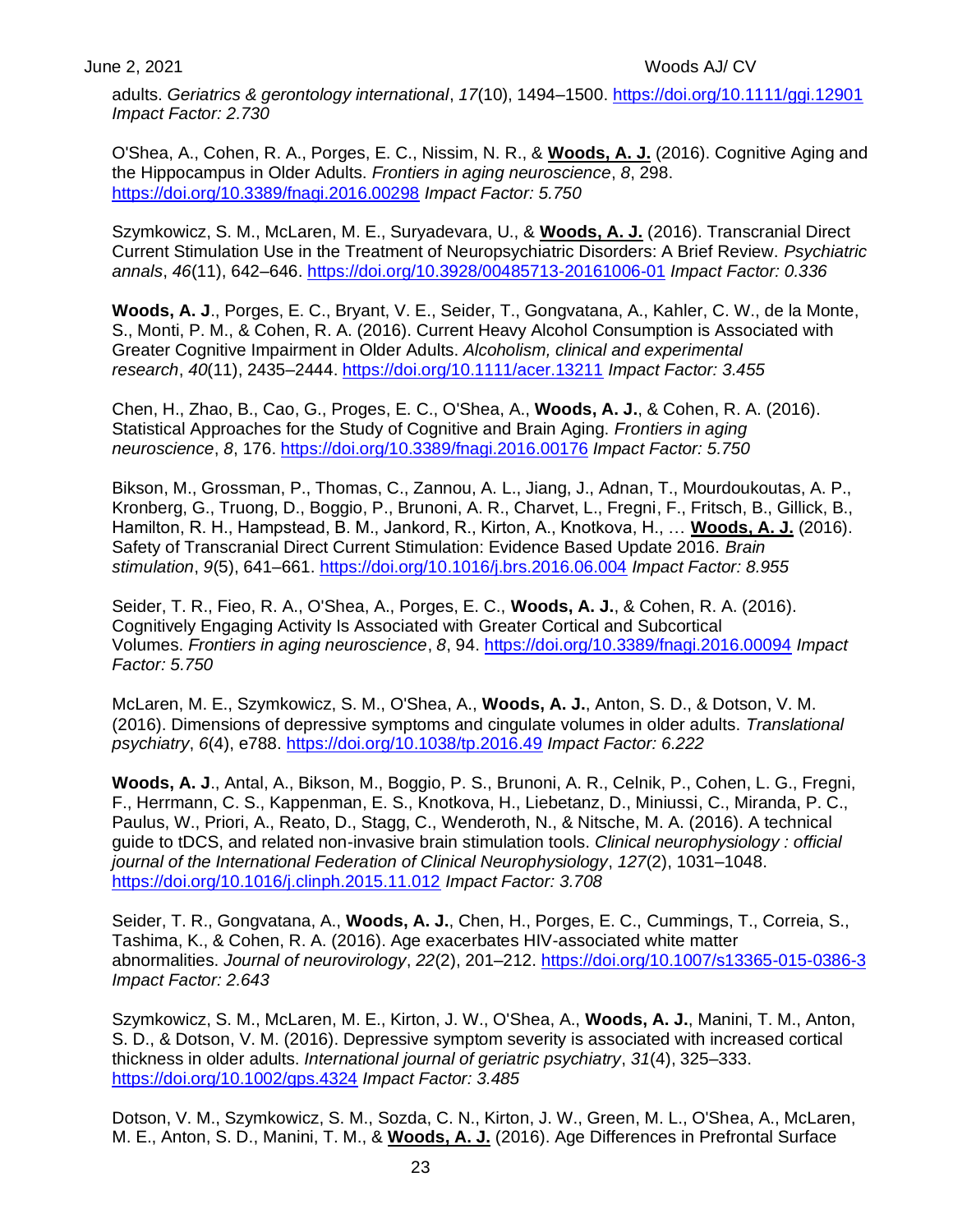Area and Thickness in Middle Aged to Older Adults. *Frontiers in aging neuroscience*, *7*, 250. <https://doi.org/10.3389/fnagi.2015.00250> *Impact Factor: 5.750*

Anton, S. D., **Woods, A. J.**, Ashizawa, T., Barb, D., Buford, T. W., Carter, C. S., Clark, D. J., Cohen, R. A., Corbett, D. B., Cruz-Almeida, Y., Dotson, V., Ebner, N., Efron, P. A., Fillingim, R. B., Foster, T. C., Gundermann, D. M., Joseph, A. M., Karabetian, C., Leeuwenburgh, C., Manini, T. M., … Pahor, M. (2015). Successful aging: Advancing the science of physical independence in older adults. *Ageing research reviews*, *24*(Pt B), 304–327.<https://doi.org/10.1016/j.arr.2015.09.005> *Impact Factor: 10.895*

**Woods, A. J.**, Kranjec, A., Lehet, M., & Chatterjee, A. (2015). Expertise and decision-making in American football. *Frontiers in psychology*, *6*, 994.<https://doi.org/10.3389/fpsyg.2015.00994> *Impact Factor: 2.990*

Piedimonte, A., Woods, A. J., & Chatterjee, A. (2015). Disambiguating ambiguous motion perception: what are the cues?. *Frontiers in psychology*, *6*, 902. <https://doi.org/10.3389/fpsyg.2015.00902> *Impact Factor: 2.990*

**Woods, A. J.,** Bryant, V., Sacchetti, D., Gervits, F., & Hamilton, R. (2015). Effects of Electrode Drift in Transcranial Direct Current Stimulation. *Brain stimulation*, *8*(3), 515–519. <https://doi.org/10.1016/j.brs.2014.12.007> *Impact Factor: 8.955*

Yamamoto, N., Philbeck, J. W., **Woods, A. J.**, Gajewski, D. A., Arthur, J. C., Potolicchio, S. J., Jr, Levy, L., & Caputy, A. J. (2014). Medial temporal lobe roles in human path integration. *PloS one*, *9*(5), e96583.<https://doi.org/10.1371/journal.pone.0096583>*. Impact Factor: 2.740*

**Woods, A. J**., Hamilton, R. H., Kranjec, A., Minhaus, P., Bikson, M., Yu, J., & Chatterjee, A. (2014). Space, time, and causality in the human brain. *NeuroImage*, *92*, 285–297. <https://doi.org/10.1016/j.neuroimage.2014.02.015> *Impact Factor: 6.556*

**Woods, A. J**., Cohen, R. A., & Pahor, M. (2013). Cognitive frailty: frontiers and challenges. *The journal of nutrition, health & aging*, *17*(9), 741–743.<https://doi.org/10.1007/s12603-013-0398-8> *Impact Factor: 4.075*

Kessler, S. K., Minhas, P., **Woods, A. J.**, Rosen, A., Gorman, C., & Bikson, M. (2013). Dosage considerations for transcranial direct current stimulation in children: a computational modeling study. *PloS one*, *8*(9), e76112.<https://doi.org/10.1371/journal.pone.0076112> *Impact Factor: 2.740*

**Woods, A. J**., Philbeck, J. W., & Wirtz, P. (2013). Hyper-arousal decreases human visual thresholds. *PloS one*, *8*(4), e61415.<https://doi.org/10.1371/journal.pone.0061415> *Impact Factor: 2.740*

**Woods, A. J**., Göksun, T., Chatterjee, A., Zelonis, S., Mehta, A., & Smith, S. E. (2013). The development of organized visual search. *Acta psychologica*, *143*(2), 191–199. <https://doi.org/10.1016/j.actpsy.2013.03.008> *Impact Factor: 1.734*

Göksun, T., **Woods, A. J.**, Chatterjee, A., Zelonis, S., Glass, L., & Smith, S. E. (2013). Elementary school children's attentional biases in physical and numerical space. *The European journal of developmental psychology*, *10*(4), 433–448.<https://doi.org/10.1080/17405629.2012.692965> *Impact Factor: 2.063*

**Woods, A. J**., Lehet, M., & Chatterjee, A. (2012). Context modulates the contribution of time and space in causal inference. *Frontiers in psychology*, *3*, 371. <https://doi.org/10.3389/fpsyg.2012.00371> *Impact Factor: 2.990*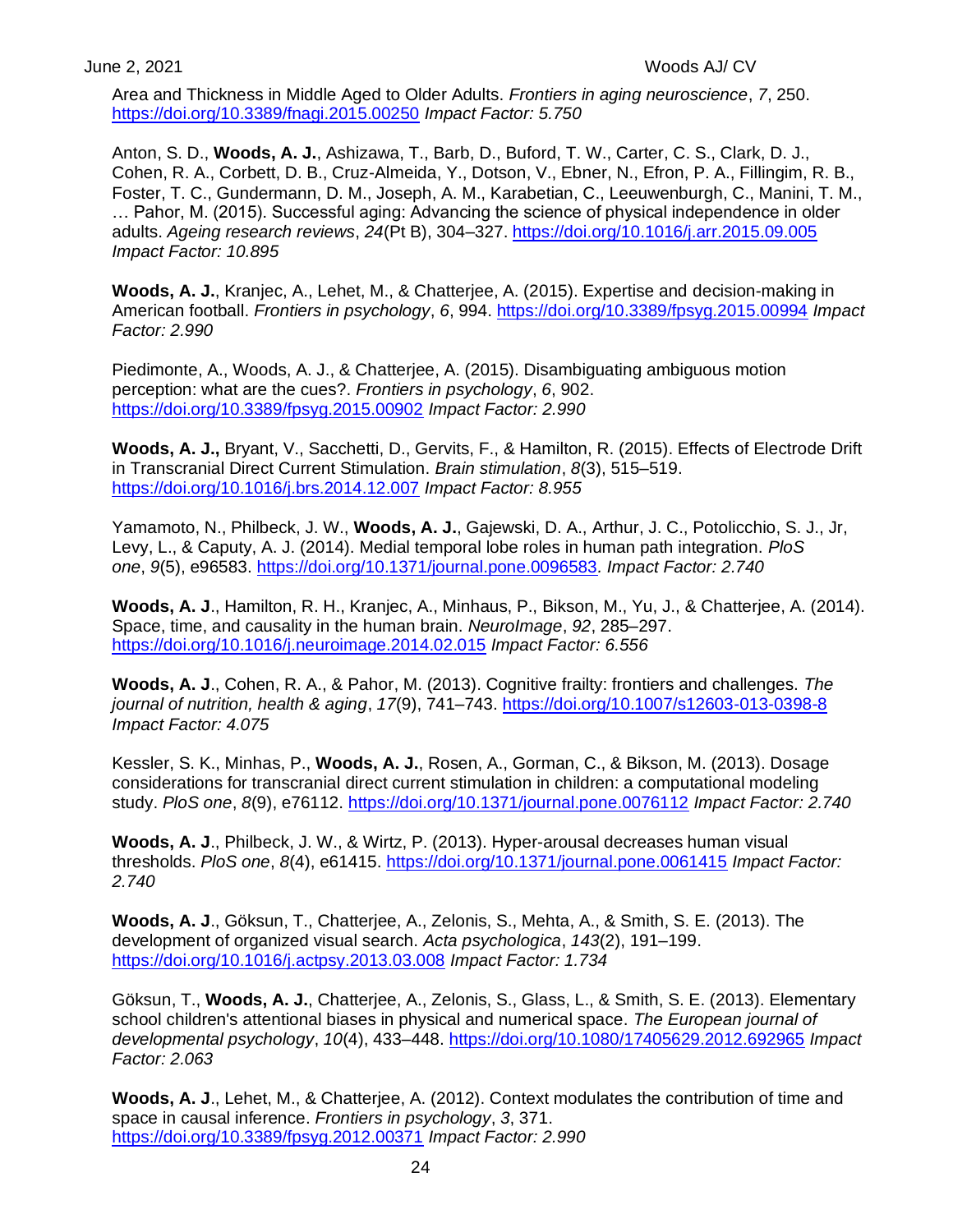Minhas, P., Bikson, M., **Woods, A. J.**, Rosen, A. R., & Kessler, S. K. (2012). Transcranial direct current stimulation in pediatric brain: a computational modeling study. *Annual International Conference of the IEEE Engineering in Medicine and Biology Society. IEEE Engineering in Medicine and Biology Society. Annual International Conference*, *2012*, 859–862. <https://doi.org/10.1109/EMBC.2012.6346067> *Impact Factor: 0.50.*

**Woods, A. J**., Mennemeier, M., Garcia-Rill, E., Huitt, T., Chelette, K. C., McCullough, G., Munn, T., Brown, G., & Kiser, T. S. (2012). Improvement in arousal, visual neglect, and perception of stimulus intensity following cold pressor stimulation. *Neurocase*, *18*(2), 115–122. <https://doi.org/10.1080/13554794.2011.568498> *Impact Factor: 1.08*

Amorapanth, P., Kranjec, A., Bromberger, B., Lehet, M., Widick, P., **Woods, A. J.**, Kimberg, D. Y., & Chatterjee, A. (2012). Language, perception, and the schematic representation of spatial relations. *Brain and language*, *120*(3), 226–236.<https://doi.org/10.1016/j.bandl.2011.09.007> *Impact Factor: 2.381*

**Woods, A. J**., Philbeck, J. W., Chelette, K., Skinner, R. D., Garcia-Rill, E., & Mennemeier, M. (2011). Cold pressor stimulation diminishes P50 amplitude in normal subjects. *Acta neurobiologiae experimentalis*, *71*(3), 348–358. *Impact Factor: 1.579*

**Woods, A. J**., Mark, V. W., Pitts, A. C., & Mennemeier, M. (2011). Pervasive cognitive impairment in acute rehabilitation inpatients without brain injury. *PM & R : the journal of injury, function, and rehabilitation*, *3*(5), 426–432.<https://doi.org/10.1016/j.pmrj.2011.02.018> *Impact Factor: 2.298*

Philbeck, J. W., **Woods, A. J.**, Kontra, C., & Zdenkova, P. (2010). A comparison of blindpulling and blindwalking as measures of perceived absolute distance. *Behavior research methods*, *42*(1), 148– 160.<https://doi.org/10.3758/BRM.42.1.148> *Impact Factor:* 6.242

**Woods, A. J**., Philbeck, J. W., & Danoff, J. V. (2009). The various perceptions of distance: an alternative view of how effort affects distance judgments. *Journal of experimental psychology. Human perception and performance*, *35*(4), 1104–1117.<https://doi.org/10.1037/a0013622> *Impact Factor: 2.450*

Mennemeier, M., Triggs, W., Chelette, K., **Woods, A**., Kimbrell, T., & Dornhoffer, J. (2009). Sham Transcranial Magnetic Stimulation Using Electrical Stimulation of the Scalp. *Brain stimulation*, *2*(3), 168–173.<https://doi.org/10.1016/j.brs.2009.02.002> *Impact Factor: 8.955*

Philbeck, J. W., **Woods, A. J.**, Arthur, J., & Todd, J. (2008). Progressive locomotor recalibration during blind walking. *Perception & psychophysics*, *70*(8), 1459–1470. <https://doi.org/10.3758/PP.70.8.1459> *Impact Factor: 2.199*

**Woods, A. J**., & Mark, V. W. (2007). Convergent validity of executive organization measures on cancellation. *Journal of clinical and experimental neuropsychology*, *29*(7), 719–723. <https://doi.org/10.1080/13825580600954264> *Impact Factor: 1.958*

Mark, V. W., **Woods, A. J.**, Mennemeier, M., Abbas, S., & Taub, E. (2006). Cognitive assessment for CI therapy in the outpatient clinic. *NeuroRehabilitation*, *21*(2), 139–146. *Impact Factor: 2.138*

**Woods, A. J**., Mennemeier, M., Garcia-Rill, E., Meythaler, J., Mark, V. W., Jewel, G. R., & Murphy, H. (2006). Bias in magnitude estimation following left hemisphere injury. *Neuropsychologia*, *44*(8), 1406–1412.<https://doi.org/10.1016/j.neuropsychologia.2005.12.006> *Impact Factor: 3.139*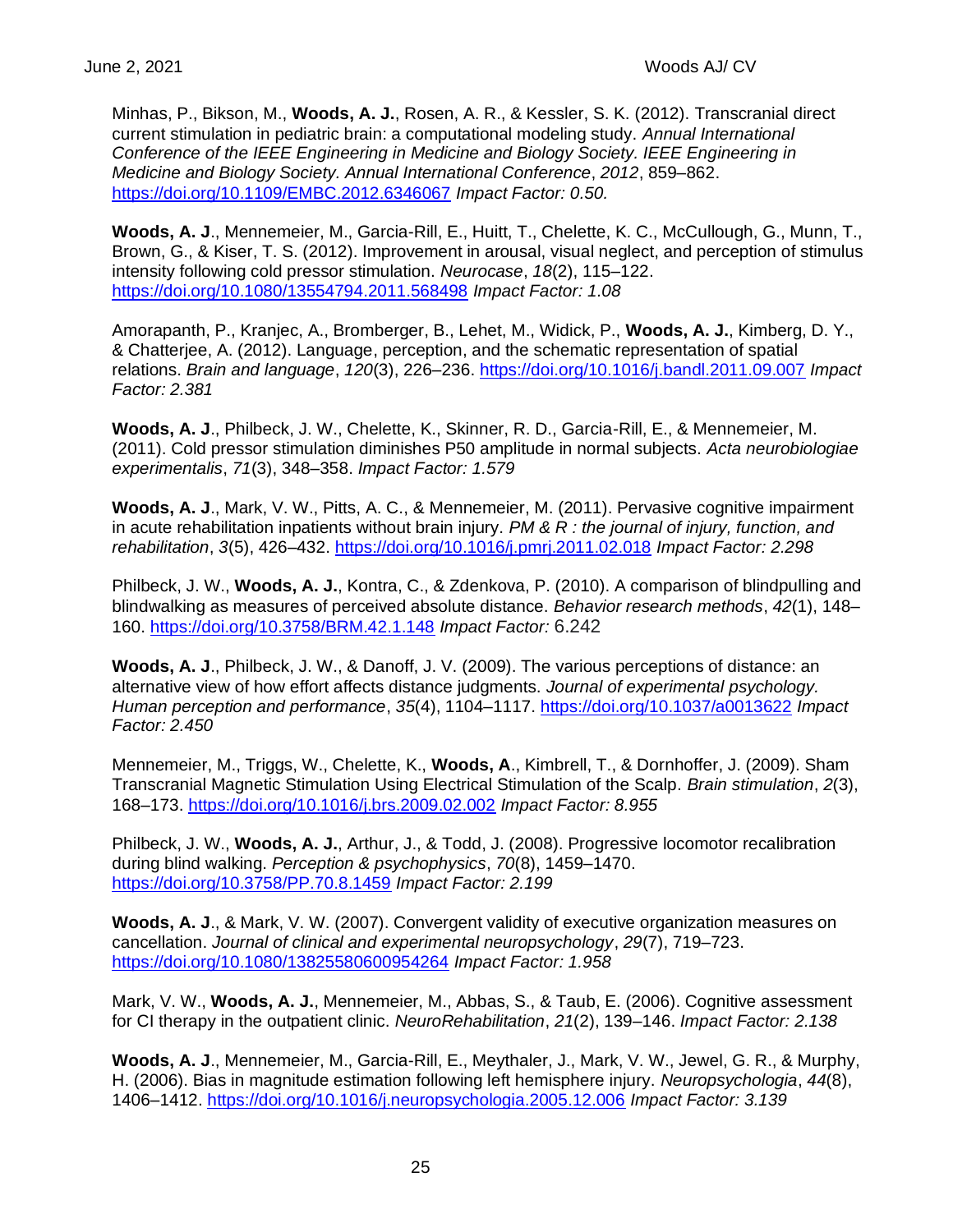Taylor-Cooke, P. A., Ricci, R., Baños, J. H., Zhou, X., **Woods, A. J.**, & Mennemeier, M. S. (2006). Perception of motor strength and stimulus magnitude are correlated in stroke patients. *Neurology*, *66*(9), 1444–1456.<https://doi.org/10.1212/01.wnl.0000210489.92317.15> *Impact Factor: 9.901*

Mennemeier, M., Pierce, C. A., Chatterjee, A., Anderson, B., Jewell, G., Dowler, R., **Woods, A. J.**, Glenn, T., & Mark, V. W. (2005). Biases in attentional orientation and magnitude estimation explain crossover: neglect is a disorder of both. *Journal of cognitive neuroscience*, *17*(8), 1194–1211. <https://doi.org/10.1162/0898929055002454> *Impact Factor: 3.225*

Mark, V. W., Oberheu, A. M., Henderson, C., & **Woods, A. J.** (2005). Ballism after stroke responds to standard physical therapeutic interventions. *Archives of physical medicine and rehabilitation*, 86(6), 1226–1233.<https://doi.org/10.1016/j.apmr.2004.08.013> *Impact Factor: 3.966*

Mark, V. W., **Woods, A. J**., Ball, K. K., Roth, D. L., & Mennemeier, M. (2004). Disorganized search on cancellation is not a consequence of neglect. *Neurology*, *63*(1), 78–84. <https://doi.org/10.1212/01.wnl.0000131947.08670.d4> *Impact Factor: 9.901*

# **Other Publications (n=2)**

Knotkova, H., **Woods, A.J.,** Bikson, M., Nitsche, M. (2015). Transcranial direct current stimulation (tDCS): What pain practitioners need to know. *Practical Pain Management, 15:58-66.*

World Academy of Art and Science and World Health Organization Health, Wellbeing and Welfare Working Group. Health, Wellbeing and Welfare Working Group Report. *Cadmus*. In press.

# **TEXTBOOKS AND BOOK CHAPTERS**

#### **Books**

- Knotkova, H., Nitsche, M., Bikson, M., **Woods, A.J.** (2019). *Practical Guide to Transcranial Direct Current Stimulation - Principles, Procedures, and Applications.* Switzerland: Springer International Publishing.
- **Woods, A.J.** (Assoc. Editor) *Encyclopedia of Clinical Neuropsychology, 2nd ed*. Springer. Publication Date: October 2018
- **Woods, A.J.** (Assoc. Editor). *Encyclopedia of Gerontology and Population Aging,* Springer. Publication Date: August 2020

# **Book Chapters** (49 chapters, 5 first author, 40 senior author)

- Indahlastari A(p), **Woods AJ.** Brain atrophy. *Encyclopedia of Gerontology and Population Aging*. Springer New York, in press.
- Traeger K, **Woods AJ.** Cognitive behavioral therapy. *Encyclopedia of Gerontology and Population Aging*. Springer New York, in press.
- Dominguez V, **Woods AJ.** Electrophysiology. *Encyclopedia of Gerontology and Population Aging*. Springer New York, in press.
- Gordon M, **Woods AJ.** Information-processing theory. *Encyclopedia of Gerontology and Population Aging*. Springer New York, in press.
- Woods C, **Woods AJ.** Intellectual disabilities. *Encyclopedia of Gerontology and Population Aging*. Springer New York, in press.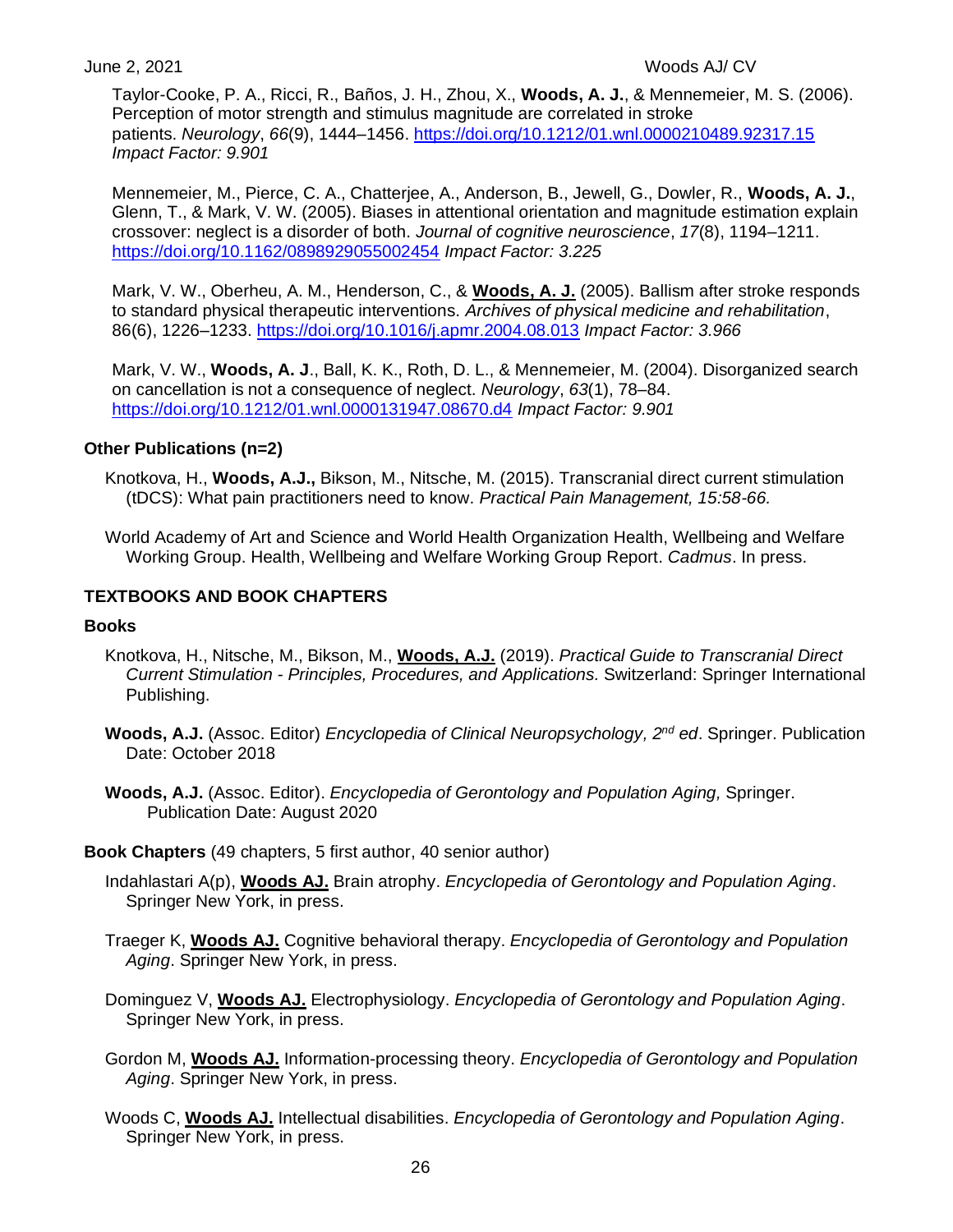- Calfee K, **Woods AJ.** Language and communication disorders. *Encyclopedia of Gerontology and Population Aging*. Springer New York, in press.
- Perryman S, **Woods AJ.** Metamemory. *Encyclopedia of Gerontology and Population Aging*. Springer New York, in press.
- Hausman H(g), **Woods AJ.** Montreal Cognitive Assessment. *Encyclopedia of Gerontology and Population Aging*. Springer New York, in press.
- Fillingim M, **Woods AJ.** Neuromuscular system. *Encyclopedia of Gerontology and Population Aging*. Springer New York, in press.
- Boutzoukas E(g), **Woods AJ.** Neuroplasticity. *Encyclopedia of Gerontology and Population Aging*. Springer New York, in press.
- Indahlastari A(p), **Woods AJ.** Neurotransmitters. *Encyclopedia of Gerontology and Population Aging*. Springer New York, in press.
- Indahlastari A(p), **Woods AJ.** Positivity effect. *Encyclopedia of Gerontology and Population Aging*. Springer New York, in press.
- Evangelista N(g), **Woods AJ.** Neurotrophic factors and aging. *Encyclopedia of Gerontology and Population Aging*. Springer New York, in press.
- Nissim N(g), **Woods AJ.** Neurotrophic factors link to Alzheimer's disease. *Encyclopedia of Gerontology and Population Aging*. Springer New York, in press.
- Nissim N(g), **Woods AJ.** Working memory. *Encyclopedia of Gerontology and Population Aging*. Springer New York, in press.
- Albizu A(g), Indahlastari A(p), **Woods AJ.** Non-invasive brain stimulation. *Encyclopedia of Gerontology and Population Aging*. Springer New York, in press.
- O'Shea D(g), **Woods AJ.** Prospective memory. *Encyclopedia of Gerontology and Population Aging*. Springer New York, in press.
- Tewolde F(g), **Woods AJ.** Speech capability. *Encyclopedia of Gerontology and Population Aging*. Springer New York, in press.
- Kraft J(g), **Woods AJ.** Speed of processing. *Encyclopedia of Gerontology and Population Aging*. Springer New York, in press.
- O'Shea A, **Woods AJ.** White matter hyper-intensities. *Encyclopedia of Gerontology and Population Aging*. Springer New York, in press.
- Nir T, Lam H, Ananworanich J, Boban J, Brew B, Chaganti J, Cysique L, Fouche J, Kuhn T, Porges E, Law M, Paul R, Thames A, **Woods AJ**, Valcour V, Thompson P, Cohen R, Stein S, Jahanshad N, the ENIGMA-HIV Working Group. (2019). Effects of diffusion MRI model and harmonization on the consistency of findings in an international multi-cohort HIV neuroimaging study*. Computational Diffusion MRI*. Springer Publishing.
- Jaberzadeh, S., Martin, D., Knotkova, H., **Woods, A.J.** (2019). Methodological considerations for selection of tDCS approach, protocol and device. Knotkova, H., Bikson, M., Nitsche, M., Woods,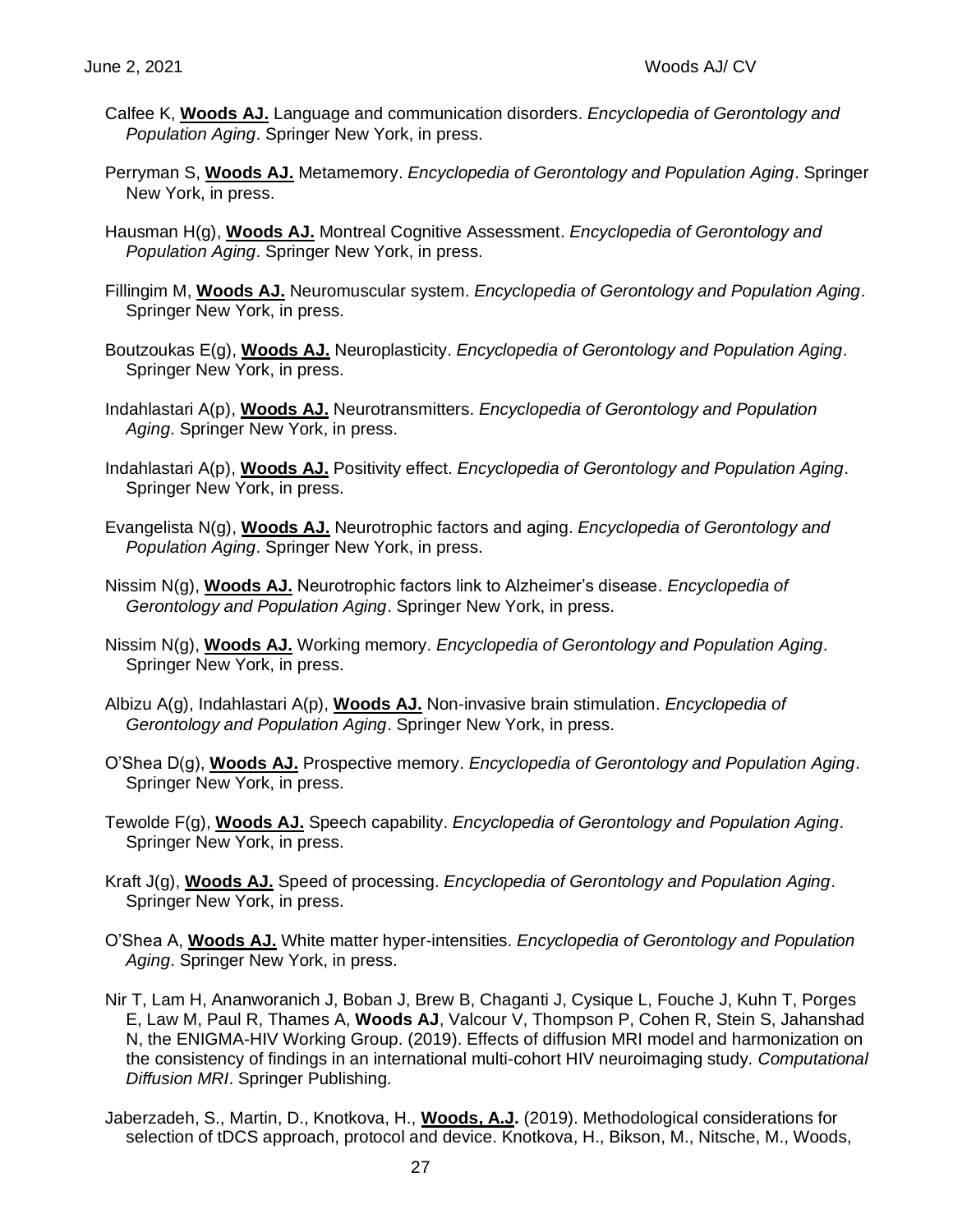A.J. (eds.). *Practical Guide to Transcranial Direct Current Stimulation (tDCS): Principles, Procedures and Applications.* Springer Publishing.

- **Woods, A.J.,** Bikson, M. Electrodes preparation, placement, methods for electrode-position determination. Knotkova, H., Bikson, M., Nitsche, M., Woods, A.J. (eds.). *Practical Guide to Transcranial Direct Current Stimulation (tDCS): Principles, Procedures and Applications.* Springer Publishing.
- **Woods, A.J.,** Bikson, M., Chelette, K.C., Dutta, N., Gebodji, N., Stagg, C. (2019). tDCS integration with MRI, EEG, and fNIRS. Knotkova, H., Bikson, M., Nitsche, M., Woods, A.J. (eds.). *Practical Guide to Transcranial Direct Current Stimulation (tDCS): Principles, Procedures and Applications.* Springer Publishing.
- Hamilton, R., Fregni, F., Kessler, S., Loo, C., Martin, D., Knotkova, H., **Woods, A.J.** (2019). Methodological considerations for tDCS in clinical trials. Knotkova, H., Bikson, M., Nitsche, M., Woods, A.J. (eds.). *Practical Guide to Transcranial Direct Current Stimulation (tDCS): Principles, Procedures and Applications.* Springer Publishing.
- Antal, A., **Woods, A.J.**, Knotkova, H. (2019). tDCS ethics and professional conduct. Knotkova, H., Bikson, M., Nitsche, M., Woods, A.J. (eds.). *Practical Guide to Transcranial Direct Current Stimulation (tDCS): Principles, Procedures and Applications.* Springer Publishing.
- Hampstead, B., **Woods, A.J.**, Nitsche, M. (2019). tDCS for functional enhancement and symptom control in neurodegenerative diseases. Knotkova, H., Bikson, M., Nitsche, M., Woods, A.J. (eds.). *Practical Guide to Transcranial Direct Current Stimulation (tDCS): Principles, Procedures and Applications.* Springer Publishing.
- **Woods, A.J.**, Flöel, A., Antonenko, D., Hummel, F., Knotkova, H., Hampstead, B. (2019). tDCS in aging. Knotkova, H., Bikson, M., Nitsche, M., Woods, A.J. (eds.). *Practical Guide to Transcranial Direct Current Stimulation (tDCS): Principles, Procedures and Applications.* Springer Publishing.
- Hamilton, R., Shah, P., Nitsche, M., **Woods AJ.** (2019). tDCS in cognitive neuroscience. Knotkova, H., Bikson, M., Nitsche, M., Woods, A.J., (eds.). *Practical Guide to Transcranial Direct Current Stimulation (tDCS): Principles, Procedures and Applications.* Springer Publishing.
- Nitsche, M., Knotkova, H., Bikson, M., **Woods, A.J.** (2019). Challenges, open questions and future direction in tDCS research and applications. Knotkova, H., Bikson, M., Nitsche, M., Woods, A.J. (eds.). *Practical Guide to Transcranial Direct Current Stimulation (tDCS): Principles, Procedures and Applications.* Springer Publishing.
- **Woods, A.J.**, Martin, D. Clinical Research and Methodological Aspects for tDCS Research. In Brunoni, A., Nitsche, M., Loo, C. (Eds.) *Transcranial Direct Current Stimulation in Neuropsychiatric Disorders: Clinical Principles and Management,* Springer, New York, 2016, pp. 393-404.
- Nissim, N., **Woods, A.J.** Mach Bands. *Encyclopedia of Clinical Neuropsychology, 2nd Ed*. Springer New York, in press.
- Ochoa, C., **Woods, A.J.** Visual Search. *Encyclopedia of Clinical Neuropsychology, 2nd Ed*. Springer New York, in press.
- Szymkowicz, S.M., **Woods, A.J.** Binocular Disparity. *Encyclopedia of Clinical Neuropsychology, 2nd Ed*. Springer New York, in press.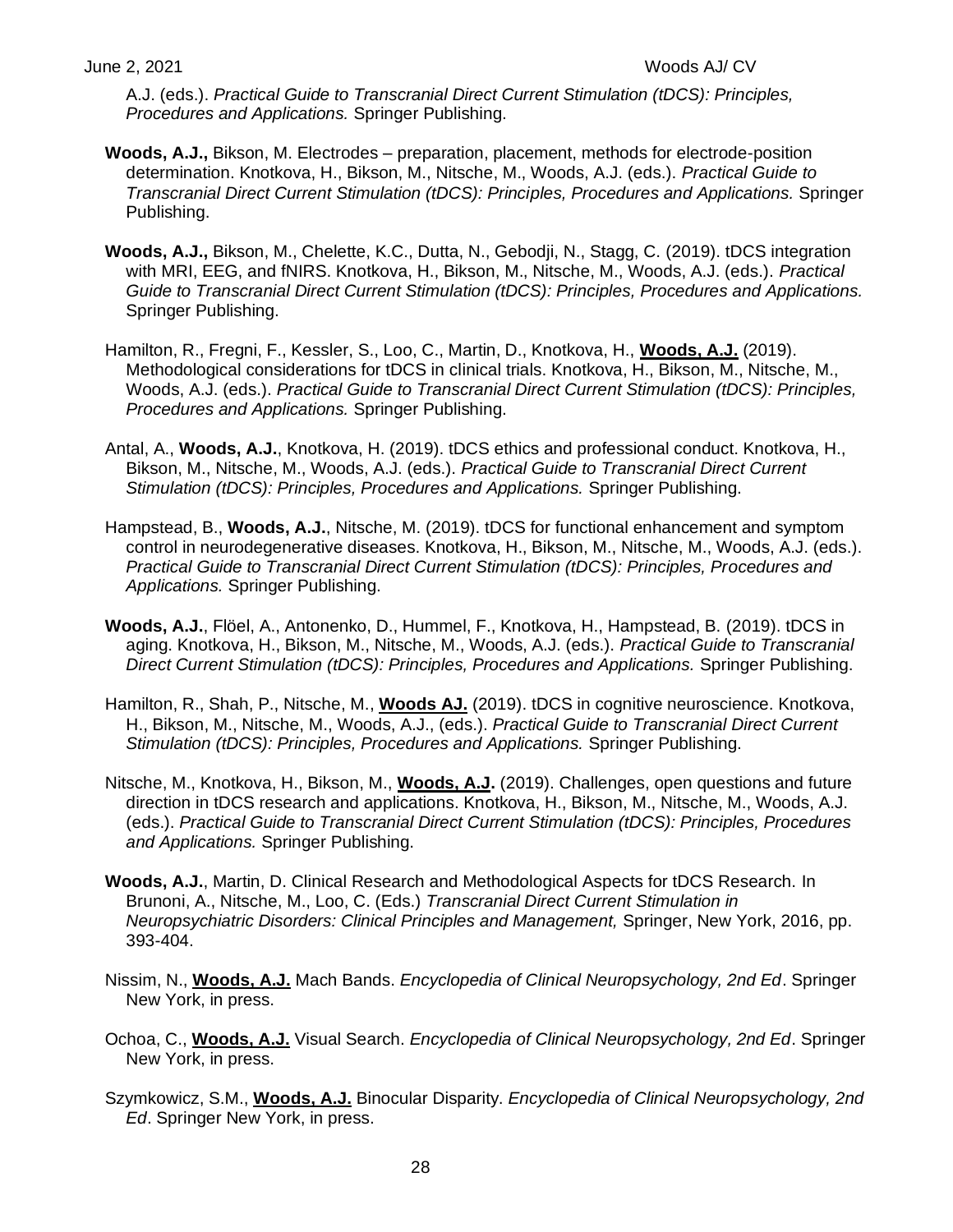- Nissim, N., Szymkowicz, S.M., **Woods, A.J.** Edge Detection. *Encyclopedia of Clinical Neuropsychology, 2nd Ed*. Springer New York, in press.
- Nissim, N., **Woods, A.J.** Digit Vigilance Test (DVT). *Encyclopedia of Clinical Neuropsychology, 2nd Ed*. Springer New York, in press.
- Nissim, N., **Woods, A.J.** Visual Psychophysics. *Encyclopedia of Clinical Neuropsychology, 2nd Ed*. Springer New York, in press.
- McLaren, M., **Woods, A.J.** The Brief Test of Attention. *Encyclopedia of Clinical Neuropsychology, 2nd Ed*. Springer New York, in press.
- Sinha, P., Bowers, D., **Woods, A.J.** D2 Test of Attention. *Encyclopedia of Clinical Neuropsychology, 2nd Ed*. Springer New York, in press.
- Suryadevara, U., **Woods, A.J.** Motion Parallax. *Encyclopedia of Clinical Neuropsychology, 2nd Ed*. Springer New York, in press.
- Suryadevara, U., **Woods, A.J.** Eye Dominance. *Encyclopedia of Clinical Neuropsychology, 2nd Ed*. Springer New York, in press.
- O'Shea, A., **Woods, A.J.** Useful Field of View. *Encyclopedia of Clinical Neuropsychology, 2nd Ed*. Springer New York, in press.
- Altmomare, L.G., **Woods, A.J.** Visual Convergence. *Encyclopedia of Clinical Neuropsychology, 2nd Ed*. Springer New York, in press.
- Richards, L., **Woods, A.J.** Posterior Cortical Atrophy. *Encyclopedia of Clinical Neuropsychology, 2nd Ed*. Springer New York, in press.
- Polejaeva, E., **Woods, A.J.** Behavioral Inattention Test (BIT). *Encyclopedia of Clinical Neuropsychology, 2nd Ed*. Springer New York, in press.
- Polejaeva, E., **Woods, A.J.** Auditory Selective Attention Test. *Encyclopedia of Clinical Neuropsychology, 2nd Ed*. Springer New York, in press.
- O'Shea, D., **Woods, A.J.** Tests of Variables of Attention. *Encyclopedia of Clinical Neuropsychology, 2nd Ed*. Springer New York, in press.
- **Woods, A.J.**, Cohen, R.A., Pahor, M. Cognitive frailty: frontiers and challenges. Vellas, B (eds). *White Book on Frailty*. 2016. pp. 44-47. International Association on Gerontology and Geriatrics.
- Aubertin-Leheudre, M., **Woods, A.J.**, Anton, S., Cohen, R., Pahor, M. Clinical frailty phenotype: a physical and cognitive point of view. Fielding, Sieber, Vellas (eds). *Frailty: Pathophysiology, Phenotype and Patient Care. 2015. Vol. 83, pp. 55-63.* Nestle Nutrition Institute

# **Dissertation**

**Woods, A.J.** *The consequences of hyper-arousal for human visual perception.* The George Washington University. Defended 03/05/2010, Accepted 03/15/2010, Published 05/12/2010.

# **INVITED LECTURES, SYMPOSIA, & CONFERENCE TALKS**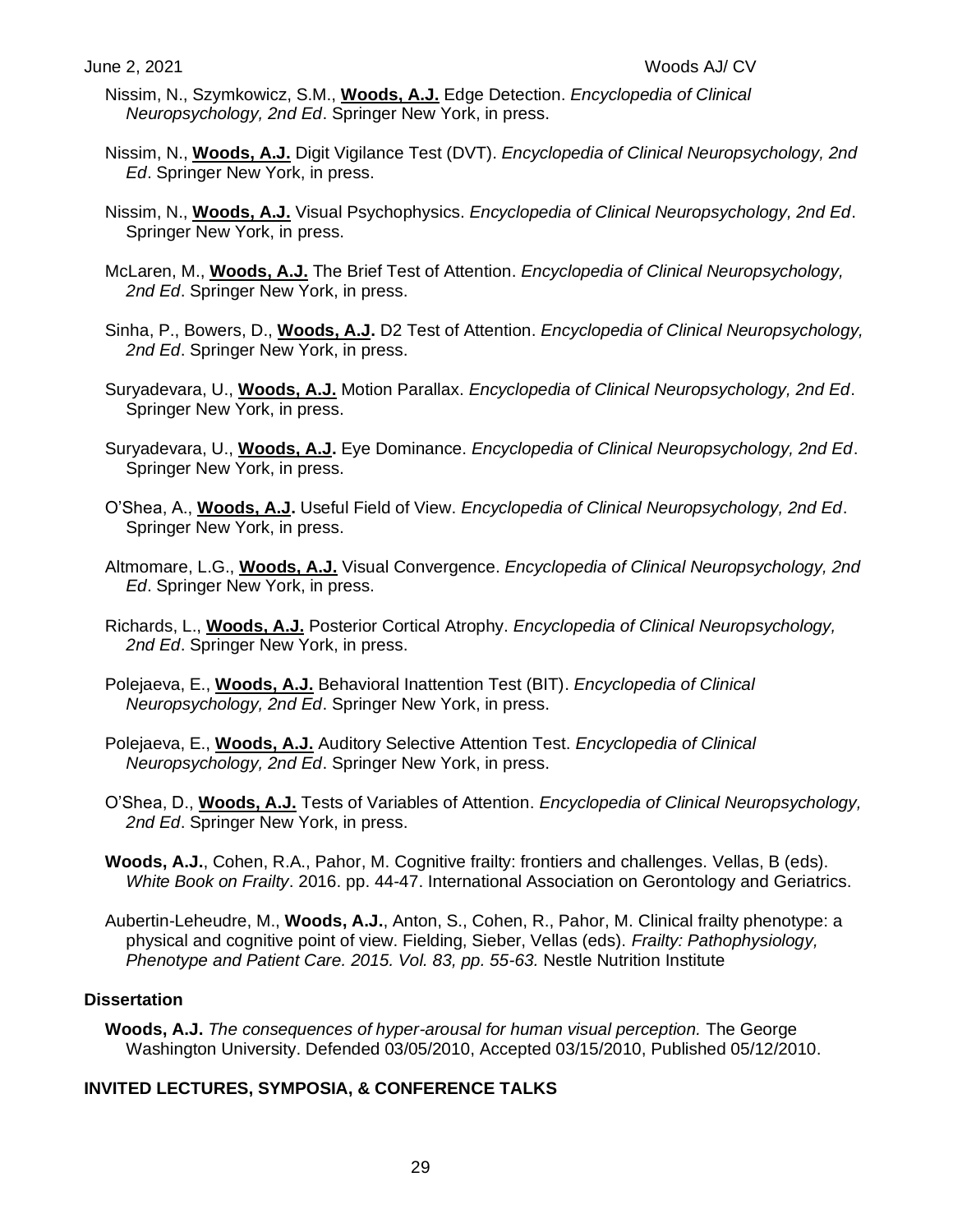- **Woods AJ.** *Symposium.* High-Throughput MRI-Based Personalization of Transcranial Direct Current Stimulation for Older Adults. North American Neuromodulation Society Annual Meeting, Orlando USA, January  $15<sup>th</sup> 2021$ .
- **Woods AJ.** *Symposium.* Effects of Transcranial Direct Current Stimulation Paired with Cognitive Training on Functional Connectivity of the Working Memory Network in Older Adults. North American Neuromodulation Society Annual Meeting, Orlando USA, January 16<sup>th</sup> 2021.
- **Woods AJ.** *Lecture*. Remediating age-related cognitive and physical decline with transcranial direct current stimulation (tDCS). 2020 Padua Muscle Days Conference, Padova, Italy, November 20<sup>th</sup> 2020.
- **Woods AJ.** *Lecture*. The impact of Fermented Papaya Product (FPP) on cognitive and brain function in older adults: a pilot clinical trial. 2020 Padua Muscle Days Conference, Padova, Italy, November 19th 2020.
- **Woods AJ.** *Symposium*. Enhancing cognition in older adults with tDCS and cognitive training. In: Updates on Transcranial Direct Current Stimulation (tDCS): Applications and Mechanisms. NYC Neuromodulation 2020 Online, April 20<sup>th</sup> 2020.
- **Woods AJ.** *Symposium*. Neuromodulation of Cognition in Older Adults: From behavior to imaging and machine learning. NYC Neuromodulation 2020 Online, April 21<sup>st</sup> 2020.
- **Woods AJ.** *Symposium*. Remediating working memory in older adults with tDCS and cognitive training: a pathwaw to precision medicine. International Neuropsychological Society Meeting, Denver CO, February 7<sup>th</sup> 2020.
- **Woods AJ.** *Lecture*. A pathway to precision medicine for transcranial direct current stimulation. Pre-INS GATOR Conference. Beaver Creek, CO, February 4<sup>th</sup> 2020.
- **Woods AJ.** *Keynote Lecture.* Leveraging neuroimaging, computational modeling and tDCS to remediate working memory decline in older adults. International Conference on Complex Medical Engineering. Dortmund, Germany, September 24<sup>th</sup> 2019.
- **Woods AJ.** *Symposium*. Enhancing accuracy and application of individualized MRI derived computational models through 3D-capture of tES electrode positioning. IEEE EMBC. Berlin, Germany, July  $27<sup>th</sup> 2019$ .
- **Woods AJ**. *Symposium*. Hands on tDCS. 2019 Joint Meeting of Neuromodulation: The Science & NYC Neuromodulation. Napa, CA, October 4, 2019.
- **Woods, AJ**. *Lecture*. An update on the ACT Study. Annual McKnight Brain Institute Inter-Institutional Meeting. Gainesville, FL, April 11<sup>th</sup>, 2019.
- **Woods, AJ.** *Lecture*. Hands on tDCS. International Brain Stimulation Meeting, Vancouver, BC, February 26, 2019.
- **Woods, AJ.** *Lecture*. The functional connectivity of working memory and tDCS in older adults. Gator Pre-INS Meeting. Hunter NY, February 18, 2019.
- **Woods AJ.** *Symposium*. Neuromodulation in Extremes of Age: Elderly. Augmenting Cognitive Training in Older Adults: a Phase III tDCS trial. NYC Neuromodulation Conference & NANS Summer Series, New York, NY, August 23, 2018.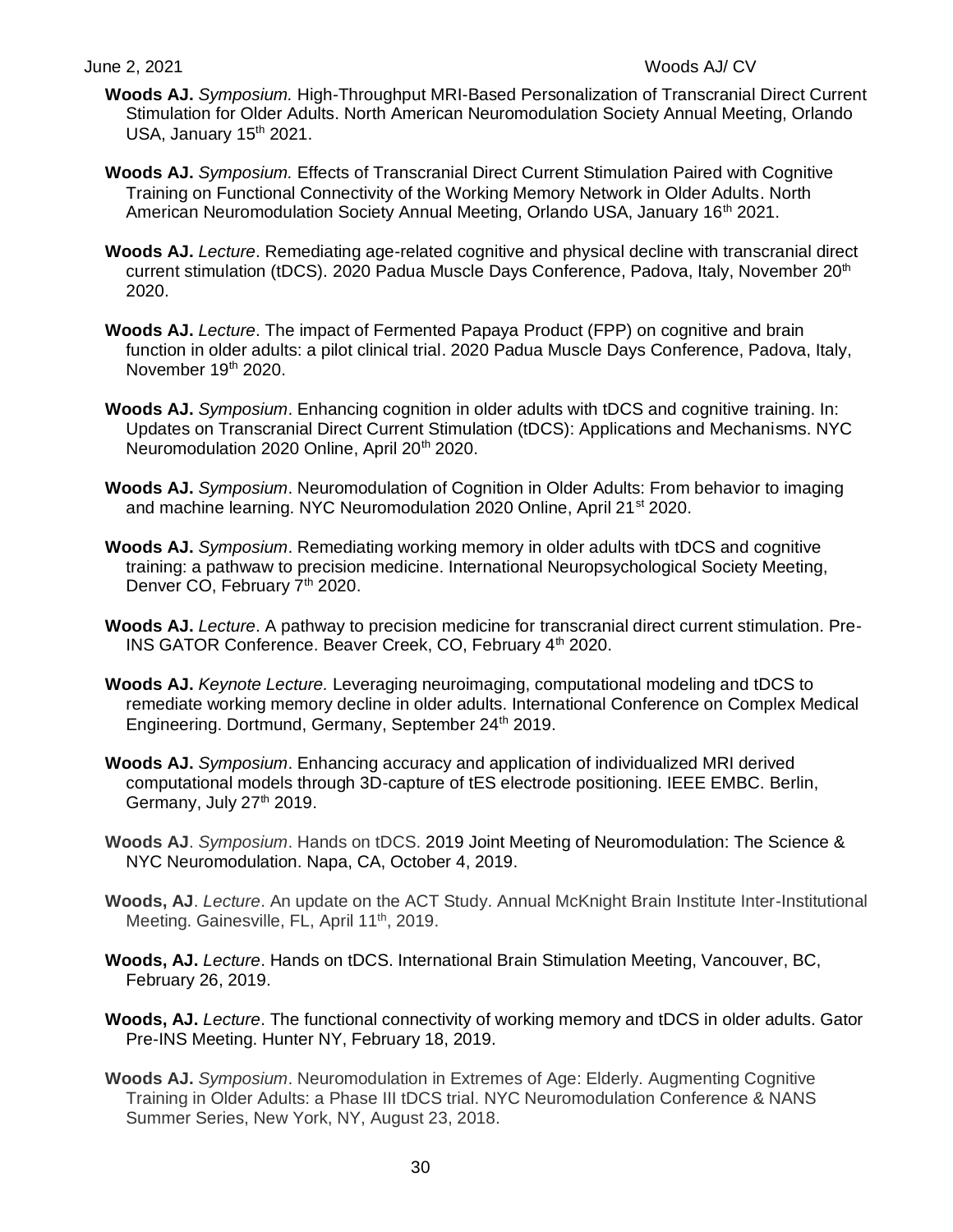- **Woods AJ.** *Symposium*. Current and emerging cognitive interventions. Augmenting cognitive training with neuromodulation. 126th Annual Convention of the American Psychological Association. San Francisco, CA, USA, August 11, 2018.
- Woods AJ, Bikson M, Knotkova H. *Lecture*. Transcranial Direct Current Stimulation: Principles and Outcomes. NYC Neuromodulation Conference & NANS Summer Series, New York, NY, August 23, 2018.
- **Woods AJ**, Bikson M, Knotkova H. *Lecture*. Transcranial Direct Current Stimulation: stimulation parameters, protocols, electrodes and montages. NYC Neuromodulation Conference & NANS Summer Series, New York, NY, August 23, 2018.
- **Woods AJ**. *Lecture*. Transcranial Direct Current Stimulation: Safety. NYC Neuromodulation Conference & NANS Summer Series, New York, NY, August 23, 2018.
- **Woods AJ**. *Symposium*. Current and emerging cognitive interventions. Augmenting cognitive training with neuromodulation. 126<sup>th</sup> Annual Convention of the American Psychological Association. San Francisco, CA, USA, August 11, 2018.
- **Woods AJ**, Bikson M, Knotkova H. *Lecture*. Transcranial Direct Current Stimulation: an introduction. International Neuroergonomics Conference. Philadelphia, PA. June 27, 2018.
- **Woods AJ**. *Lecture*. Transcranial Direct Current Stimulation: principles, mechanisms and targeted outcomes. International Neuroergonomics Conference. Philadelphia, PA. June 27, 2018.
- **Woods AJ**, Bikson M, Knotkova H. *Lecture*. Transcranial Direct Current Stimulation: stimulation parameters, protocols, electrodes and montages. International Neuroergonomics Conference. Philadelphia, PA. June 27, 2018.
- **Woods AJ**. *Lecture*. Transcranial Direct Current Stimulation: Safety. International Neuroergonomics Conference. Philadelphia, PA. June 27, 2018.
- **Woods AJ.** *Symposium.* Augmenting Cognitive Training in Older Adults: a Phase III tDCS trial. International Learning and Memory Conference. Huntington Beach, CA, USA, April 20, 2018.
- **Woods AJ.** *Lecture.* Augmenting Cognitive Training in Older Adults: a Phase III tDCS and Cognitive Training Trial. Annual McKnight Inter-Institutional Meeting. Birmingham, AL, USA, April 6, 2018.
- **Woods AJ.** *Symposium.* Functional Neural Mechanisms of tDCS-related Working Memory Improvements in Older Adults. International Neuropsychological Society. Washington, DC, USA, March 16, 2018.
- **Woods AJ.** *Lecture.* Clinical applications of tDCS in the aging population. North American Neuromodulation Society. Las Vegas, NV, USA, January 11, 2018
- **Woods AJ.** *Symposium.* Continuum of Care from Wearables to Non-Invasive Neuromodulation. North American Neuromodulation Society. Las Vegas, NV, USA, January 11, 2018
- **Woods AJ.** *Lecture.* Hands on tDCS and TMS. North American Neuromodulation Society. Las Vegas, NV, USA, January 11, 2018
- **Woods AJ.** *Lecture.* Augmenting Cognitive Training in Older Adults: a Phase III tDCS trial. New Mexico Clinical Neurostimulation Meeting 2017. Albaquerquie, NM, USA, October 5, 2017.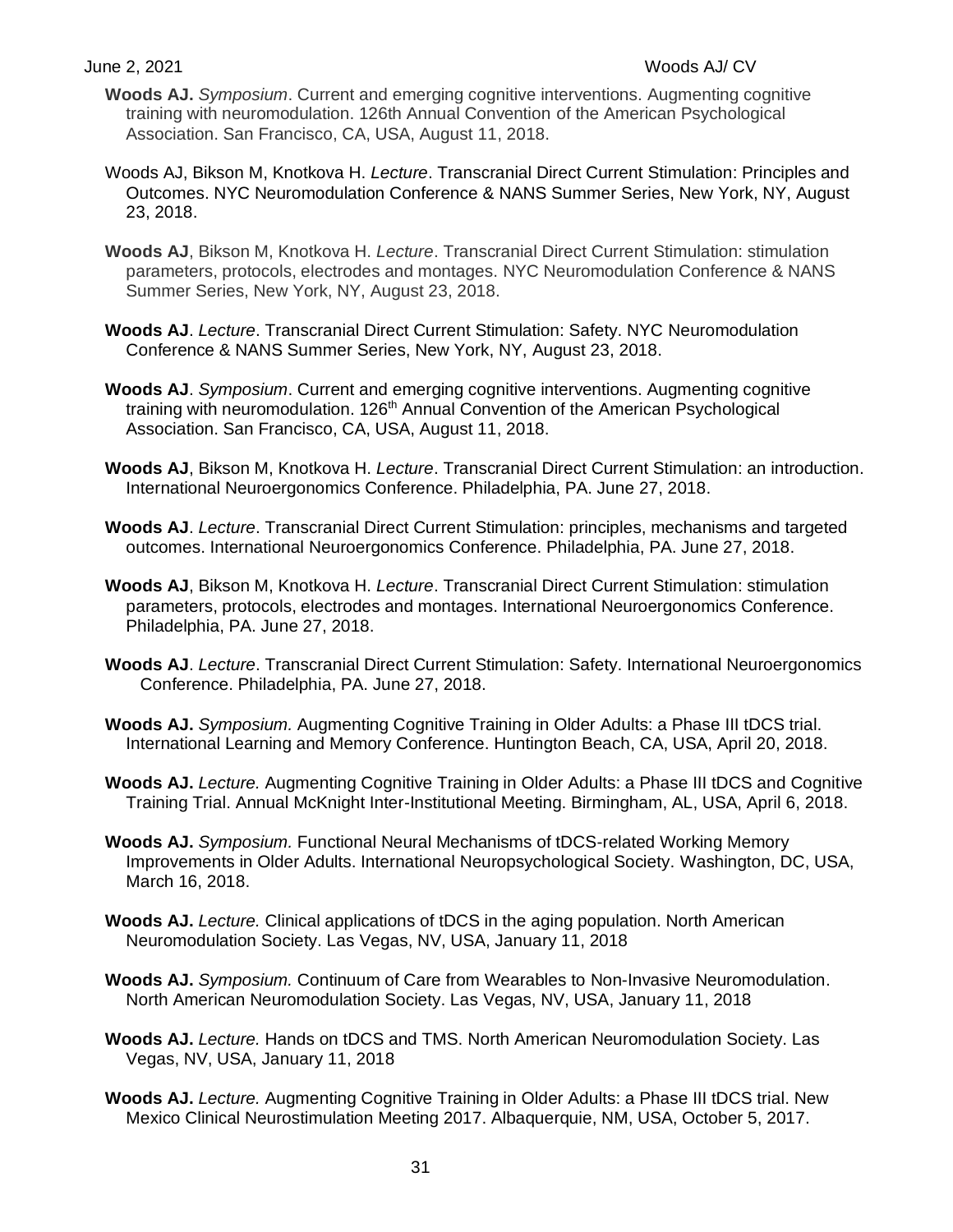- **Woods AJ.** *Symposium.* Pain and tDCS: Clinical trials**.** American Pain Society, Pittsburgh, PA, USA, May 19, 2017.
- **Woods AJ.** *Lecture.* Successful cognitive aging. Penney Farms Annual Geriatic Medicine Symposium. Lunch Keynote Lecture. Penney Farms, FL, USA, April 21, 2017.
- **Woods, A.J.** *Lecture.* Clinical and research applications of transcranial direct current stimulation. Department of Clinical and Health Psychology ANST Brown Bag. University of Florida, Gainesville, FL, USA, March 24, 2017.
- **Woods, A.J.** *Lecture.* Research uses of tDCS. International Brain Stimulation, Barcelona, Spain, March 9, 2017.
- **Woods AJ.** *Symposium.* Combating cognitive aging and dementia with transcranial direct current stimulation (tDCS). International Neuropsychological Society. New Orleans, LA, USA, February 2, 2017.
- **Woods AJ.** *Symposium.* Is Neuromodulation Better Than Drugs? Prospects for tDCS in Age-related Cognitive Decline. NYC Neuromodulation 2017. New York, NY, USA, January 14, 2017.
- **Woods AJ.** *Lecture.* Practical Demo: Modern tDCS/tACS Methodology. NYC Neuromodulation 2017. New York, NY. January 13, 2017.
- **Woods AJ.** *Lecture.* Technical Aspects of tES: Hardware, Devices, and Procedures. NIMH Transcranial Electrical Stimulation (tES): Mechanisms, Technology and Therapeutic Applications. Bethesda, MD, USA, September 29, 2016.
- **Woods AJ.** *Symposium.* Neural correlates of tDCS effects on working memory: implications for adjunctive cognitive therapies. 6<sup>th</sup> International Conference on Transcranial Brain Stimulation. Gottingen, Germany, September 9, 2016.
- **Woods, A.J.** The role of neuroinflammation in cognitive aging. University of Florida Clinical Translational Science Institute Research Day, Gainesville, FL, USA, June 24, 2016.
- **Woods AJ**. *Lecture.* The impact of neuroinflammation on human cognitive aging. The McKnight Brain Institute Site Visit. UF, Gainesville, FL. Feb 17, 2016.
- **Woods, A.J.** Expertise, Decision-Making, and Spatial Bias in American Football: an aging and expertise story. GATOR Pre-INS Conference*.* Water Valley, NH, USA, February 1, 2016.
- **Woods, A.J.** Updates on cognitive training and tDCS clinical trials in cognitive aging. Updates on Clinical Trials in tDCS Symposium, City College of New York, New York, NY, USA, November 14, 2015.
- Woods, A.J. Updates on cognitive training and tDCS clinical trials in cognitive aging. Updates on Clinical Trials in tDCS Symposium, City College of New York, New York, NY, USA, November 14, 2015.
- **Woods, A.J.** Preliminary data from the STIMULATED BRAIN study: a novel transcranial direct current stimulatgion intervention for cognitive aging. 3<sup>rd</sup> International GABA MRS Symposium, Orlando, FL, USA, October, 15, 2015.
- **Woods, A.J.** A Novel Non-Invasive Intervention for Cognitive Aging. University of Florida Clinical Translational Science Institute Research Day, Gainesville, FL, USA, June 12, 2015.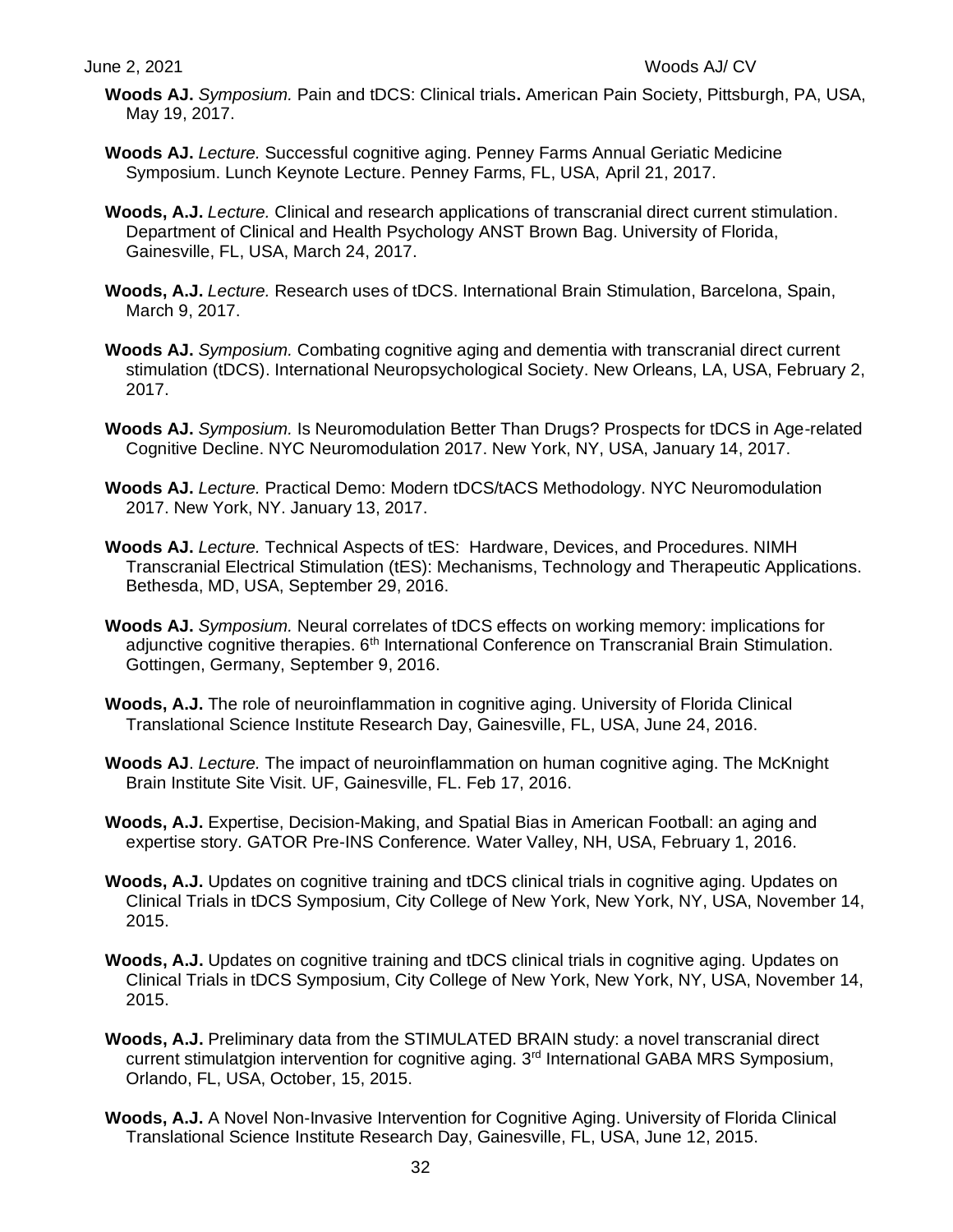- Porges E.C., **Woods, A.J.**, Bryant V.E., Cohen, R.A. The effect of current alcohol consumption on cognitive impairment varies as a function of HIV status and age. Research Society on Alcoholism, invited symposium, San Antonio, TX, USA, June 20, 2015.
- **Woods, A.J.**, Bryant, V., Sacchetti, D., Gervits, F., Hamilton, R. Effects of electrode drift on transcranial direct current stimulation. *International Brain Stimulation Conference.* Singapore, March 5, 2015.
- **Woods, A.J.**, Bikson, M. Research Uses of tDCS. Invited Symposium, *International Brain Stimulation Conference.* Singapore, March 5, 2015.
- **Woods, A.J.**, Bryant, V., Sacchetti, D., Gervits, F., Hamilton, R. Reducing variability of effects in transcranial direct current stimulation. *Pre-INS Gator Meeting.* Keystone, CO, USA, February 3, 2015.
- **Woods, A.J.** Reducing alcohol abuse in people living with HIV using tDCS. Annual Southeastern HIV and Alcohol Research Consortium (SHARC) Conference. Gainesville, FL, USA, January 28- 29, 2015.
- **Woods, A.J.** Effects of electrode drift and localization on transcranial direct current stimulation. *NYC Neuromodulation 2015.* New York, NY, USA, January 11, 2015.
- **Woods, A.J.** Combating Cognitive Aging with Non-Invasive Brain Stimulation. University of Florida Institute on Aging Annual Spotlight on Aging Research Special Lecture, Gainesville, FL, USA, June 4, 2014.
- **Woods, A.J.** Transcranial Direct Current Stimulation. Cognitive Aging and Memory Clinical Translational Research Program 2nd Annual Extrernal Advisory Board Meeting, Gainesville, FL, USA, June 2, 2014.
- **Woods, A.J.** Neuroimaging, Electrophysiology, and Neurmodulation. Cognitive Aging and Memory Clinical Translational Research Program  $2<sup>nd</sup>$  Annual Extrernal Advisory Board Meeting, Gainesville, FL, USA, June 2, 2014.
- **Woods, A.J.** Enhancing Cognitive Function using Transcranial Direct Current Stimlation. The Mcknight Brain Institute Multi-Institution Meeting, Gainesville, FL, USA, March 27, 2014.
- **Woods, A.J.** The alert brain: the role of brain alerting mechanisms in cognitive function. Oak Hammock Institute on Higher Education Lecture Series, Gainesville, FL, USA, March 5, 2014.
- **Woods, A.J.** Space, Time, and Causality in the Human Brain. GATOR Pre-INS Conference, British Columbia, Canada, February 11, 2014.
- **Woods, A.J.** Multimodal Combination of fMRI and tDCS. NYC Neuromodulation Conference 2013, New York, NY, USA, November 22, 2013.
- **Woods, A.J.** Exploring Structure-Function Relationships Using Parallel BOLD fMRI and Transcranial Direct Current Stimulation. Southeastern Magnetic Resonance Imaging Conference 2013, Tallahassee, Florida, USA, October 11-13, 2013.
- **Woods, A.J.** Space, Time, and Causality in the Human Brain. Neuroscience Lecture Series, University of Florida, Gainesville, FL, USA, September 26, 2013.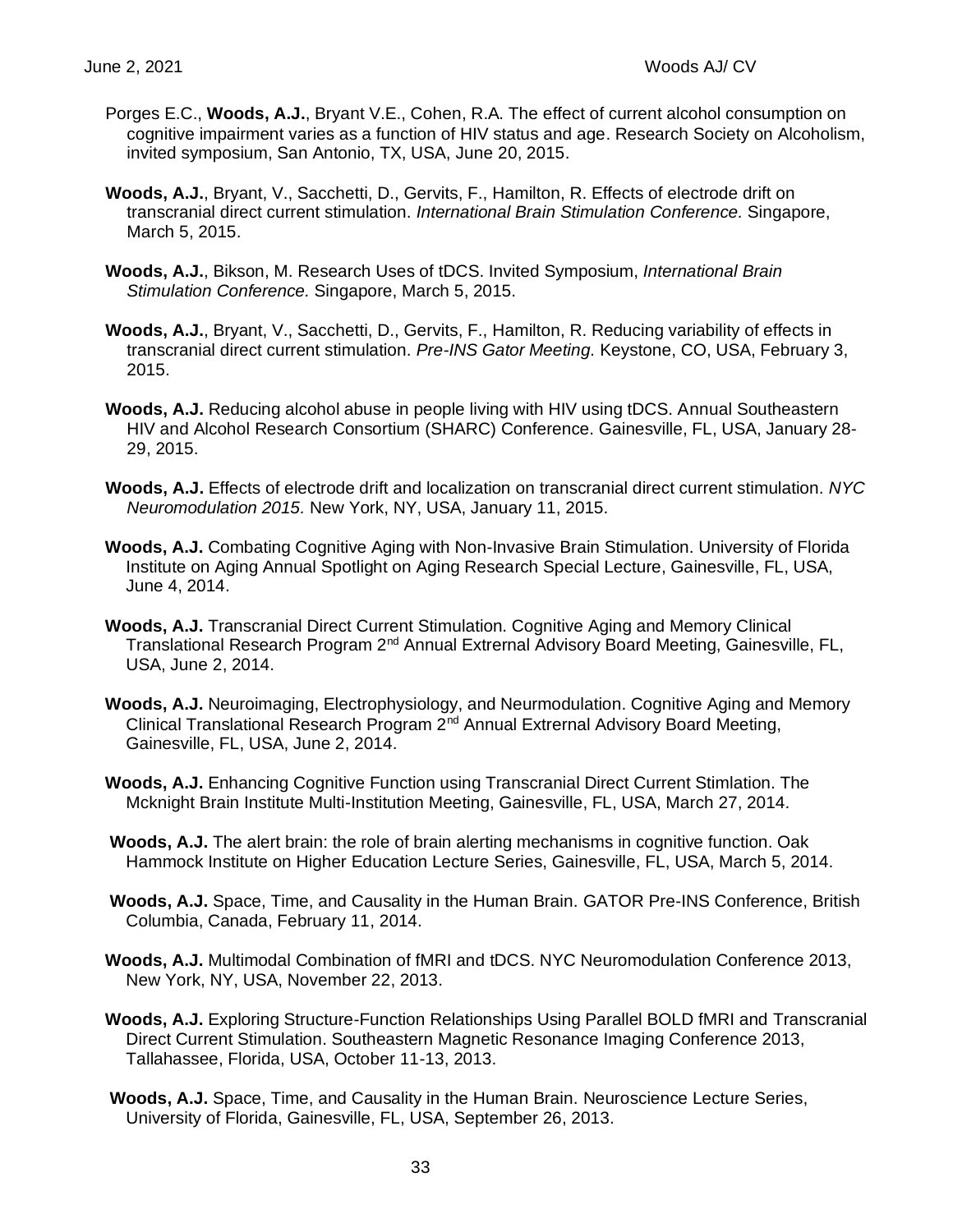- **Woods, A.J.** Space, Time, and Causality: a tDCS study. Neuroscience Chalk Talks, Children's Hospital of Philadelphia, Philadelphia, PA, USA, February 28, 2013.
- **Woods, A.J.** Brain Arousal Systems: Treating Spatial Neglect following Stroke. Laboratory for Cognition and Neural Stimulation, University of Pennslyvania, Philadelphia, PA, USA, January 14, 2013.
- **Woods, A.J.** Space, Time & Causality in the Brain. Psychology Lecture Series, University of Maryland Baltimore County, Baltimore, MD, USA, December 17, 2012.
- **Woods, A.J.** Brain Arousal Systems: The Gateway to Conscious Behavior. Institute of Aging Center for Aging and Memory Lecture Series, University of Florida, Gainesville, FL, USA, December 13, 2012
- **Woods, A.J.** Space, Time & Causality in the Human Brain. Psychology Lecture Series, Texas Christian University, Ft. Worth, TX, USA, November 30, 2012.
- **Woods, A.J.** Space, Time & Causality in the Brain. Experimental Psychology Lecture Series, Texas Tech University, Lubbock, TX, USA, November 23, 2012.
- **Woods, A.J.** Space, Time & Causality in the Brain. Neuroscience Lecture Series, Bowdoin College, Brunswick, ME, USA, November 12, 2012.
- **Woods, A.J.** Space, Time, & Causality: a tDCS study. International Research Training Group Winter School (IRTG 1328, Shizophrenia and Autism), Aachen University, Aachen, Germany, November 3, 2012.
- **Woods, A.J.** Perceptual Bias in Athletic Decision-Making. Annual Colonial Athletic Association NCAA Football Officiating Clinic, Philadelphia, PA, USA, July 20, 2012.
- **Woods, A.J.** Space, Time, and Causal Inference: a tDCS study. Laboratory for Cognition and Neural Stimulation, University of Pennslyvania, Philadelphia, PA, USA, May 7, 2012.
- **Woods, A.J.** The Role of the Right Parietal Cortex in Causal Inference. Neuroscience Chalk Talks, Children's Hospital of Philadelphia, Philadelphia, PA, USA, March 22, 2012
- **Woods, A.J.** Causal Event Perception Across the Lifespan. Intellectual and Developmental Disabilities Research Center Trainee Lecture Series, Children's Hospital of Philadelphia, Philadelphia, PA, USA, March 10, 2011.
- **Woods, A.J.** Judging a Book by Its Cover: Causality and Surface Features. Center for Cognitive Neuroscience Lecture Series, University of Pennsylvania, Philadelphia, PA, USA, January 26, 2011.
- **Woods, A.J.** Cortical Arousal and Visual Perception. Cognitive Neuroscience Brown Bag Lecture Series, Department of Psychology, The George Washington University, Washington, DC, USA, March 21, 2009.
- **Woods, A.J.** The Various "Perceptions" of Distance: an alternative view of how effort influences judgments of absolute distance. Cognitive Neuroscience Brown Bag Lecture Series, Department of Psychology, The George Washington University, Washington, DC, USA, February 16, 2008.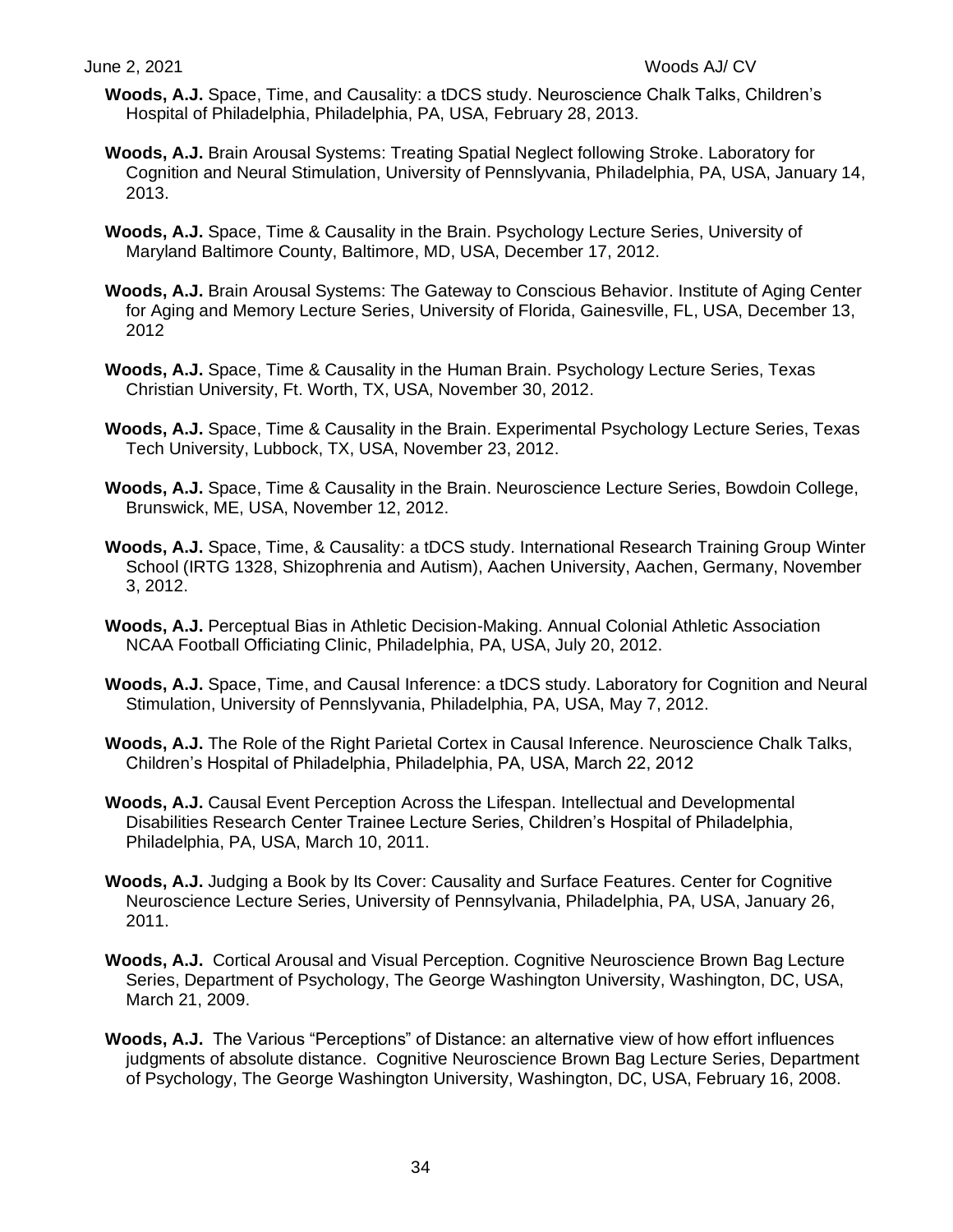- **Woods, A.J.**, Philbeck, J.W. Perceived Effort Recalibrates Verbal Distance Judgments Without Altering Perceived Distance, *Object Perception Attention and Memory (OPAM) Conference,* Long Beach, CA, USA. November 15, 2007.
- **Woods, A.J.** Does Physiological Effort Influence Perceived Distance? Cognitive Neuroscience Brown Bag Lecture Series, Department of Psychology, The George Washington University, Washington, DC, USA, April 21, 2007.
- **Woods, A.J.** Neglect and Neural Mechanisms of Magnitude Estimation. Cognitive Neuroscience Brown Bag Lecture Series, Department of Psychology, The George Washington University, Washington, DC, USA, December 5, 2005.
- Mennemeier, M., **Woods, A.J.** Hemispheric Laterality of Magnitude Estimation. Behavioral Neurology/Neuroscience Laboratory Meeting (PI: Anjan Chatterjee, M.D.), Department of Neurology, University of Pennsylvania, Philadelphia, PA, USA, October 29, 2004
- **Woods, A.J.**, Mark, V.W. Routine Cognitive Assessment of Elderly "Non-Neurological" Rehabilitation In-patients: surprising findings. Center for Aging Scientific Lecture Series, University of Alabama at Birmingham, Birmingham, AL, USA, January 23, 2004.
- **Woods, A.J.** Cognitive Impairment in "Non-Neurologic" Elderly Rehabilitation Inpatients: fact or fiction? Department of Physical Medicine and Rehabilitation Grand Rounds, University of Alabama at Birmingham, Birmingham, AL, USA, January 16, 2004.
- **Woods, A.J.** Cognitive Impairment in "Non-Neurologic" Rehabilitation Inpatients. National Institute of Health Training Seminar, Department of Physical Medicine and Rehabilitation, University of Alabama at Birmingham, Birmingham, AL, USA, April 30, 2003.

| Position        | Course                                                                              | Institution/Organization                                                   | Year            |
|-----------------|-------------------------------------------------------------------------------------|----------------------------------------------------------------------------|-----------------|
| <b>Director</b> | NYC Transcranial Direct Current<br><b>Stimulation 5-Day Fellowship</b>              | City College of New York/MJHS<br>Institute for Advanced Palliative<br>Care | 2019            |
| Director        | <b>Transcranial Direct Current</b><br>Stimulation 1-Day Workshop                    | Napa Neuromodulation Joint<br>Meeting                                      | 2019            |
| Director        | <b>NYC Transcranial Direct Current</b><br><b>Stimulation 5-Day Fellowship</b>       | City College of New York/MJHS<br>Institute for Advanced Palliative<br>Care | 2018            |
| <b>Director</b> | <b>Clinical and Cognitive</b><br>Neuroscience Methods and<br>Theory (CLP 7934) Fall | University of Florida                                                      | Fall<br>2018    |
| <b>Director</b> | <b>New Mexico tDCS Workshop</b>                                                     | University of New Mexico                                                   | October<br>2017 |
| <b>Director</b> | <b>Clinical and Cognitive</b><br>Neuroscience Methods and<br>Theory (CLP 7934) Fall | University of Florida                                                      | Fall<br>2017    |
| <b>Director</b> | <b>NYC Transcranial Direct Current</b><br><b>Stimulation 5-Day Fellowship</b>       | City College of New York/MJHS<br>Institute for Advanced Palliative<br>Care | 2017            |
| <b>Director</b> | Clinical Neuroscience of Aging<br>(GMS 6771) Fall and Summer                        | University of Florida                                                      | Summer<br>2016  |

# **TEACHING EXPERIENCE**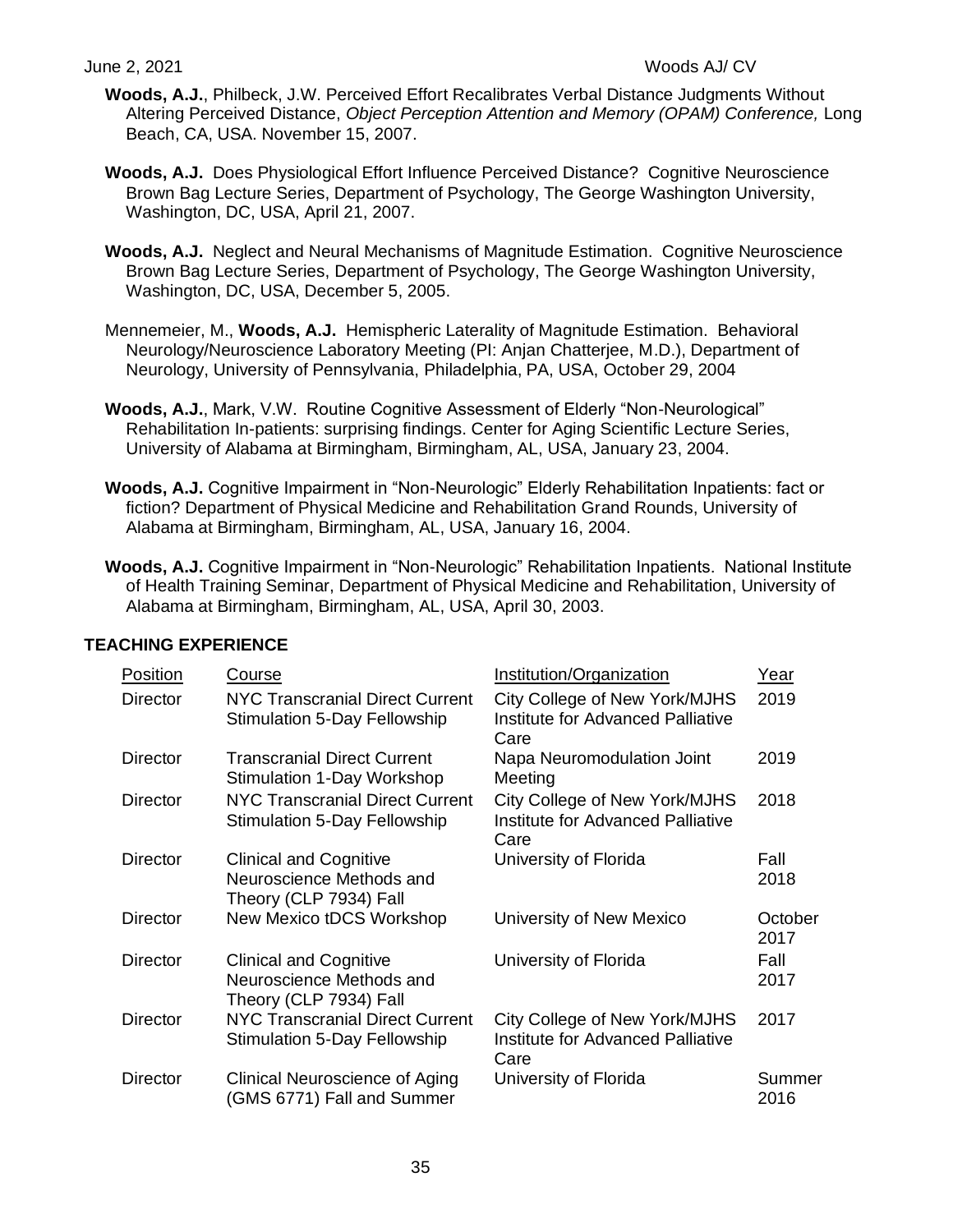| June 2, 2021    |                                                                                                            | Woods AJ/CV                                                                |                  |
|-----------------|------------------------------------------------------------------------------------------------------------|----------------------------------------------------------------------------|------------------|
| <b>Director</b> | Clinical Neuroscience of Aging<br>(GMS 6771) Fall and Summer                                               | University of Florida                                                      | Fall<br>2015     |
| <b>Director</b> | <b>NYC Transcranial Direct Current</b><br><b>Stimulation 5-Day Fellowship</b>                              | City College of New York/MJHS<br>Institute for Advanced Palliative<br>Care | 2016             |
| Co-Director     | <b>Clinical and Translational</b><br><b>Science Institute Student</b><br>Seminar Course (GMS 6893)<br>Fall | University of Florida                                                      | Fall<br>2015     |
| <b>Director</b> | <b>NYC Transcranial Direct Current</b><br><b>Stimulation 5-Day Fellowship</b>                              | City College of New York/MJHS<br>Institute for Advanced Palliative<br>Care | 2015             |
| <b>Director</b> | <b>Transcranial Direct Current</b><br>Stimulation 1-Day Workshop                                           | Singapore                                                                  | 2015             |
| <b>Director</b> | <b>Transcranial Direct Current</b><br>Stimulation 2-Day Workshop                                           | <b>City College of New York</b>                                            | 2015             |
| <b>Director</b> | <b>UF Transcranial Direct Current</b><br>Stimulation 2-Day Workshop                                        | Gainesville, FL                                                            | 2014             |
| Co-Director     | <b>Clinical and Translational</b><br><b>Science Institute Student</b><br>Seminar Course (GMS 6893)<br>Fall | University of Florida                                                      | 2014             |
| <b>Director</b> | <b>Transcranial Direct Current</b><br><b>Stimulation 2-Day Workshop</b>                                    | City College of New York                                                   | 2013             |
| Co-Director     | <b>Clinical &amp; Translational</b><br><b>Research Practicum (GMS)</b><br>6845) Spring                     | University of Florida                                                      | $2013 -$<br>2014 |
| <b>Director</b> | <b>Transcranial Direct Current</b><br><b>Stimulation Practical Course</b>                                  | <b>NYC Neuromodulation</b><br>Conference 2013                              | 2013             |
| Instructor      | Penn Neuroscience Boot Camp:<br><b>Brain Arousal</b>                                                       | University of Pennsylvania                                                 | 2012             |
| Instructor      | Memory & Cognition                                                                                         | George Washington University                                               | 2010             |
| Instructor      | <b>Cognitive Neuroscience</b>                                                                              | George Washington University                                               | 2009             |
| Instructor      | Memory & Cognition                                                                                         | George Washington University                                               | 2009             |

# **CURRENT AND FORMER AFFILIATIONS**

| Institution<br>University of Florida | Department<br>Clinical and Health<br>Psychology, Neuroscience                                  | Position<br>Associate Professor             | Years<br>$2019 -$<br>present |
|--------------------------------------|------------------------------------------------------------------------------------------------|---------------------------------------------|------------------------------|
| University of Florida                | Clinical and Health<br>Psychology, Neuroscience                                                | Assistant Professor                         | $2016 -$<br>2019             |
| University of Florida                | Center for Cognitive Aging<br>and Memory Clinical<br><b>Clinical Translational</b><br>Research | Associate Director                          | $2014 -$<br>2020             |
| University of Florida                | Cognitive Aging and<br><b>Memory Clinical</b><br><b>Translational Research</b><br>Program      | <b>Assistant Program</b><br><b>Director</b> | $2014 -$<br>present          |